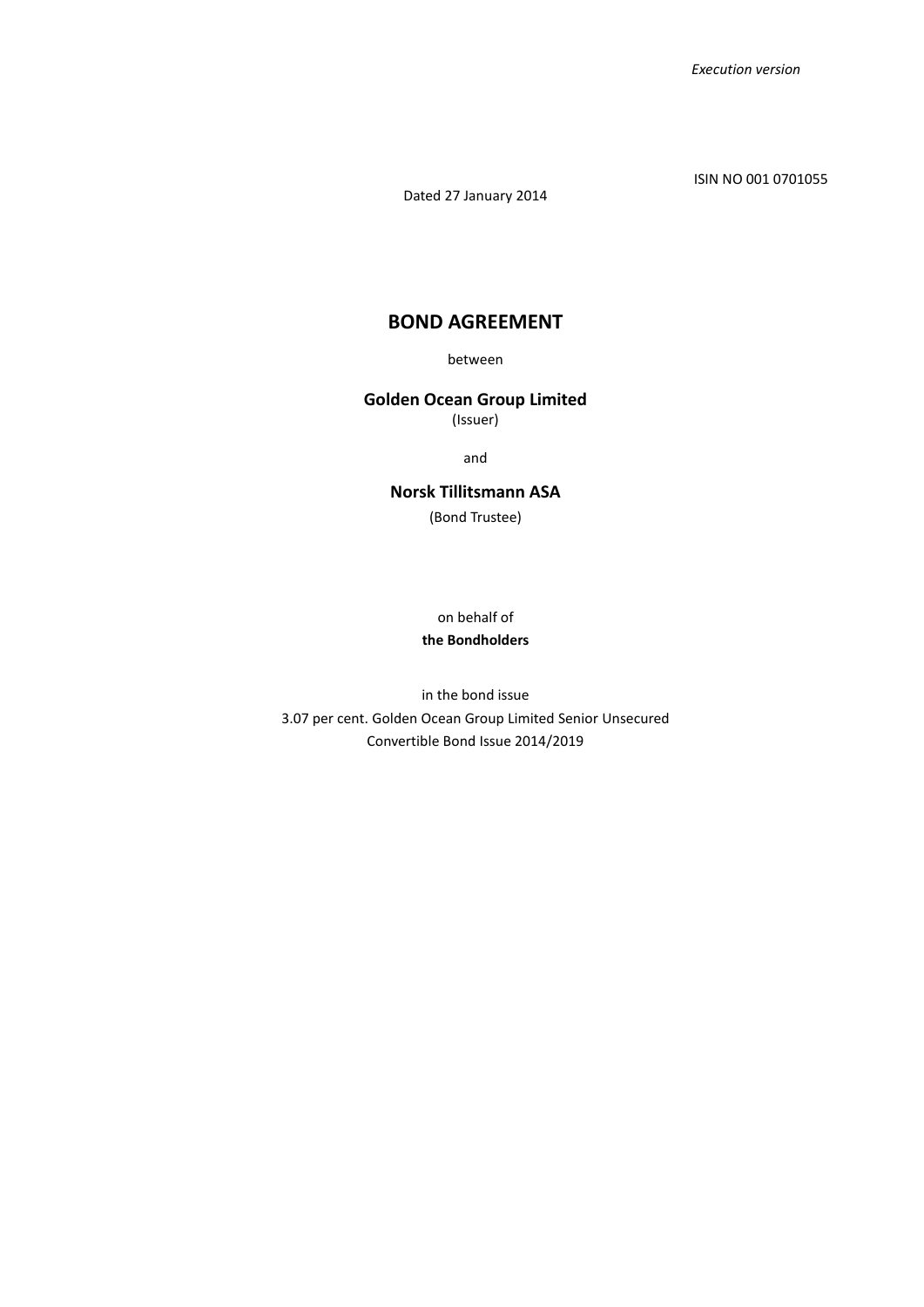# **CONTENTS**

| Clause         |  |      |  |  |
|----------------|--|------|--|--|
| $\mathbf{1}$   |  |      |  |  |
| 2              |  |      |  |  |
| 3              |  |      |  |  |
| 4              |  |      |  |  |
| 5              |  |      |  |  |
| 6              |  |      |  |  |
| $\overline{7}$ |  |      |  |  |
| 8              |  |      |  |  |
| 9              |  |      |  |  |
| 10             |  |      |  |  |
| 11             |  |      |  |  |
| 12             |  |      |  |  |
| 13             |  |      |  |  |
| 14             |  |      |  |  |
| 15             |  |      |  |  |
| 16             |  |      |  |  |
| 17             |  | . 31 |  |  |
| 18             |  |      |  |  |
| 19             |  |      |  |  |
| 20             |  |      |  |  |
| 21             |  |      |  |  |

# **Attachments**

Compliance Certificate  $1.$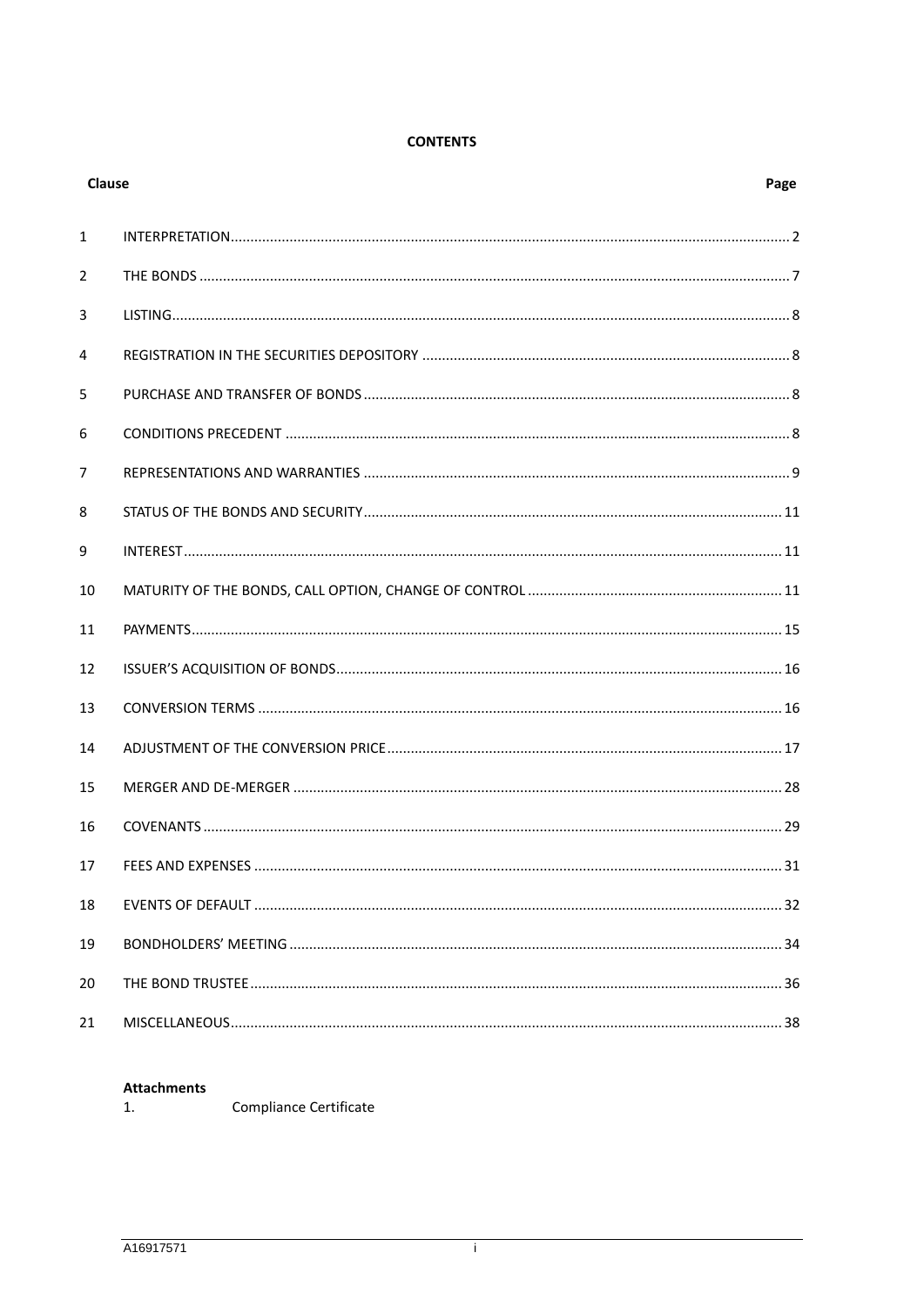The Bond Agreement has been entered into on 27 January 2014 between:

- (1) **Golden Ocean Group Ltd** (a company existing under the laws of Bermuda with registration number 36066) as issuer (the "**Issuer**"); and
- (2) **Norsk Tillitsmann ASA** (a company existing under the laws of Norway with registration number 963 342 624) as Bond Trustee (the "**Bond Trustee**").

### 1 **INTERPRETATION**

### 1.1 **Definitions**

Whenever used in this Bond Agreement the following terms shall have the following meaning:

"**Account Manager**" means a Bondholder's account manager in the Securities Depository.

"**Additional Shares**" means as described in clause [14.12.](#page-24-0)

"**Additional Redemption Settlement Shares**" means as described in clause [10.5.](#page-14-0)

"**Attachment**" means the attachments to this Bond Agreement.

"**Bond Agreement**" means this bond agreement, including any Attachments to it, each as amended from time to time.

"**Bond Issue**" means the bond issue constituted by the Bonds.

"**Bondholder**" means a holder of Bond(s), as registered in the Securities Depository, from time to time.

"**Bonds**" means the debt instruments issued by the Issuer pursuant to this Bond Agreement.

"**Bondholders' Meeting**" means a meeting of Bondholders, as described in claus[e 19.](#page-34-0)

"**Business Day**" means a day when the Securities Depository and the Norwegian Central Bank's Settlement System are open for general business and (where applied in respect of settlement of any currency transactions) when Norwegian banks and banks in New York can settle foreign currency transactions.

"**Business Day Convention**" means that no adjustment will be made, notwithstanding if the Payment Date occurs on a day that is not a Business Day, and if such date is not a Business Day, payments of interest and/or principal (as the case may be) will be made on the first following day that is a Business Day (No Adjustments of Business Day).

"**Call Option**" means as described in claus[e 10.2.](#page-12-0)

"**Cash Dividend**" means as described in claus[e 14.3.](#page-18-0)

"**Cash Settlement Amount**" means as described in clause [10.4\(b\).](#page-13-0)

"**Change of Control Conversion Date**" means, in respect of a Bondholder, the date falling ten (10) Business Days after the Paying Agent has received a notice of conversion from such Bondholder pursuant to clause [13.4](#page-16-0) following the occurrence of a Change of Control Event.

"**Change of Control Conversion Period**" means the period commencing on the date on which a Change of Control Event occurs and ending sixty (60) calendar days following such date or, if later, sixty (60) calendar days following the notification of a Change of Control Event (cf. clause [16.2\(j\)](#page-29-0)).

"**Change of Control Conversion Price**" shall have the meaning given in clause [10.3\(b\).](#page-12-1)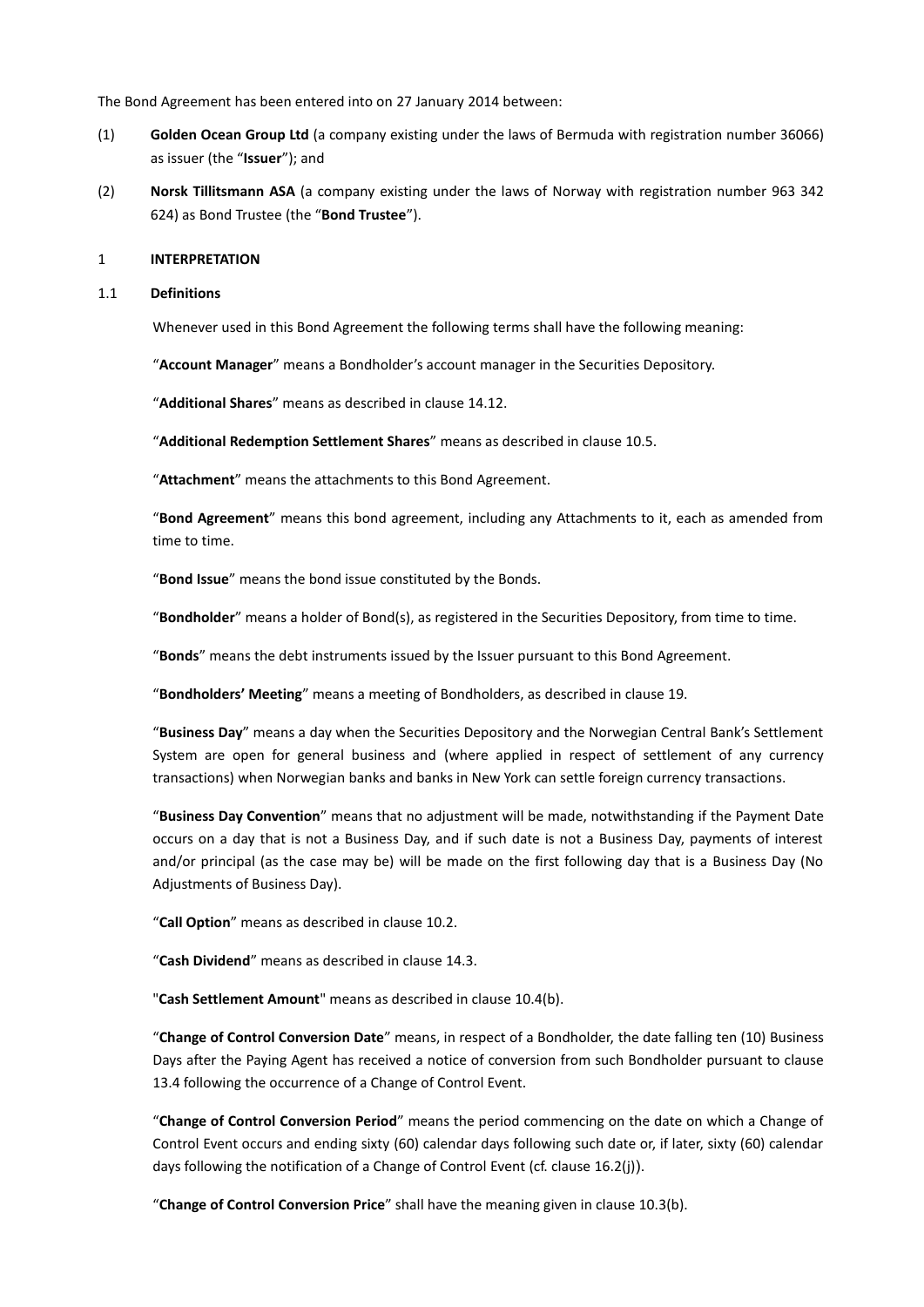"**Change of Control Event**" means if and when any person or group, other than Hemen Holding Ltd., Farahead Investment Inc. and/or other companies which are controlled directly or indirectly by Mr John Fredriksen, his direct lineal descendants, the personal estate of any of them and any trust created for the benefit of any of the aforementioned person and their estates, becomes the owner, directly or indirectly, have acquired the right to cast, at a general meeting of shareholders of the Issuer, more than 50 per cent. of the voting rights of the Issuer.

"**Conversion Date**" means the date falling ten (10) Business Days after the Paying Agent has received an exercise notice pursuant to clause [13.4.](#page-16-0)

"**Conversion Price**" means USD 2.86 per Share, subject to adjustments as provided in clauses [14](#page-17-0) and [15.](#page-28-0)

"**Conversion Right**" means the right of each Bondholder to convert each Bond into Shares at the Conversion Price in effect on the relevant Conversion Date. Based on the initial Conversion Price, each Bond will convert into 69,930 Shares, subject to clauses [13,](#page-16-1) [14](#page-17-0) and [15.](#page-28-0)

"**Current Market Price**" means as described in clause [14.15.](#page-25-0)

"**Date of Pricing**" means 17 January 2014.

"**Dealing Day**" means as described in clause [14.15.](#page-25-0)

"**Decisive Influence**" means the ability to control the affairs or policies of an entity, whether by contract, by the possession of right to cast, at a general meeting of shareholders of the Issuer, more than 50 per cent. of the voting rights of the Issuer or by the ability to appoint the majority of the board of directors or other relevant governing body of such entity.

"**Dividend**" means as described in claus[e 14.15.](#page-25-0)

"**Event of Default**" means each event or circumstance defined as an event of default in clause [18.](#page-32-0)

"**Exchange**" means a securities exchange or other reputable market place for securities having satisfactory requirements as to listing and trading, where the Bonds and/or the Shares are listed or to which an application for listing of the Bonds and/or the Shares has been submitted.

"Exercise Period" means the period commencing on the 41<sup>st</sup> day following the Issue Date and ending on the tenth (10) Business Day prior to the Maturity Date or, if earlier, the tenth (10) Business Day prior to the date for redemption of the Bonds pursuant to clause [10.2](#page-12-0) (both days inclusive).

"**Face Value**" means the denomination of each of the Bonds, as set out in clause [2.3.](#page-7-0)

"**Fair Market Value**" means as described in claus[e 14.15.](#page-25-0)

"**Finance Documents**" means (i) this Bond Agreement, (ii) the fee agreement contemplated by clause [17.2,](#page-32-1) and (iii) any other document which is executed at any time by the Issuer in relation to any amount payable under this Bond Agreement.

"**Financial Indebtedness**" means (without double-counting) any indebtedness for or in respect of:

- (a) moneys borrowed or raised;
- (b) any acceptance credit or discounting facility;
- (c) any bond, note, debenture, loan stock or other similar instrument;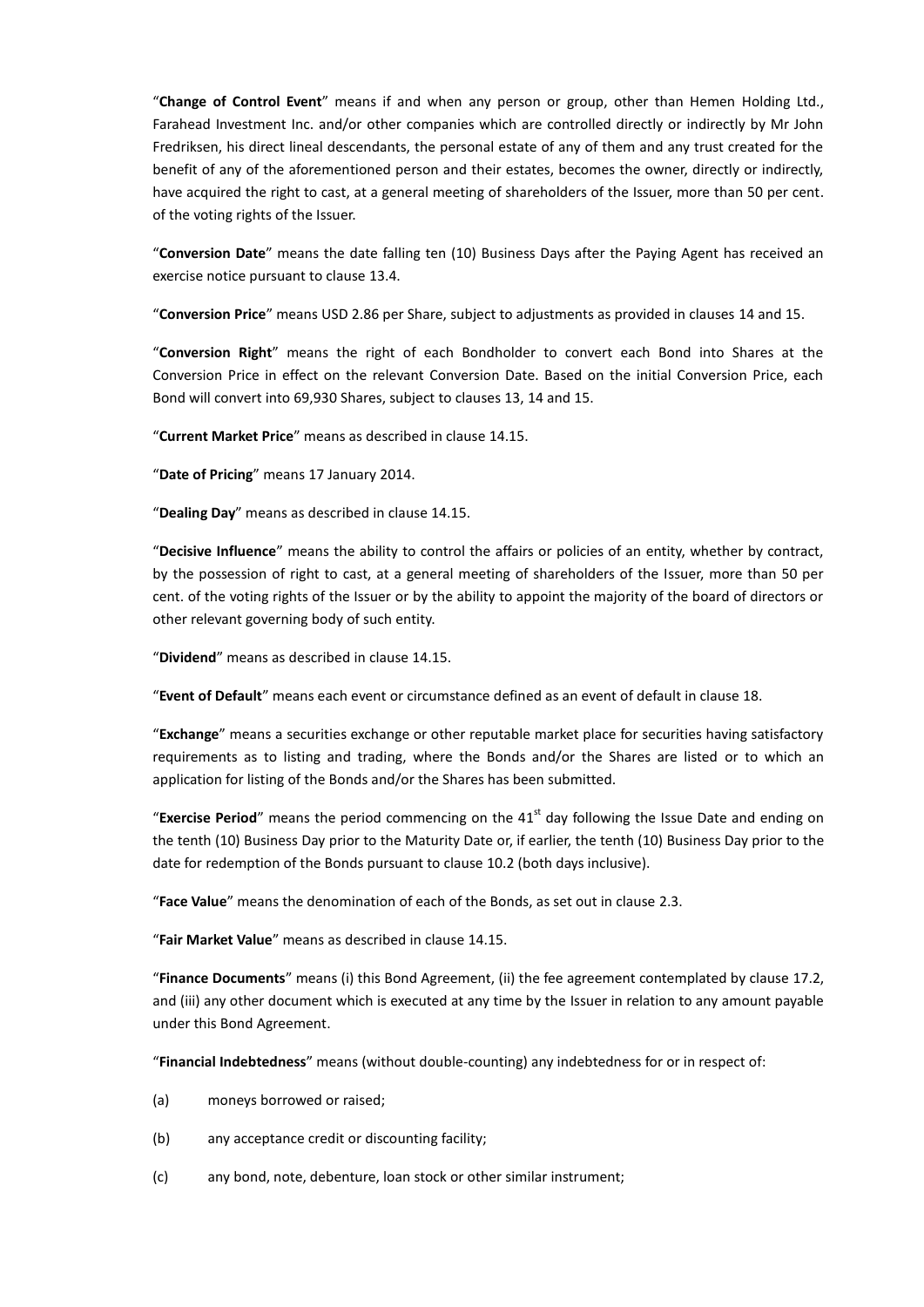- (d) any liability in respect of any lease or hire purchase contract which would, in accordance with GAAP, be treated as a finance or capital lease;
- (e) receivables sold or discounted (other than any receivables sold on a nonrecourse basis);
- (f) any sale and lease-back transaction, or similar transaction which is treated as indebtedness under GAAP;
- (g) the acquisition cost of any asset to the extent payable after its acquisition or possession by the party liable where the deferred payment is arranged primarily as a method of raising finance or financing the acquisition of that asset;
- (h) any derivative transaction entered into in connection with protection against or benefit from fluctuation in any rate or price, including without limitation currency or interest rate swaps, caps or collar transactions (and, when calculating the value of the transaction, only the mark-tomarket value payable to the other counterparty shall be taken into account);
- (i) any amounts raised under any other transactions having the commercial effect of a borrowing or raising of money, whether recorded in the balance sheet or not (including any forward sale or purchase agreement);
- (j) any counter-indemnity obligation in respect of a guarantee, indemnity, bond, standby or documentary letter of credit or any other instrument issued by a bank or financial institutions; and
- (k) (without double counting) any guarantee, indemnity or similar assurance against financial loss of any person in respect of any of the items referred to in (a) through (j) above.

"**Financial Statements**" means the audited unconsolidated and consolidated annual accounts and financial statements of the Issuer for any financial year, drawn up according to GAAP, such accounts to include a profit and loss account, balance sheet, cash flow statement and report from its board of directors.

"**Fixed Rate of Exchange**" means USD 1 = NOK 6.1612 (the USD: NOK official spot rate of exchange derived from Bloomberg on the Date of Pricing as determined at closing of the market).

"**GAAP**" means the relevant accounting policies that apply to the Issuer, currently IFRS as adopted by the EU.

"**Group**" means the Issuer and its (direct and indirect) Subsidiaries.

"**Group Company**" means the Issuer or any of its Subsidiaries.

"**Independent Financial Adviser**" means as described in claus[e 14.15.](#page-25-0)

"**Interim Accounts**" means the unaudited unconsolidated and consolidated quarterly financial statements of the Issuer for any quarter ending on a Quarter Date, drawn up according to GAAP.

"**Interest Payment Date**" 30 July and 30 January each year and the Maturity Date. Any adjustment will be made according to the Business Day Convention.

"**ISIN**" means International Securities Identification Number – the identification number of the Bond Issue.

"**Issue Date**" means 30 January 2014.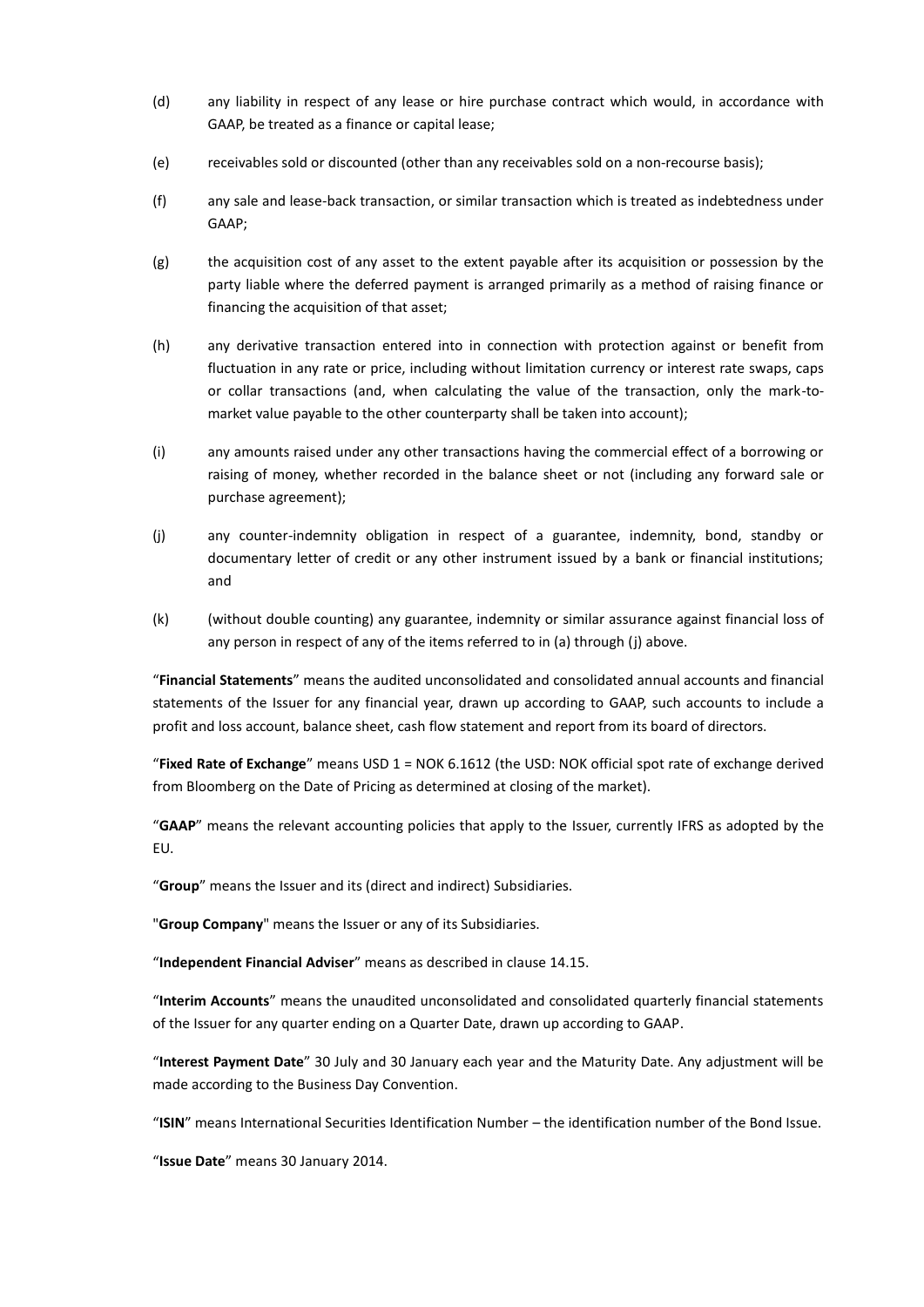"**Issuer's Bonds**" means any Bonds owned by the Issuer, any person or persons who has Decisive Influence over the Issuer, or any person or persons over whom the Issuer has Decisive Influence.

"**Managers**" means ABG Sundal Collier Norge ASA and BNP PARIBAS acting as joint bookrunners and joint lead managers.

"**Market Price**" means the Volume Weighted Average Price of a Share on the relevant Reference Date, provided that if any Dividend or other entitlement in respect of the Shares is announced on or prior to the relevant Conversion Date in circumstances where the record date or other due date for the establishment of entitlement in respect of such dividend or other entitlement shall be on or after the Conversion Date and if, on the relevant Reference Date, the Volume Weighted Average Price of a Share is based on a price ex-Dividend or ex-any other entitlement, then such price shall be increased by an amount equal to the Fair Market Value of such Dividend or entitlement per Share as at the date of first public announcement of such Dividend or entitlement (or if that is not a Dealing Day, the immediately preceding Dealing Day).

"**Material Adverse Effect**" means a material adverse effect on: (a) the business, financial condition or assets of the Group taken as a whole, or (b) the Issuer's ability to perform and comply with its obligations under the Bond Agreement.

"**Maturity Date**" means 30 January 2019.

"**NOK**" means Norwegian kroner, the lawful currency of Norway.

"**Non-Cash Dividend**" means as described in clause [14.3.](#page-18-0)

"**Oslo Stock Exchange**" means Oslo Børs.

"**Outstanding Bonds**" means the Bonds not redeemed or otherwise discharged.

"**Paying Agent**" means the entity appointed by the Issuer to act on behalf of the Issuer as paying agent and conversion agent.

"**Payment Date**" means in relation to the Bonds, the dates specified for payment of interest or principal. If a Payment Date is not a Business Day, payments shall be made the following Business Day, but no additional or further amounts shall be paid in respect of such postponement.

"**Prevailing Rate**" means as described in claus[e 14.15.](#page-25-0)

"**Put Option**" means as described in clause [10.3.](#page-12-2)

"**Quarter Date**" means each 31 March, 30 June, 30 September and 31 December.

"**Redemption Settlement Shares**" means as described in clause [10.4.](#page-13-1)

"**Reference Date**" means as described in clause [14.12.](#page-24-0)

"**Reference Price**" means USD 2.16 per Share (calculated as the Volume Weighted Average Price of the Shares on the Oslo Stock Exchange between opening and closing of the market on 17 January 2014, being NOK 13.3214, converted into USD at the Fixed Rate of Exchange), provided that, in connection with any determination of the Change of Control Conversion Price, the Reference Price shall be adjusted *pro rata* in accordance with the provisions relating to the adjustment of the Conversion Price, pursuant to clause [14](#page-17-0) and [15.](#page-28-0)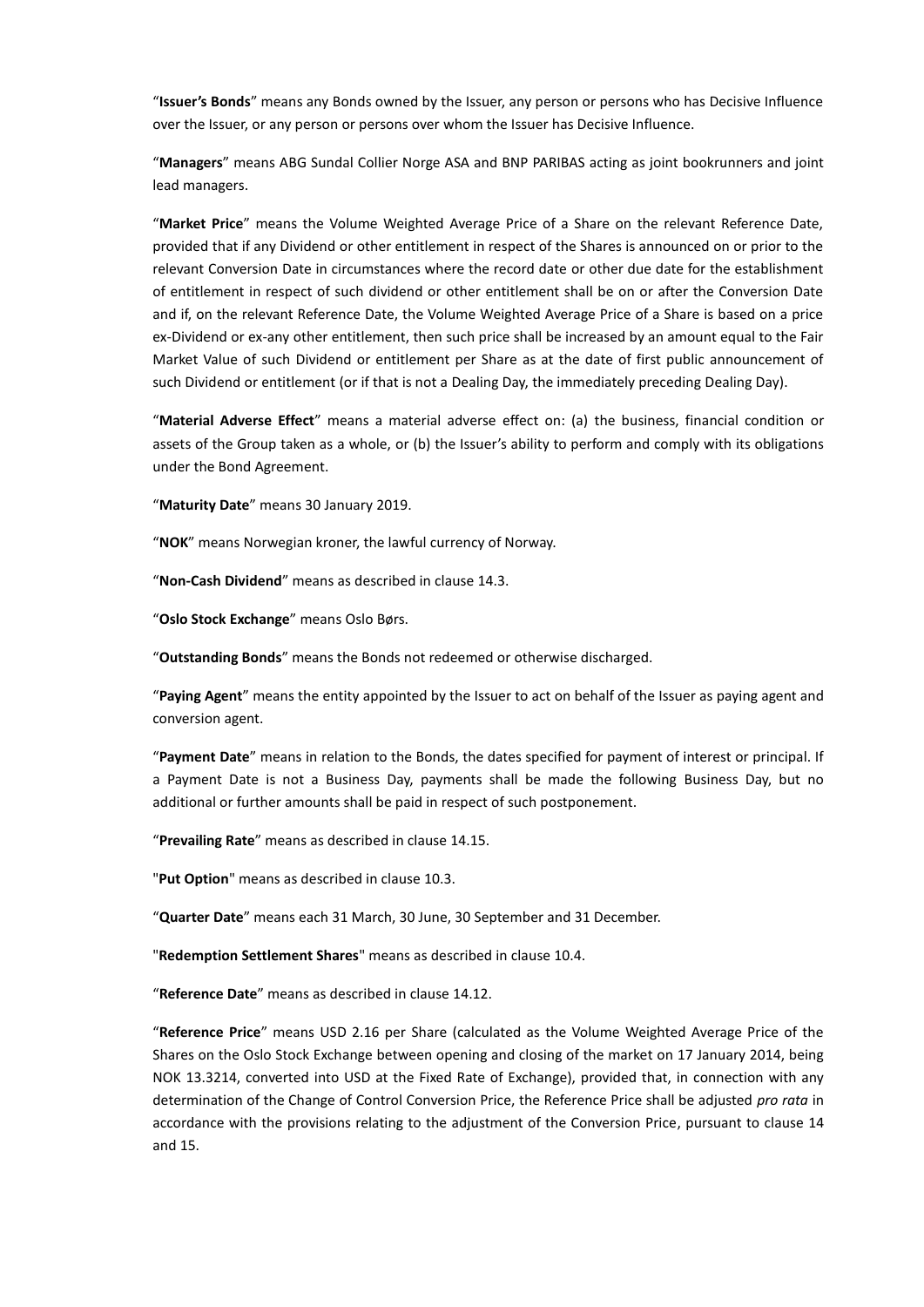"**Relevant Indebtedness**" means any indebtedness which is in the form of, or represented or evidenced by, bonds, notes, debentures, loan stock or other securities which for the time being are, or are intended by the Issuer to be or capable of being, quoted, listed or dealt in or traded on any stock exchange or over-thecounter or other securities market.

"**Relevant Stock Exchange**" means as described in claus[e 14.15.](#page-25-0)

"**Retroactive Adjustment**" means as described in clause [14.12.](#page-24-0)

"**Securities**" means as described in clause [14.15.](#page-25-0)

"**Securities Depository**" means the Norwegian Central Securities Depository (Verdipapirsentralen).

"**Securities Registration Act**" means the Norwegian act on the registration of financial instruments of 5 July, 2002 No. 64.

"**Shareholders**" means holders of Shares.

"**Shares**" means fully paid ordinary shares of the Issuer, with, at the date of this Bond Agreement, par value USD 0.10, currently listed on the Oslo Stock Exchange including such ordinary shares of the Issuer which, pursuant to the terms and conditions of this Bond Agreement, shall be issued following any Bondholder's exercise of its Conversion Right.

"**Share Settlement Option**" means as described in clause [10.4.](#page-13-1)

"**Share Settlement Option Notice**" means as described in clause [10.4.](#page-13-1)

"**Share Settlement Reference Date**" means as described in clause [10.5.](#page-14-0)

"**Share Settlement Retroactive Adjustment**" means as described in clause [10.5.](#page-14-0)

"**Specified Date**" means as described in clause [14.4](#page-19-0) or, as the case may be, clause [14.6,](#page-20-0) clause [14.7](#page-21-0) or clause [14.8.](#page-22-0)

"**Specified Share Day**" means as described in clause [14.15.](#page-25-0)

"**Spin-Off**" means as described in claus[e 14.15.](#page-25-0)

"**Spin-Off Securities**" means as described in clause [14.15.](#page-25-0)

"**Subsidiary**" means a company over which another company has Decisive Influence.

"**US Securities Act**" means the U.S. Securities Act of 1933, as amended.

"**USD**" means the lawful currency of the United States of America.

"**Valuation Date**" means as described in claus[e 10.4.](#page-13-1)

"**Voting Bonds**" means the Outstanding Bonds less the Issuer's Bonds.

"**Volume Weighted Average Price**" means as described in clause [14.15.](#page-25-0)

#### 1.2 **Construction**

In this Bond Agreement, unless the context otherwise requires:

(a) headings are for ease of reference only;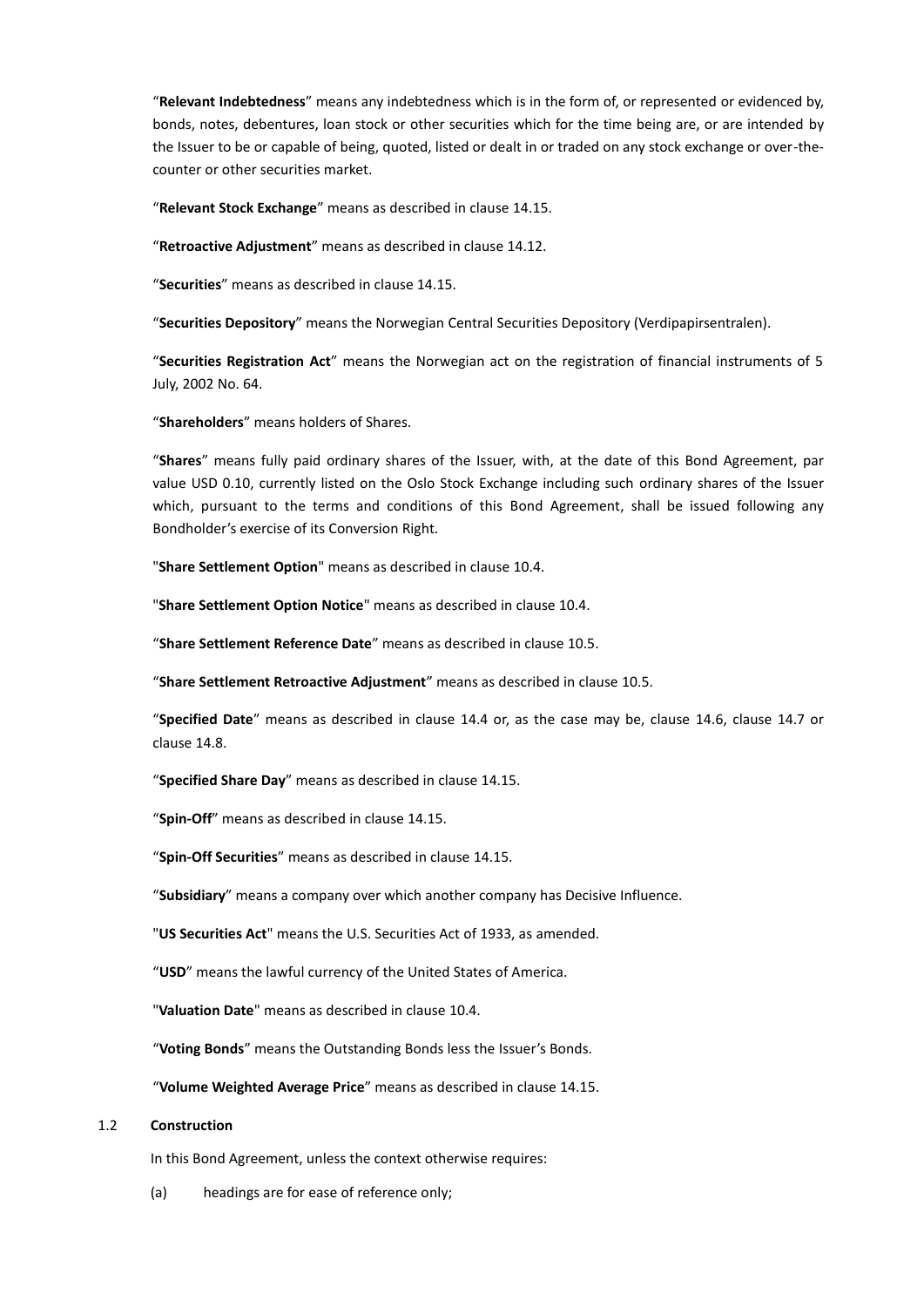- (b) words denoting the singular number shall include the plural and vice versa;
- (c) references to clauses are references to the clauses of this Bond Agreement;
- (d) references to a time is a reference to Oslo time unless otherwise stated herein;
- (e) references to a provision of law is a reference to that provision as it may be amended or reenacted, and to any regulations made by the appropriate authority pursuant to such law, including any determinations, rulings, judgments and other binding decisions relating to such provision or regulation;
- (f) an Event of Default is "continuing" if it has not been remedied or waived; and
- (g) references to a "person" shall include any individual, firm, company, corporation, government, state or agency of a state or any association, trust, joint venture, consortium or partnership (whether or not having separate legal personality).

# 2 **THE BONDS**

# 2.1 **Binding nature of this Bond Agreement**

By virtue of being registered as a Bondholder (directly or indirectly) with the Securities Depository, the Bondholders are bound by the terms of this Bond Agreement and any other Finance Document, without any further action required to be taken or formalities to be complied with, see also clause [21.1.](#page-38-0)

# 2.2 **Availability**

This Bond Agreement is available to anyone and may be obtained from the Bond Trustee or the Issuer. The Issuer shall ensure that this Bond Agreement is available to the general public throughout the entire term of the Bonds. This Bond Agreement may be published on Stamdata or such other venues as decided by the Bond Trustee.

# <span id="page-7-0"></span>2.3 **The Bonds**

- (a) The Issuer has resolved to issue a series of Bonds in the maximum aggregate amount of USD 200,000,000.
- (b) The Face Value is USD 200,000. The Bonds shall rank *pari passu* between themselves.
- (c) The Bond Issue will be described as "3.07 per cent. Golden Ocean Group Limited Senior Unsecured Convertible Bond Issue 2014/2019".
- (d) The ISIN of the Bond Issue will be NO 001 0701055.
- (e) The tenor of the Bonds is from and including the Issue Date to but excluding the Maturity Date, or earlier if all of the Bonds are redeemed prior to the Maturity Date following (i) the Bondholders' exercise of their Conversion Right, (ii) the Issuer's exercise of the Call Option pursuant to clause [10.2,](#page-12-0) and/or (iii) otherwise pursuant to the terms and conditions set forth herein.

# 2.4 **Purpose and utilization**

The net proceeds of the Bonds will be used to grow the Issuer with a focus on acquiring sailing vessels or vessels that are due for delivery within a short time frame, to part finance existing newbuilds and for general corporate purposes.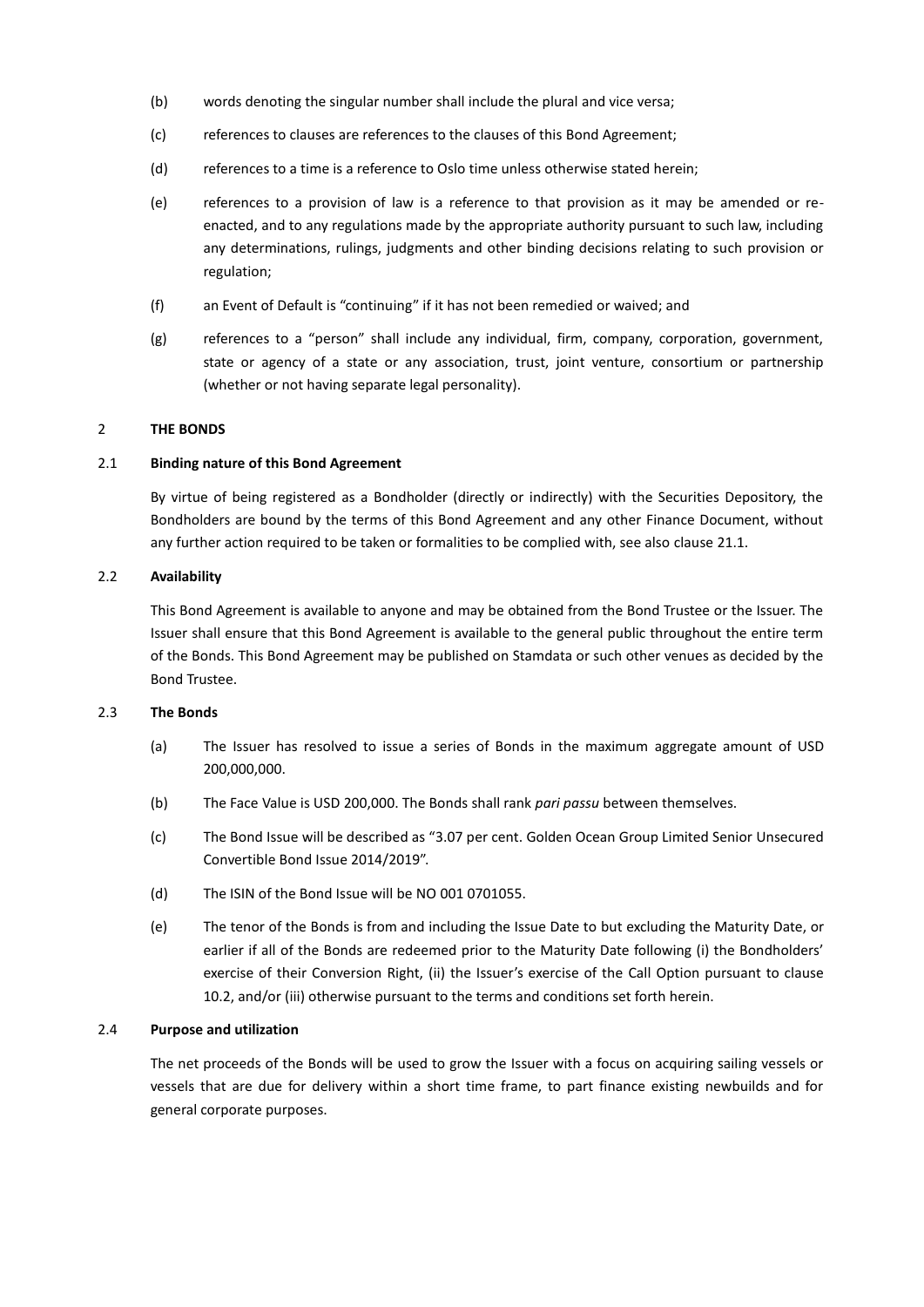### 3 **LISTING**

The Bonds will not be listed on any stock exchange on the Issue Date. An application may subsequently be made for a listing of the Bonds on an Exchange at the sole discretion of the Issuer.

### 4 **REGISTRATION IN THE SECURITIES DEPOSITORY**

### 4.1 **Registration**

The Bond Issue and the Bonds shall prior to disbursement be registered in the Securities Depository according to the **Securities Registration Act** and the terms and conditions of the Securities Depository.

### 4.2 **Notifications**

The Issuer shall ensure that correct registration in the Securities Depository is made and shall notify the Securities Depository of any changes in the terms and conditions of this Bond Agreement. The Bond Trustee shall receive a copy of the notification. The registration may be executed by the Paying Agent.

# 4.3 **US Securities Act**

The Bonds have not been registered under the US Securities Act, and the Issuer does not intend and is under no obligation to arrange for registration of the Bonds under the US Securities Act.

### 5 **PURCHASE AND TRANSFER OF BONDS**

- 5.1 Bondholders may be subject to purchase or transfer restrictions with regard to the Bonds, as applicable from time to time under local laws to which a Bondholder may be subject (due e.g. to its nationality, its residency, its registered address, its place(s) for doing business). Each Bondholder must ensure compliance with applicable local laws and regulations at its own cost and expense.
- 5.2 Notwithstanding the above, a Bondholder which has purchased the Bonds in breach of applicable mandatory restrictions may nevertheless utilize its rights (including, but not limited to, voting rights) under this Bond Agreement.

# 6 **CONDITIONS PRECEDENT**

- <span id="page-8-0"></span>6.1 Disbursement of the net proceeds from the Bond Issue to the Issuer will be subject to the Bond Trustee having received the following documents, in form and substance reasonably satisfactory to it, at least two (2) Business Days prior to the Issue Date (save for (i) below to be delivered on the Issue Date):
	- (a) the Bond Agreement duly executed by all parties thereto;
	- (b) certified copies of all necessary corporate resolutions of the Issuer to issue the Bonds and execute the Finance Documents;
	- (c) a power of attorney from the Issuer to relevant individuals for their execution of the relevant Finance Documents, or extracts from the relevant register or similar documentation evidencing such individuals' authorisation to execute the Finance Documents on behalf of the Issuer;
	- (d) certified copies of (i) the Certificate of Incorporation or other similar official document for the Issuer, evidencing that it is validly registered and existing and (ii) the Bye-laws of the Issuer;
	- (e) the latest available Financial Statements and Interim Accounts (if any);
	- (f) confirmation from Norwegian counsel to the Managers that the subscription documents have been reviewed by Norwegian counsel to the Managers and that a prospectus is not required according to Norwegian law;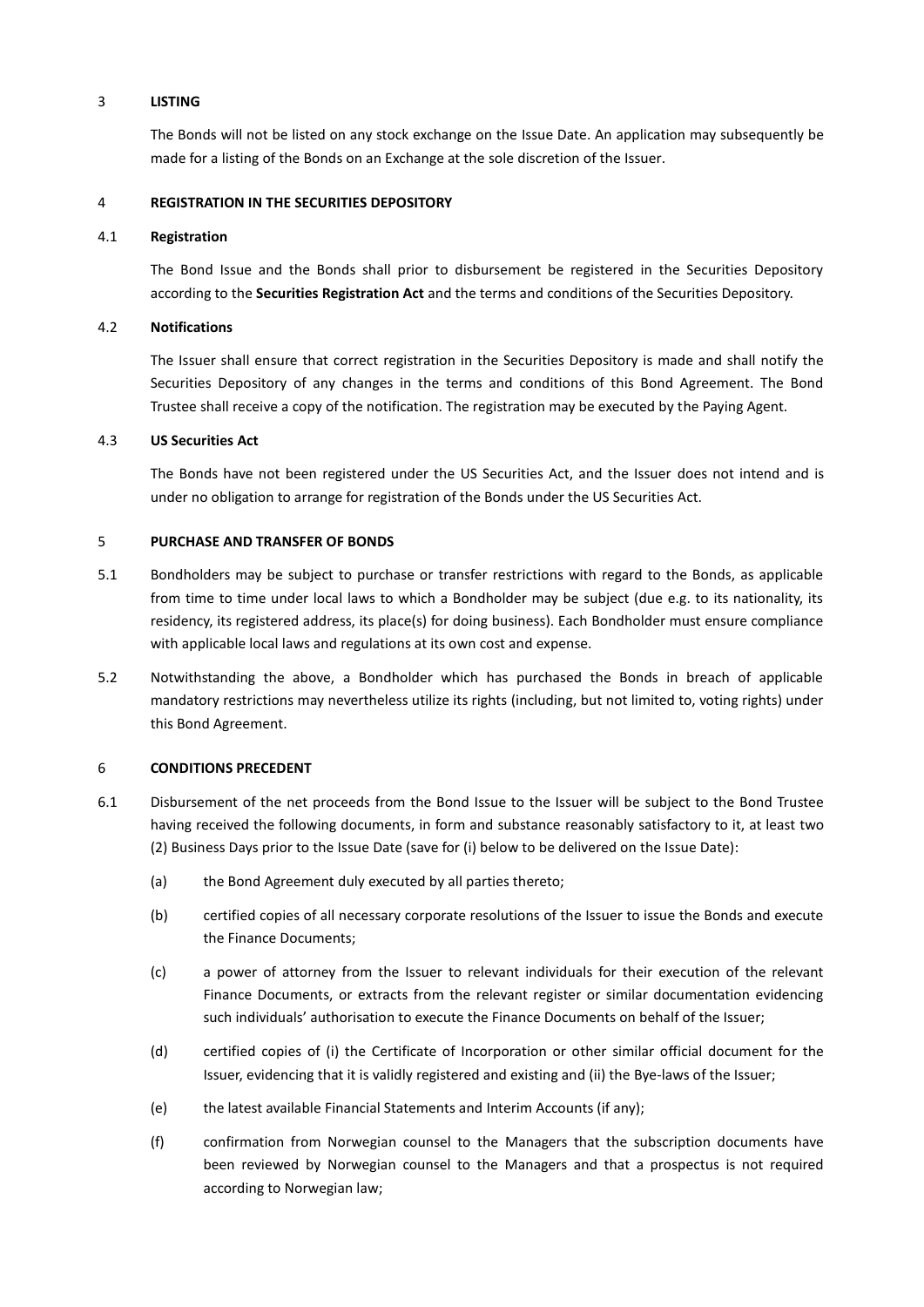- (g) to the extent necessary, any public authorisations required for the Bond Issue;
- (h) confirmation from the Paying Agent that the Bonds have been registered in the Securities Depository;
- (i) written confirmation from the Issuer that the representations and warranties set out in clause [7](#page-9-0) are true and accurate and have been complied with as at the Issue Date;
- (j) the Bond Trustee fee agreement referenced in clause [17.2,](#page-32-1) duly executed;
- (k) copies of any written documentation used in the marketing of the Bonds or made public by the Issuer or the Managers in connection with the Bond Issue; and
- (l) any statements or legal opinions reasonably required by the Bond Trustee (including any capacity corporate opinions for the Issuer and opinions related to the validity, perfection and enforceability of the Finance Documents).
- 6.2 The Bond Trustee may, in its reasonable opinion, waive the deadline or requirements for documentation as set out in clause [6.1.](#page-8-0)
- <span id="page-9-1"></span>6.3 Disbursement of the net proceeds from the Bonds is subject to the Bond Trustee's written notice to the Issuer, the Managers and the Paying Agent that the documents have been controlled and that the required conditions precedent are fulfilled.
- 6.4 On the Issue Date, subject to receipt of confirmation from the Bond Trustee pursuant to clause [6.3,](#page-9-1) the Managers shall make the net proceeds from the Bond Issue available to the Issuer.

### <span id="page-9-0"></span>7 **REPRESENTATIONS AND WARRANTIES**

The Issuer represents and warrants to the Bond Trustee (on behalf of the Bondholders) on the date of this Bond Agreement and the Issue Date that:

# 7.1 **Status**

It is a limited liability company, duly incorporated and validly existing under the laws of Bermuda, and has the power to own its assets and carry on its business as it is being conducted.

#### 7.2 **Power and authority**

It has the power to enter into and perform, and has taken all necessary corporate action to authorise its entry into, performance and delivery of the Finance Documents to which it is or will be a party and the transactions contemplated by those Finance Documents.

# 7.3 **Valid, binding and enforceable obligations**

The Finance Documents to which it is a party constitute (or will constitute, when executed by the respective parties thereto) legal, valid and binding obligations of the Issuer, enforceable in accordance with their terms, and no registration, filing, payment of tax or fees or other formalities are necessary or desirable to render the said documents enforceable against the Issuer.

#### 7.4 **Non-conflict with other obligations**

The entry into and performance by it of each Finance Document to which it is a party and the transactions contemplated thereby do not and will not conflict with (i) any present law or regulation or present judicial or official order applicable to the Issuer; (ii) its Bye-laws or other constitutional documents; or (iii) any document or agreement which is binding on it or any of its assets.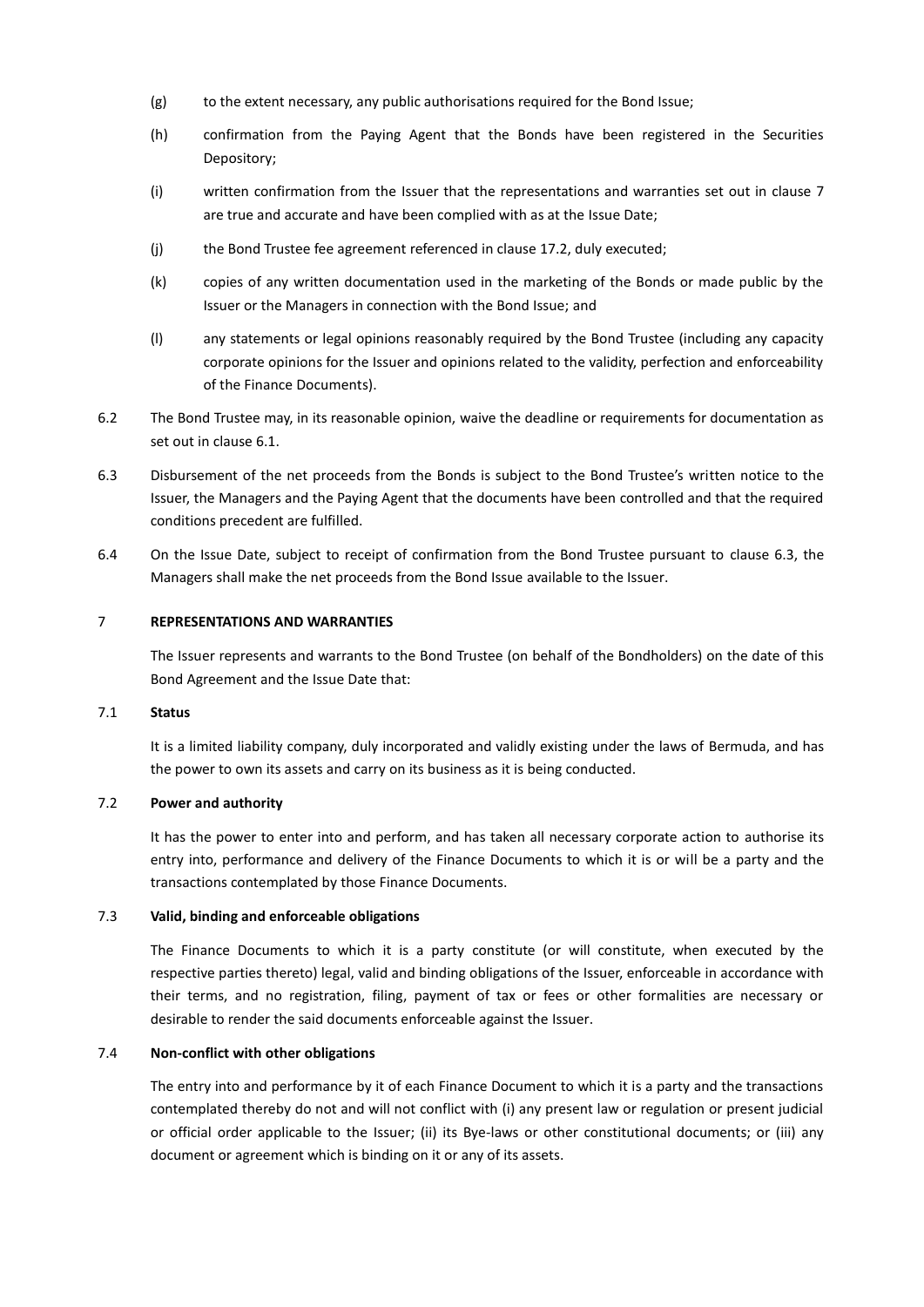### 7.5 **No Event of Default**

No Event of Default exists, and no other circumstances exist which constitute or (with the giving of notice, lapse of time, determination of materiality or the fulfilment of any other applicable condition, or any combination of the foregoing) would constitute a default under any document which is binding on it or any of its assets, and which could reasonably be expected to have a Material Adverse Effect.

### 7.6 **Authorisations and consents**

All authorisations, consents, licenses or approvals of any governmental authorities required for it in connection with the execution, performance, validity or enforceability of the Finance Documents to which it is a party, and the transactions contemplated thereby, have been obtained and are valid and in full force and effect. All authorisations, consents, licenses or approvals of any governmental authorities required for it to carry on its business as presently conducted and as contemplated by this Bond Agreement, have been obtained and are in full force and effect.

# 7.7 **Litigation**

No litigation, arbitration or administrative proceeding of or before any court, arbitral body or agency is pending or, to the best of the Issuer's knowledge, threatened which, if adversely determined, could reasonably be expected to have a Material Adverse Effect.

### 7.8 **Financial Statements**

The most recently published Financial Statements and Interim Accounts of the Issuer fairly and accurately represent the assets and liabilities and financial condition as at their respective dates, and have been prepared in accordance with GAAP, consistently applied from one year to another.

### 7.9 **No Material Adverse Effect**

Since the date of the most recently published Interim Accounts, there has been no change in the business, assets or financial condition of the Group that could reasonably be expected to have a Material Adverse Effect, except as publicly announced by the Issuer in accordance with the rules of the Oslo Stock Exchange.

### 7.10 **No misleading information**

Any factual information provided by it to the subscribers or the Bond Trustee for the purposes of this Bond Issue was true and accurate in all material respects as at the date it was provided or as at the date (if any) at which it is stated.

# 7.11 **Intellectual property**

There are, to the best of the Issuer's knowledge, no third party claims (a) threatening for any infringement of the Group's patents, trademarks, service marks, designs, business names, copyrights, design rights, inventions, confidential information and other intellectual property rights and interests (whether registered or unregistered), or (b) in respect of the benefit of all applications and rights to use such assets, in each case which could have a Material Adverse Effect.

#### 7.12 **No withholdings**

It is not required to make any deduction or withholding for or on account of tax in Norway or Bermuda from any payment which it may become obliged to make to the Bond Trustee (on behalf of the Bondholders) or the Bondholders under this Bond Agreement or in respect of the Bonds.

### 7.13 **Share Conversion**

It will, during the term of the Bonds, have the authority to issue and allot, free from pre-emption rights, sufficient Shares to enable the Conversion Right to be satisfied in full at the Conversion Price.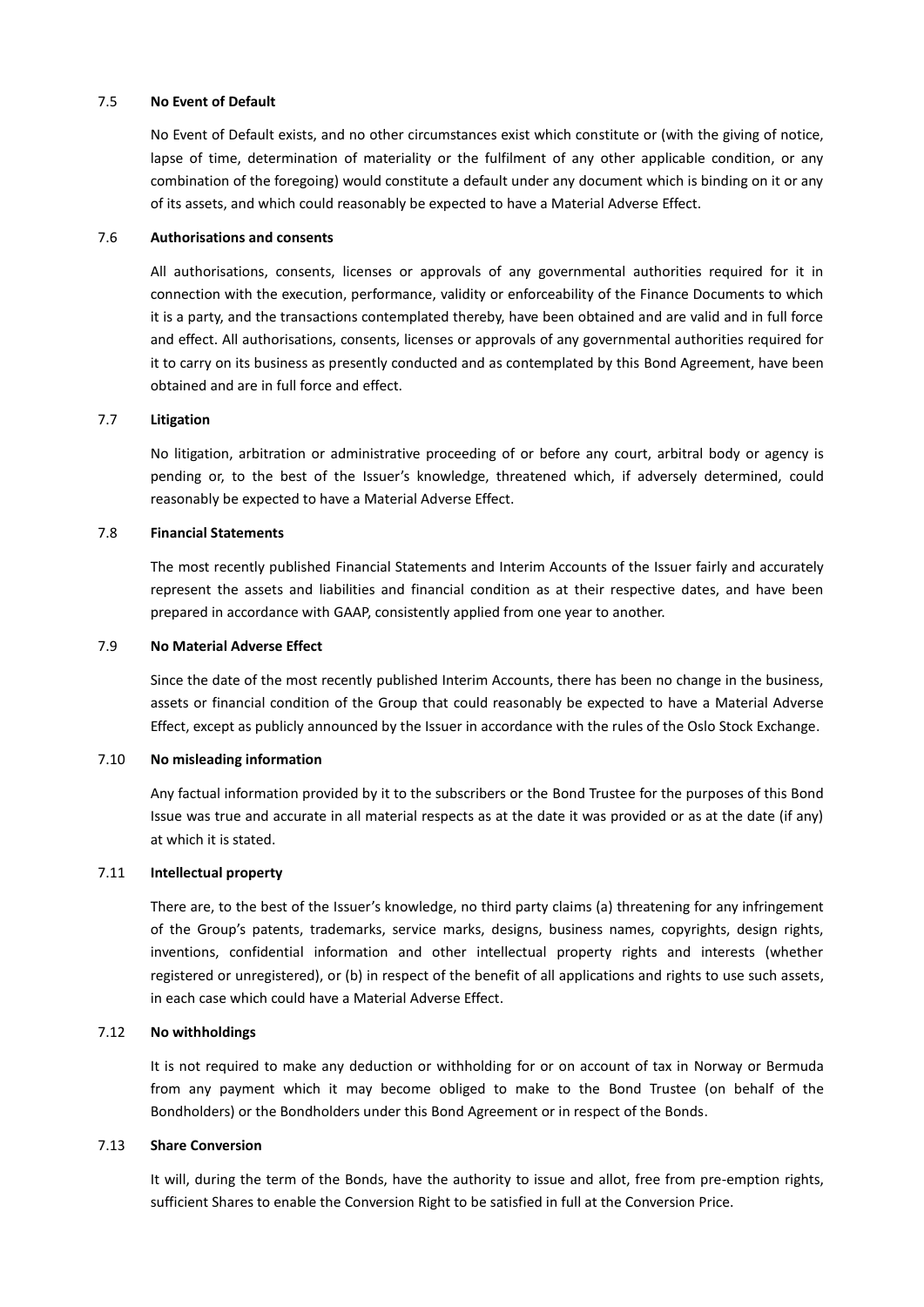### 7.14 **Repetition**

The representations and warranties set out in this clause [7](#page-9-0) are made by the Issuer on the signing date of the Bond Agreement and on the Issue Date.

### 8 **STATUS OF THE BONDS AND SECURITY**

### <span id="page-11-3"></span>8.1 **Status**

The Bonds (including any interest accrued thereon) will constitute direct, unsecured and unsubordinated obligations of the Issuer ranking equally without any preference among themselves and ranking at least *pari passu* with all existing and future unsecured and unsubordinated obligations of the Issuer (other than in respect of any obligations preferred by mandatory provisions of applicable law).

### **Security**

8.2 The Bonds are unsecured.

### <span id="page-11-2"></span>9 **INTEREST**

### 9.1 **Interest rate**

The Issuer shall pay interest semi-annually on the Face Value of the Bonds from, and including, the Issue Date at a fixed rate of 3.07 per cent. per annum (the "**Fixed Rate**").

### 9.2 **Interest Payment Dates**

Interest payments shall be made in arrear on the Interest Payment Dates each year, the first Interest Payment Date being 30 July 2014.

#### 9.3 **Calculation of interest payments**

- (a) The relevant interest payable amount shall be calculated based on a period from, and including, one Interest Payment Date to, but excluding, the next following applicable Interest Payment Date.
- (b) The day count fraction ("**Fixed Rate Day Count Fraction**") in respect of the calculation of the payable interest amount shall be "30/360", which means that the number of days in the calculation period in respect of which payment is being made divided by 360 (the number of days to be calculated on the basis of a year of 360 days with twelve 30-day months (unless (i) the last day of the calculation period is the 31st day of a month but the first day of the calculation period is a day other than the 30th or 31st day of a month, in which case the month that includes that last day shall not be considered to be shortened to a 30-day month, or (ii) the last day of the calculation period is the last day of the month of February, in which case the month of February shall not be considered to be lengthened to a 30-day month)).
- (c) The payable interest amount per Bond for a relevant calculation period shall be calculated as follows:

| Interest $=$ | Face  | Fixed | Fixed Rate         |
|--------------|-------|-------|--------------------|
| Amount       | Value | Rate  | Day Count Fraction |

# <span id="page-11-0"></span>10 **MATURITY OF THE BONDS, CALL OPTION, CHANGE OF CONTROL**

#### <span id="page-11-1"></span>10.1 **Maturity Date**

The Bonds will run without instalments and mature in whole on the Maturity Date at par (100%), unless the Bonds are previously redeemed or converted.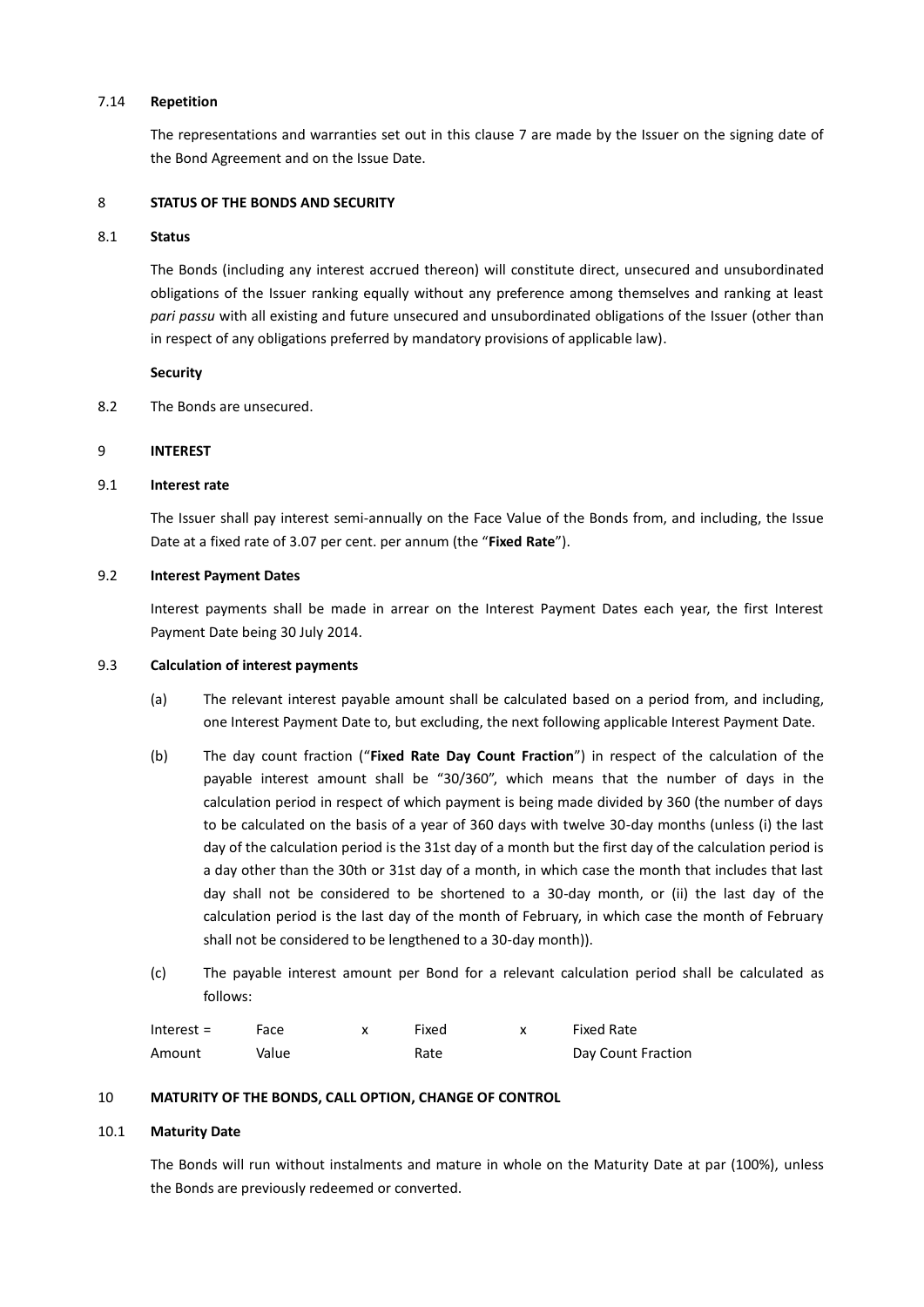# <span id="page-12-0"></span>10.2 **Clean-up Call Option**

The Issuer may at any time during the term of the Bonds, provided that 90 per cent. or more of the aggregate principal amount of the Bonds issued on the Issue Date have been redeemed or purchased and cancelled or converted into Shares, call all, but not some only, of the Outstanding Bonds (the "**Call Option**") at their par value plus accrued but unpaid interest.

Exercise of the Call Option shall be notified by the Issuer in writing to the Bond Trustee and the Bondholders not more than forty (40) nor less than twenty (20) Business Days before the date of redemption.

For the avoidance of doubt, each Bondholder may within the Exercise Period elect to exercise its Conversion Right after having received the Issuer's Call Option notice.

On the settlement date of the Call Option, the Issuer shall pay to each of the Bondholders holding Bonds to be redeemed, in respect of each such Bond, the principal amount of such Bond and any unpaid interest accrued up to the date of redemption.

Bonds redeemed by the Issuer in accordance with this clause [10.2](#page-12-0) shall be discharged against the Outstanding Bonds.

### <span id="page-12-2"></span>10.3 **Put Option**

If a Change of Control Event has occurred, each Bondholder shall at any time in the Change of Control Conversion Period be entitled, at its option, to:

- <span id="page-12-3"></span>(a) require early redemption of its Bonds (a "**Put Option**") at 100% of their par value plus accrued but unpaid interest to (but excluding) the redemption date; or
- <span id="page-12-1"></span>(b) convert its Bonds at the "**Change of Control Conversion Price**", which shall be calculated as set out below, but in each case adjusted, if appropriate, under the provisions of clauses [13](#page-16-1) and [14](#page-17-0) (provided that no adjustment to the Conversion Price will be made in respect of such Change of Control Event other than pursuant to this clause [10.3](#page-12-2) in respect of exercise of the conversion right in the Change of Control Conversion Period):

$$
COCCP = \frac{[RP \times (N-n)] + [(OCP \times n)]}{N}
$$

where:

- COCCP is the Change of Control Conversion Price;
- RP is the Reference Price (adjusted *pro rata* for any adjustment to the Conversion Price pursuant to claus[e 13](#page-16-1) or [14\)](#page-17-0);
- OCP is the current Conversion Price on the relevant Conversion Date;
- N is the number of days from (and including) the Issue Date to (but excluding) the Maturity Date; and
- n is the number of days from (and including) the Issue Date to (but excluding) the date of the Change of Control Event.

To exercise either such option, a Bondholder must, via its Account Manager, notify the Paying Agent within the Change of Control Conversion Period in accordance with the notice provisions set out in clause [13.4.](#page-16-0)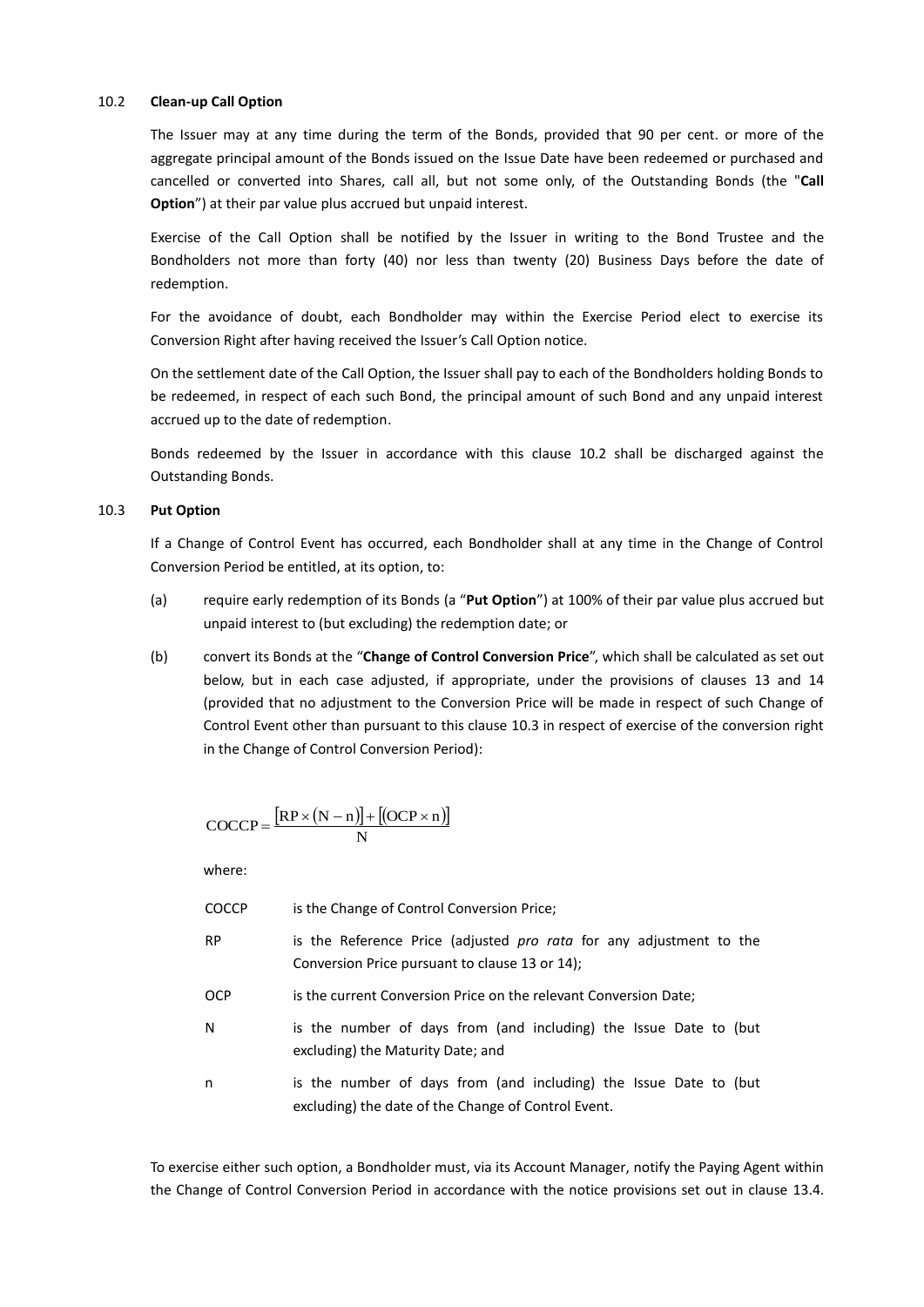For the avoidance of doubt, the aforesaid is an option exercisable at the sole discretion of each Bondholder, and each Bondholder may elect not to exercise such option and to continue to hold its Bonds.

In the event of an early redemption pursuant to clause [10.3](#page-12-2) [\(a\),](#page-12-3) settlement shall be no later than three (3) Business Days after the end of the Change of Control Conversion Period.

In the event of conversion pursuant to this clause [10.3,](#page-12-2) the Issuer shall as soon as possible, but in no event later than on the Change of Control Conversion Date, issue to and in the names of the relevant Bondholder the number of Shares which are necessary in order to fulfil the Issuer's obligations to issue new Shares to the relevant Bondholder pursuant to its Conversion Rights.

The number of Shares required to be issued shall be determined by dividing the principal amount of the Bonds by the Change of Control Conversion Price in effect on the relevant Conversion Date.

The terms and conditions set out in clauses [13](#page-16-1) to [15](#page-28-0) shall (to the extent applicable) apply for any conversion of Bonds to Shares pursuant to this clause [10.3.](#page-12-2)

#### <span id="page-13-1"></span>10.4 **Share Settlement Option**

Notwithstanding any provisions of this clause [10,](#page-11-0) the Issuer may elect to satisfy its obligation to redeem the Bonds on the Maturity Date by exercising its option (the "**Share Settlement Option**") with respect to all, but not some only, of the Bonds to be redeemed on the Maturity Date, provided that on the Maturity Date the Shares are listed on the Relevant Stock Exchange and that no Event of Default shall have occurred.

To exercise its Share Settlement Option, the Issuer shall give a notice to such effect (the "**Share Settlement Option Notice**") to the Bond Trustee and to the Bondholders (in the case of the Bondholders, in writing via the Securities Depository). The Share Settlement Option Notice shall be given not more than sixty (60), nor less than thirty (30), days prior to the Maturity Date.

Where the Issuer shall have exercised the Share Settlement Option, the Issuer shall, in lieu of redeeming the Bonds in cash, effect redemption in respect of the Bonds by:

- (a) issuing or transferring and delivering to the relevant Bondholder such number of Shares as is determined by dividing the aggregate principal amount of such Bondholder's Bonds by the Conversion Price in effect on the Valuation Date;
- <span id="page-13-0"></span>(b) making payment to the relevant Bondholder of an amount (the "**Cash Settlement Amount**") equal to the amount (if any) by which the aggregate principal amount of such Bonds exceeds the product of the Current Value of a Share on the Valuation Date and the whole number of Shares deliverable to such Bondholder in accordance with (a) above in respect of such Bonds; and
- (c) making or procuring payment to the relevant Bondholder in cash of any accrued and unpaid interest in respect of such Bonds up to the Maturity Date.

"**Valuation Date**" means the date falling three (3) Dealing Days prior to the Maturity Date.

Fractions of Shares will not be issued or transferred or delivered pursuant to this clause [10.4](#page-13-1) and no cash payment will be made in lieu thereof.

Shares to be delivered in the manner contemplated in this clause [10.4](#page-13-1) (other than pursuant clause [10.5](#page-14-0) below) upon exercise of the Share Settlement Option are referred to as "**Redemption Settlement Shares**".

If the Issuer does not give a Share Settlement Option Notice in the manner and by the time set out in this clause [10.4,](#page-13-1) or if, having given a Share Settlement Option Notice, the Shares shall cease to be listed on the Oslo Stock Exchange or trading in the Shares on the Oslo Stock Exchange is suspended or an Event of Default or potential Event of Default shall have occurred, the Bonds shall be redeemed for cash in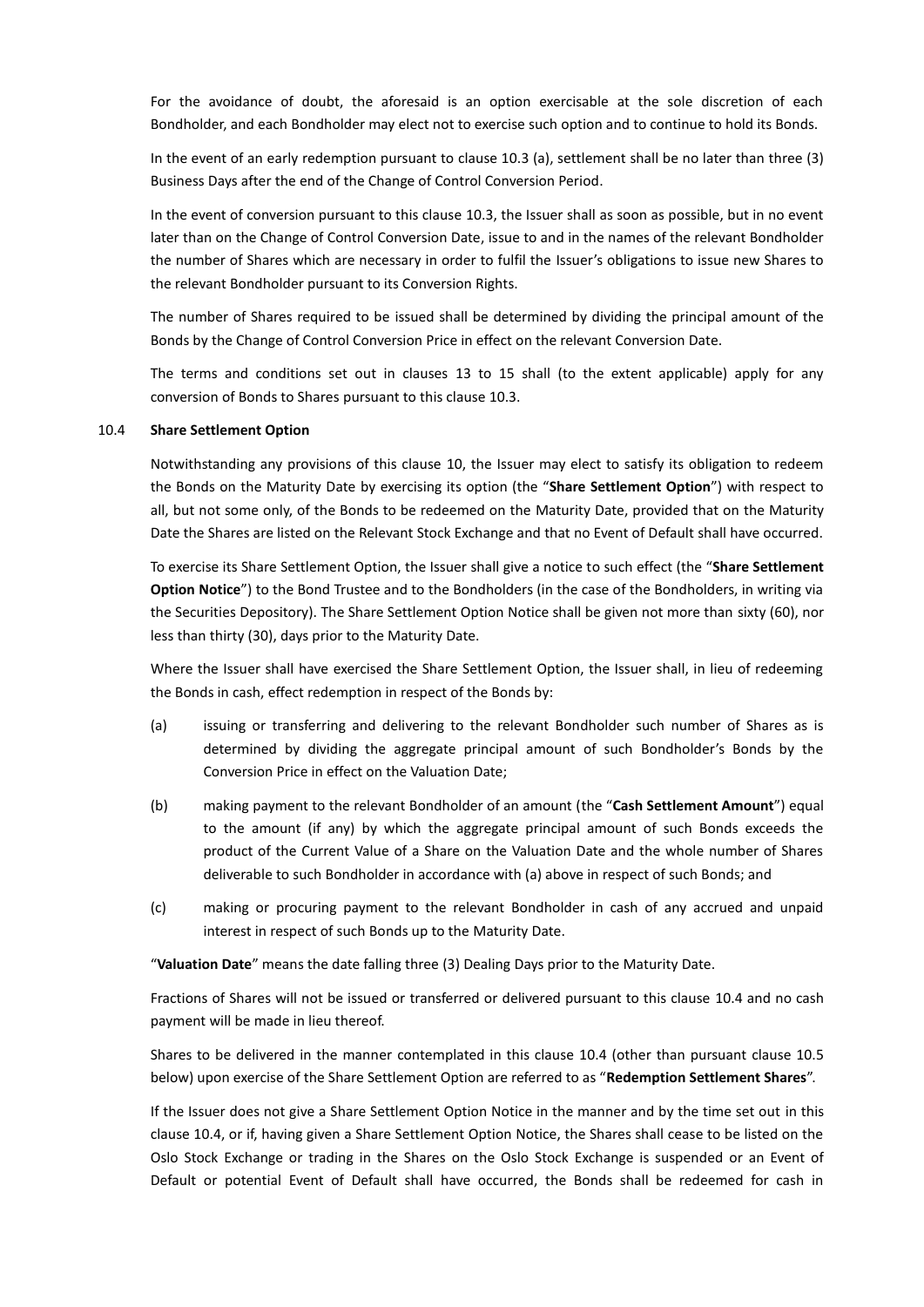accordance with the provisions of claus[e10.1,](#page-11-1) as the case may be (and any Share Settlement Option Notice shall be annulled).

When used in this clause [10.4,](#page-13-1) the "**Current Value**" in respect of a Share on the Valuation Date shall mean 99% of the average of the Volume Weighted Average Price of the Shares for the fifteen (15) consecutive Dealing Days ending on the Valuation Date, converted (if not in USD) into USD at the spot rate of exchange prevailing at the close of business on each such Dealing Day.

If the Issuer elects to exercise the Share Settlement Option with respect to the Bonds, the following provisions shall apply:

- (a) Shares to be issued or transferred and delivered as contemplated by this clause [10.4](#page-13-1) shall be deemed to be issued or transferred and delivered as of the relevant due date for redemption or, in the case of any Additional Redemption Settlement Shares, as of the relevant Share Settlement Reference Date. The Issuer shall, no later than fifteen (15) Business Days after the Valuation Date, register the new Shares on the Relevant Stock Exchange and in the Securities Depository.
- (b) A Bondholder must pay any taxes and capital, stamp, issue and registration and transfer taxes or duties arising on the relevant Redemption Settlement Shares (other than any taxes and capital, stamp, issue and registration duties payable in Norway or Bermuda arising on conversion and on the issue and delivery of Shares, which shall be paid by the Issuer) and such Bondholder must pay all, if any, taxes arising by reference to any disposal or deemed disposal of a Bond or interest thereon in connection with such redemption.
- (c) The Redemption Settlement Shares will be fully paid and will in all respects rank *pari passu* with the fully paid Shares in issue on the relevant due date for redemption or, in the case of Additional Redemption Shares, on the relevant Share Settlement Reference Date, except in any such case for any right excluded by mandatory provisions of applicable law and except that such Shares or, as the case may be, Additional Redemption Shares will not rank for any rights, distributions or payments the record date (or other due date for the establishment of entitlement) for which falls prior to the relevant due date for redemption or, as the case may be, the relevant Share Settlement Reference Date.
- <span id="page-14-0"></span>10.5 If the Valuation Date in relation to the conversion of any Bond shall be after the record date in respect of any consolidation or sub-division as is mentioned in claus[e 14.1,](#page-18-1) or after the record date or other due date for the establishment of entitlement for any such issue, distribution, grant or offer (as the case may be) as is mentioned in clause [14.2,](#page-18-2) [14.3,](#page-18-0) [14.4,](#page-19-0) [14.5,](#page-20-1) or [14.6,o](#page-20-0)r after any such issue or grant as is mentioned in clause [14.6](#page-20-0) and [14.7,](#page-21-0) but before the relevant adjustment becomes effective under clause [14](#page-17-0) (such adjustment, a "**Share Settlement Retroactive Adjustment**"), then the Issuer shall (conditional upon the relevant adjustment becoming effective) procure that there shall be issued or transferred and delivered to the relevant Bondholder, such additional number of Shares (if any) (the "**Additional Redemption Settlement Shares**") as, together with the Shares issued or to be transferred and delivered on redemption of the relevant Bond, is equal to the number of Shares which would have been required to be issued or delivered on redemption of such Bond if the relevant adjustment (more particularly referred to in the said provisions of clause [14\)](#page-17-0) to the Conversion Price had been made and become effective immediately prior to the relevant Valuation Date. Additional Redemption Settlement Shares will be delivered to Bondholders not later than ten (10) Business Days following the date the relevant Share Settlement Retroactive Adjustment becomes effective (the "**Share Settlement Reference Date**").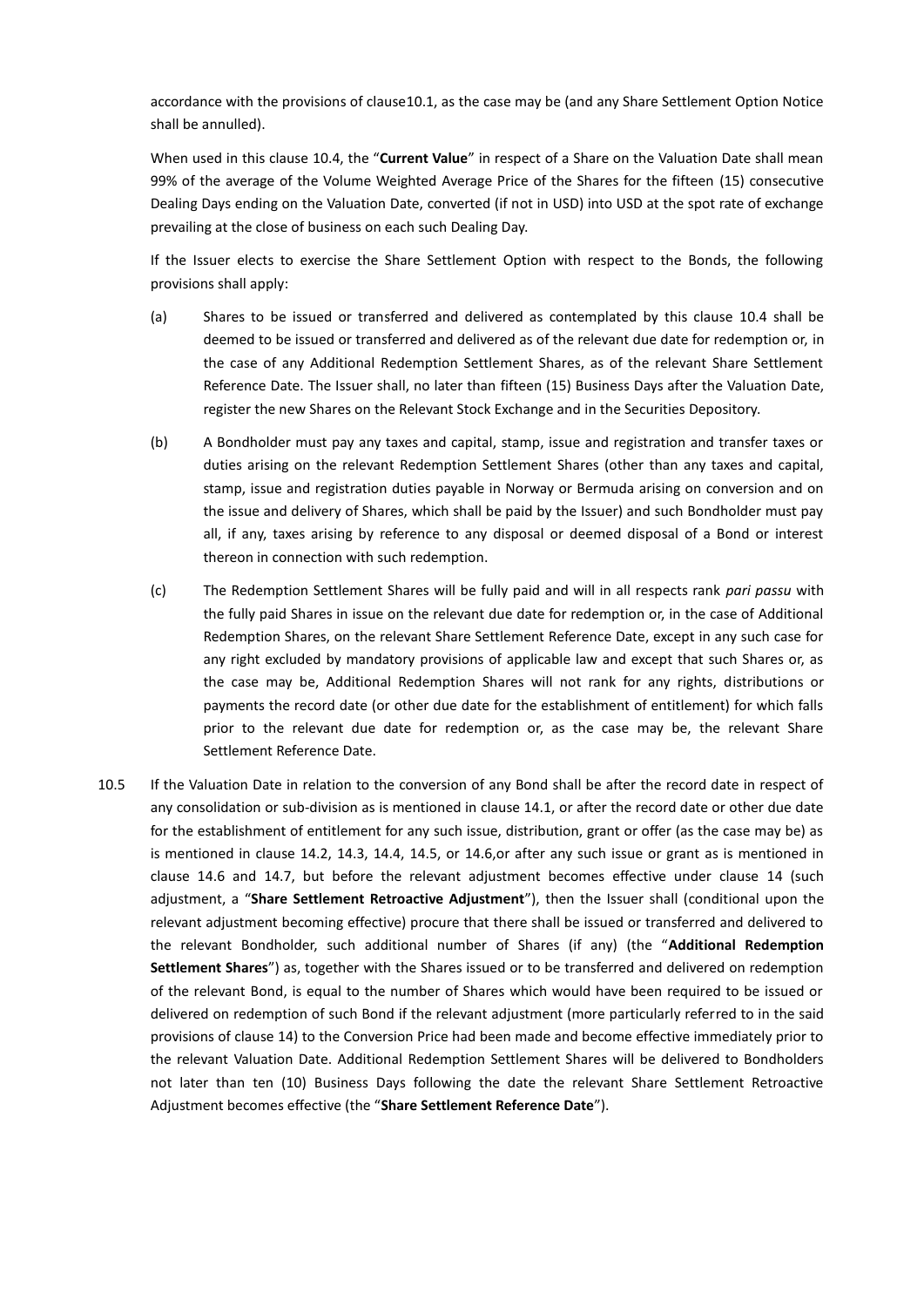### 11 **PAYMENTS**

### <span id="page-15-0"></span>11.1 **Covenant to pay**

- (a) The Issuer will on any Payment Date (or any other due date pursuant to any Finance Document) unconditionally pay to or to the order of the Bond Trustee all amounts due under this Bond Agreement or any other Finance Document.
- (b) The covenant contained in clause [11.1\(a\)](#page-15-0) shall be for the benefit of the Bond Trustee and the Bondholders.

### <span id="page-15-4"></span><span id="page-15-2"></span>11.2 **Payment mechanics**

- (a) If no specific order is made by the Bond Trustee under clause [11.1\(a\)](#page-15-0) the Issuer shall pay all amounts due to the Bondholders under this Bond Agreement or any other Finance Document by crediting the bank account nominated by each Bondholder in connection with its securities account in the Securities Depository.
- <span id="page-15-3"></span>(b) Payment shall be deemed to have been made once the amount has been credited to the bank which holds the bank account nominated by the Bondholder in question, but if the paying bank and the receiving bank are the same, payment shall be deemed to have been made once the amount has been credited to the bank account nominated by the Bondholder in question, see however claus[e 11.3.](#page-15-1)
- (c) In case of irregular payments, the Bond Trustee may instruct the Issuer or Bondholders of other payment mechanisms than described in clause [11.2\(a\)](#page-15-2) or [11.2\(b\)](#page-15-3) above. The Bond Trustee may also obtain payment information regarding Bondholders' accounts from the Securities Depository or Account Managers.
- (d) Subject to clause [11.3,](#page-15-1) payment by the Issuer in accordance with this clause [11.2](#page-15-4) shall constitute good discharge of its obligations under clause [11.1\(a\).](#page-15-0)

# <span id="page-15-1"></span>11.3 **Currency**

- (a) If the Bonds are denominated in other currencies than NOK, each Bondholder has to provide the Paying Agent (either directly or through its Account Manager) with specific payment instructions, including foreign exchange bank account details. Depending on any currency exchange settlement agreements between each Bondholder's bank and the Paying Agent, cash settlement may be delayed, and payment shall be deemed to have been made at the date of the cash settlement, provided however, that no default interest or other penalty shall accrue for the account of the Issuer.
- (b) Except as otherwise expressly provided, all amounts payable under this Bond Agreement and any other Finance Document shall be payable in the same currency as the Bonds are denominated in. If, however, the Bondholder has not given instruction as set out in claus[e 11.3](#page-15-1) within five Business Days prior to a Payment Date, the cash settlement will be exchanged into NOK and credited to the NOK bank account registered with the Bondholder's account in the Securities Depository.
- (c) Amounts payable in respect of costs, expenses, taxes and other liabilities of a similar nature shall be payable in the currency in which they are incurred.

#### 11.4 **Set-off and counterclaims**

The Issuer may not apply or perform any counterclaims or set-off against any payment obligations pursuant to this Bond Agreement or any other Finance Document.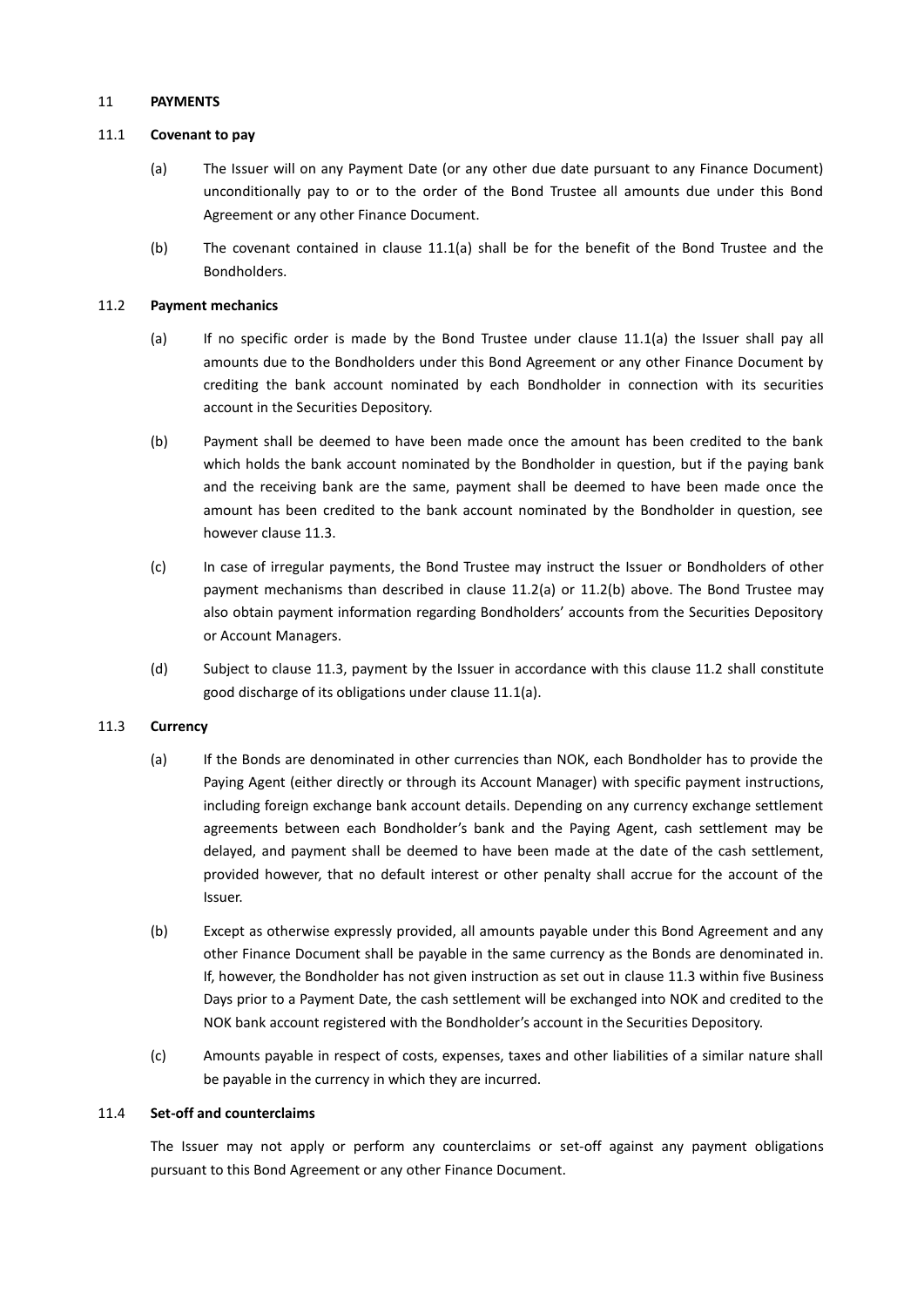### <span id="page-16-2"></span>11.5 **Interest in the event of late payment**

- (a) In the event that any amount due under this Bond Agreement or any Finance Document is not made on the relevant due date, the unpaid amount shall bear interest from the due date at an interest rate equivalent to the interest rate according to clause [9](#page-11-2) plus five per cent. (5.00%) per annum.
- (b) The interest charged under this clause [11.5](#page-16-2) shall be added to the defaulted amount on each respective Interest Payment Date relating thereto until the defaulted amount has been repaid in full.
- (c) The unpaid amounts shall bear interest as stated above until payment is made, whether or not the Bonds are declared to be in default pursuant to claus[e 18.1](#page-32-2)-[18.9,](#page-33-0) cf. clause[s 18.10](#page-34-1)

# 11.6 **Partial payments**

If the Bond Trustee or the Paying Agent receives a payment that is insufficient to discharge all the amounts then due and payable under the Finance Documents, that payment shall be applied in the following order:

- (a) first, in or towards payment of any unpaid fees, costs and expenses of the Bond Trustee under the Finance Documents;
- (b) secondly, in or towards payment of any accrued interest due but unpaid under the Bond Agreement, pro rata and without any preference or priority of any kind; and
- (c) thirdly, in or towards payment of any principal due but unpaid under the Bond Agreement, pro rata and without any preference or priority of any kind.

### 12 **ISSUER'S ACQUISITION OF BONDS**

The Issuer has the right to acquire and own Bonds (Issuer's Bonds). The Issuer's holding of Bonds may at the Issuer's discretion be retained by the Issuer, sold or discharged.

# <span id="page-16-1"></span>13 **CONVERSION TERMS**

13.1 Each Bondholder may exercise one or more of his Conversion Right(s) at the Conversion Price at any time during the Exercise Period (subject to any applicable fiscal or other laws) provided that notification thereof is given pursuant to clause [13.4.](#page-16-0)

A Conversion Right may only be exercised in respect of the whole of the principal amount of a Bond.

Conversion Rights may not be exercised (i) following the giving of notice by the Bond Trustee pursuant to claus[e 18.10](#page-34-1) or (ii) in respect of a Bond which the relevant Bondholder has exercised its right to require the Issuer to redeem pursuant to the terms set forth in this Bond Agreement.

- <span id="page-16-3"></span>13.2 The Conversion Right cannot be separated from the Bond.
- 13.3 The number of Shares to be issued on exercise of a Conversion Right shall be determined by dividing the principal amount of the relevant Bond or Bonds by the Conversion Price in effect on the relevant Conversion Date. The Conversion Price shall be subject to adjustment pursuant to claus[e 10.3,](#page-12-2) [14](#page-17-0) and [15.](#page-28-0)
- <span id="page-16-0"></span>13.4 In order to exercise a Conversion Right, the Bondholder shall deliver to the specified office of the Paying Agent (*via* its Account Manager) during its usual business hours a duly completed, irrevocable and signed exercise notice and the relevant Bond(s) through the Securities Depositary. If such delivery is made after the end of normal business hours or on a day which is not a Business Day in the place of the specified office of the Paying Agent, such delivery shall be deemed for purposes of this Bond Agreement to have been on the next Business Day following such delivery day. Request for conversion takes place by the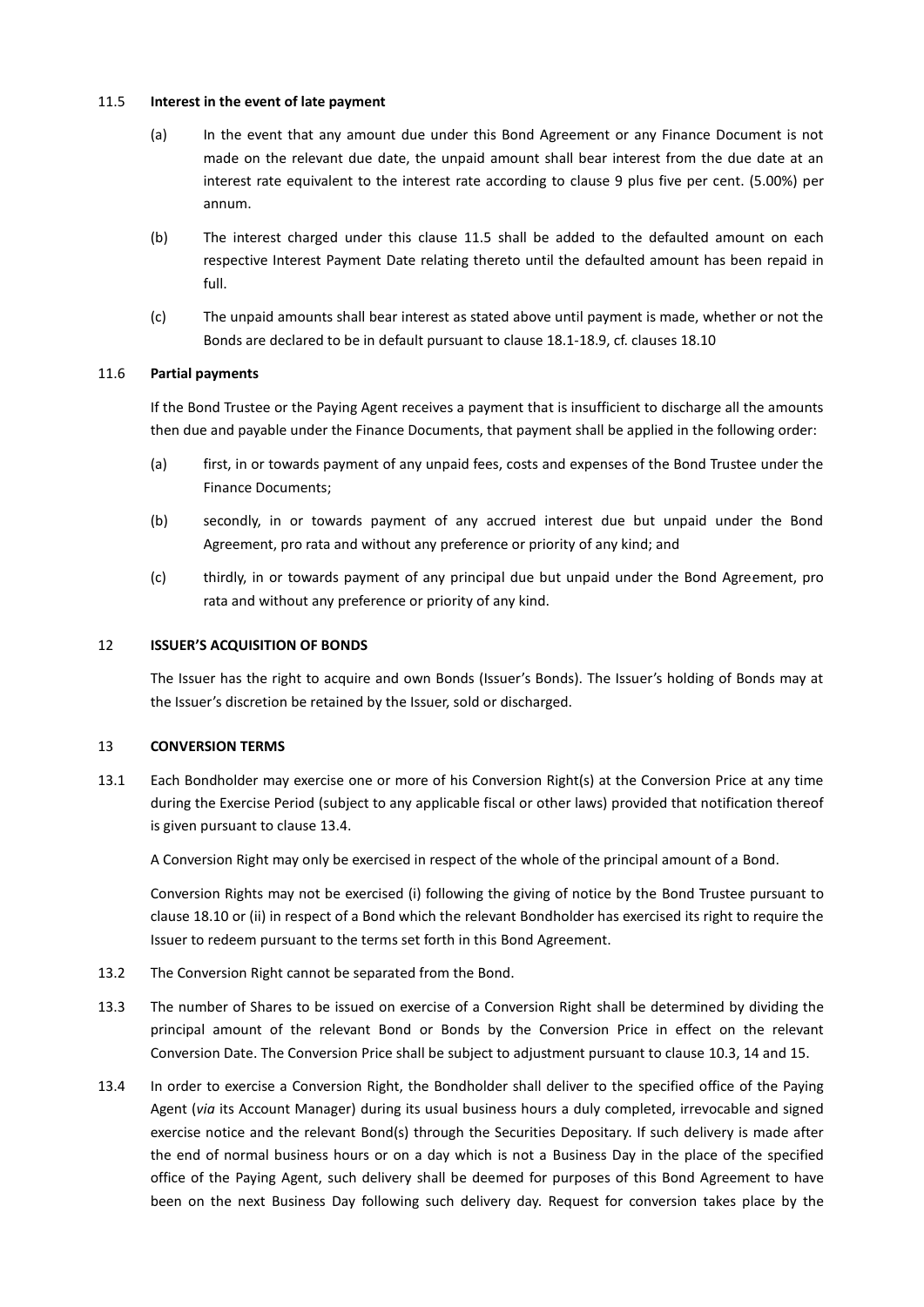Bondholder notifying his Account Manager of the number of Bonds which shall be converted. The Account Manager will then promptly forward the request to the Issuer (*via* the Paying Agent).

13.5 Conversion will be effected by a set-off of the total nominal value of the Bonds to be converted against the issuing of the whole number of Shares resulting from dividing the total nominal value of the Bonds to be converted by the Conversion Price. Any excess amount beyond the whole number of Shares converted by the Bonds shall fall to the Issuer and accordingly fractions of Shares will not be issued or transferred upon exercise of a Conversion Right and no cash payment will be made in lieu thereof. Where Conversion Rights are exercised by a Bondholder in respect of more than one Bond, the number of Shares to be issued will be determined on the basis of the aggregate principal amount of such Bonds.

The Issuer shall pay all (if any) taxes and capital, stamp issue and registration duties payable in Norway and/or Bermuda arising on conversion and on the issue and delivery of Shares upon conversion. A Bondholder exercising Conversion Rights must pay directly to the relevant authorities all (if any) taxes and capital, stamp, issue and registration duties payable in any jurisdictions other than Norway and arising on conversion and on the issue and delivery of Shares upon conversion. Such Bondholder must also pay all taxes (if any) imposed on it and arising by reference to any disposal or deemed disposal of a Bond or any interest therein in connection with the exercise of Conversion Rights by it.

Interest accrued since the last Interest Payment Date but not due on a Conversion Date, shall not be payable in cash nor kind to the Bondholders, but shall accrue to the Issuer unless the Conversion Date shall fall on a Payment Date and/or the Maturity Date or a Bondholder is exercising its Conversion Right following the Issuer having exercised its Call Option, then interest due shall be paid to the relevant Bondholder.

- 13.6 The Issuer shall (if relevant *via* the Paying Agent) on or prior to or with effect from the Conversion Date (i) carry the conversion into effect by, at its own discretion, issuing the relevant number of new Shares or transferring existing Shares to the converting Bondholder or his nominee, (ii) ensure the due registration of such Shares in the Securities Depository (at the account of the converting Bondholder) and listing of such Shares on the Relevant Stock Exchange (and shall deliver any such documents and do any acts necessary in relation thereto) (but this obligation to list such Shares shall not be considered as being breached as a result of a Change of Control (whether or not recommended or approved by the board of directors of the Issuer) that causes or gives rise to, whether following the operation of any applicable compulsory acquisition provision or otherwise including at the request of the person or persons controlling the Issuer as a result of the Change of Control, a de-listing of the Shares), and (iii) ensure that the Outstanding bonds shall be written down. Upon the issuance or transfer of the Shares on conversion of any Bonds in accordance with the terms of this Bond Agreement, the Issuer shall have no further liability in respect of such Bonds.
- 13.7 Shares issued or transferred upon conversion of the Bonds will be fully paid and will in all respects rank *pari passu* with the Shares in issue on the relevant Conversion Date or, in the case of Additional Shares, on the relevant Reference Date, except in any such case for any right excluded by mandatory provisions of applicable law and except that such Shares or, as the case may be, Additional Shares will not rank for any rights, distributions or payments the record date (or other due date for the establishment of entitlement) for which falls prior to the relevant Conversion Date or, as the case may be, the relevant Reference Date.

# <span id="page-17-0"></span>14 **ADJUSTMENT OF THE CONVERSION PRICE**

Upon the happening of any of the events described below, the Conversion Price shall be adjusted as follows: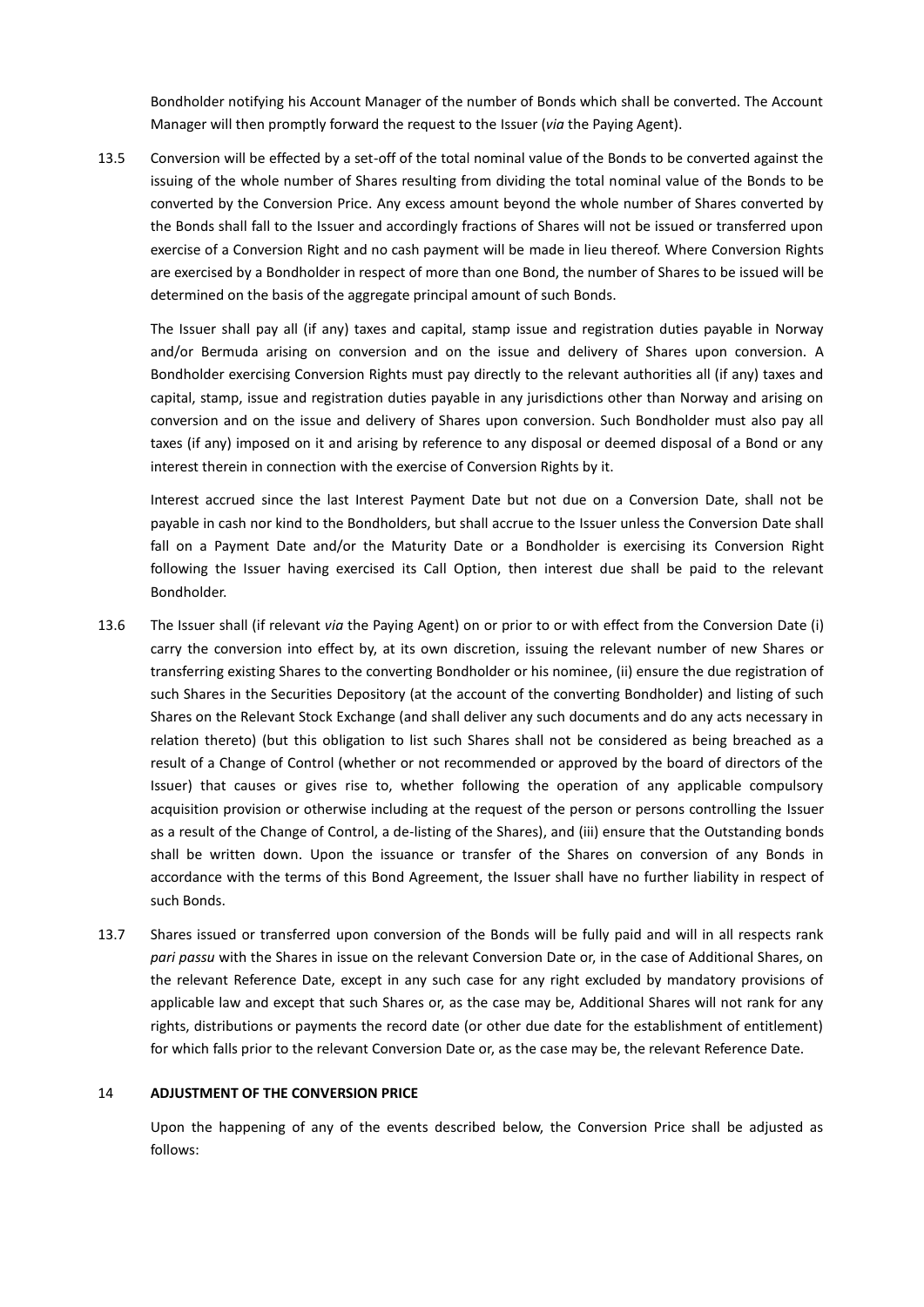<span id="page-18-1"></span>14.1 If and whenever there shall be a consolidation, reclassification or subdivision of the Shares, the Conversion Price shall be adjusted by multiplying the Conversion Price in force immediately prior to such consolidation, reclassification or subdivision by the following fraction:

B A

where:

- A is the aggregate number of Shares in issue immediately before such consolidation, reclassification or subdivision, as the case may be; and
- B is the aggregate number of Shares in issue immediately after, and as a result of, such consolidation, reclassification or subdivision, as the case may be.

Such adjustment shall become effective on the date the consolidation, reclassification or subdivision, as the case may be, takes effect.

<span id="page-18-2"></span>14.2 If and whenever the Issuer shall issue any Shares credited as fully paid to the Shareholders by way of capitalisation of profits or reserves (including any share premium account or capital redemption reserve) other than (1) where any such Shares issued instead of the whole or part of a Dividend in cash which the Shareholders would or could otherwise have received or (2) where the Shareholders may elect to receive a Dividend in cash in lieu of such Shares, the Conversion Price shall be adjusted by multiplying the Conversion Price in force immediately prior to such issue by the following fraction:

B A

where:

- A is the aggregate nominal amount of the Shares in issue immediately before such issue; and
- B is the aggregate nominal amount of the Shares in issue immediately after such issue.

Such adjustment shall become effective on the date of issue of such Shares.

<span id="page-18-0"></span>14.3 If and whenever the Issuer shall pay or make any Dividend to Shareholders, the Conversion Price shall be adjusted by multiplying the Conversion Price in force immediately prior to the relevant Dividend by the following fraction:

A  $A - B$ 

where:

A is the Current Market Price of one Share on the first date on which the Shares are traded ex- the relevant Dividend on the Relevant Stock Exchange or, in the case of a purchase of Shares or any receipts or certificates representing Shares by or on behalf of the Issuer or any Subsidiary of the Issuer, is the Current Market Price of one Share on the date on which such Shares are purchased or, in the case of a Spin-Off, is the Current Market Price of one Share on the first date on which the Shares are traded ex- the relevant Spin-Off on the Relevant Stock Exchange; and

B is the portion of the Fair Market Value, with such portion being determined by dividing the Fair Market Value of the aggregate Dividend by the number of Shares entitled to receive the relevant Dividend (or, in the case of a purchase of Shares or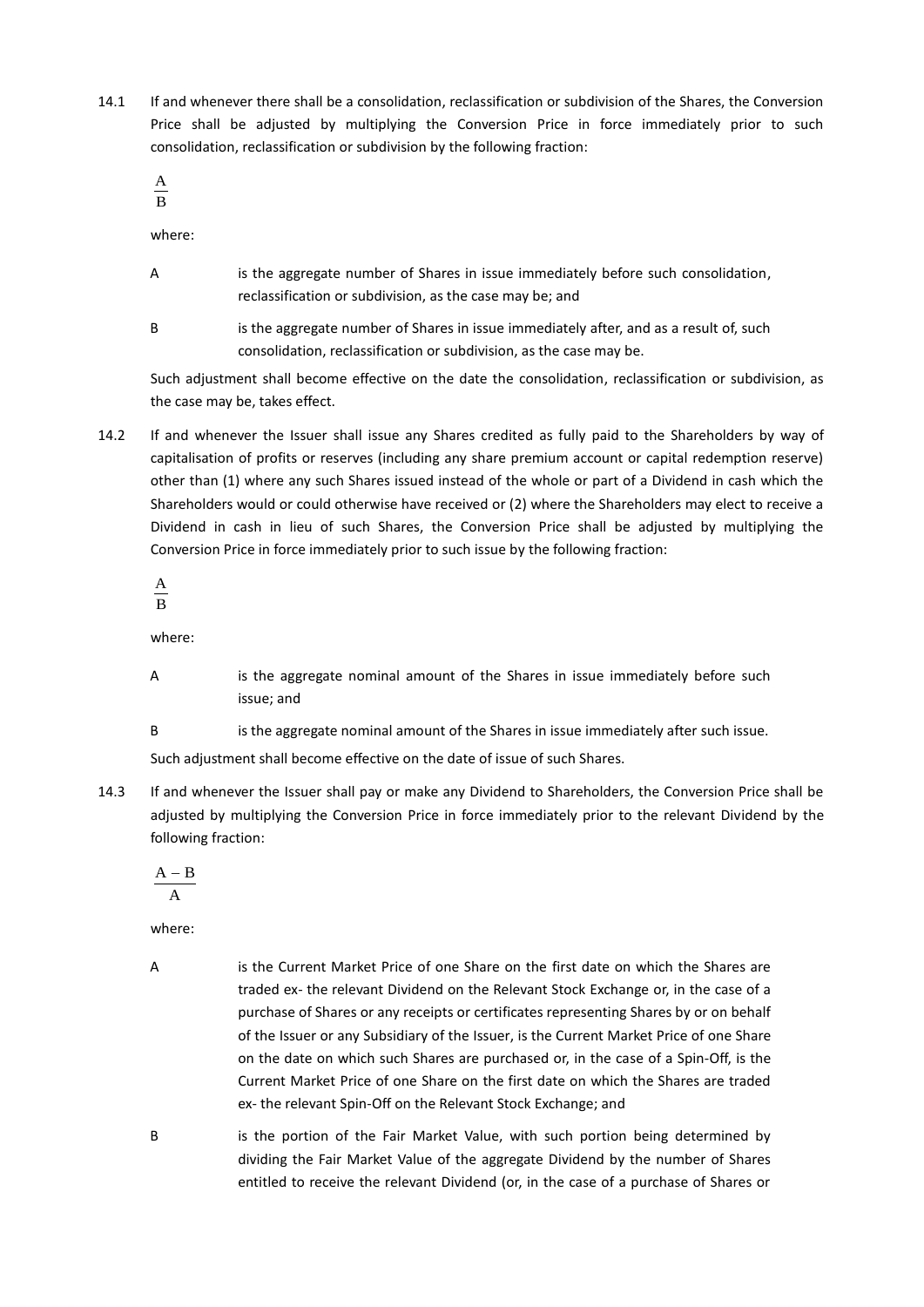any receipts or certificates representing shares by or on behalf of the Issuer or any Subsidiary of the Issuer, by the number of Shares in issue immediately prior to such purchase), of the Dividend attributable to one Share.

Such adjustment shall become effective on the first date on which the Shares are traded ex- the relevant Dividend on the Relevant Stock Exchange or, in the case of a purchase of Shares or any receipts or certificates representing Shares, on the date such purchase is made or, in the case of a Spin-Off, the first date on which the Shares are traded ex- the relevant Spin-Off.

For the purposes of the above, the Fair Market Value of a Cash Dividend shall (subject as provided in paragraph (a) of the definition of "Dividend" and in the definition of "Fair Market Value") be determined as at the first date on which the Shares are traded ex- the relevant Dividend on the Relevant Stock Exchange, and in the case of a Non-Cash Dividend, the Fair Market Value of the relevant Dividend shall be the Fair Market Value of the relevant Spin-Off Securities or, as the case may be, the relevant property or assets.

"**Non-Cash Dividend**" means any Dividend which is not a Cash Dividend, and shall include a Spin-Off.

"**Cash Dividend**" means (i) any Dividend which is to be paid or made in cash (in whatever currency), but other than falling within paragraph (b) of the definition of "Spin-Off" and (ii) any Dividend determined to be a Cash Dividend pursuant to paragraph (a) of the definition of "Dividend", and for the avoidance of doubt, a Dividend falling within paragraph (c) or (d) of the definition of "Dividend" shall be treated as being a Non-Cash Dividend.

<span id="page-19-0"></span>14.4 If and whenever the Issuer shall issue Shares to Shareholders as a class by way of rights, or issue or grant to Shareholders as a class by way of rights, any options, warrants or other rights to subscribe for or purchase any Shares or any Securities which by their terms carry (directly or indirectly) rights of conversion into, or exchange or subscription for, Shares (or shall grant any such rights in respect of existing Securities so issued) in each case at a price per Share which is less than 95 per cent. of the Current Market Price per Share on the Dealing Day immediately preceding the date of the first public announcement of the terms of the issue or grant of such Shares, options, warrants or other rights, the Conversion Price shall be adjusted by multiplying the Conversion Price in force immediately prior to the Effective Date by the following fraction:

$$
\frac{A+B}{A+C} \\
$$

where:

- A is the number of Shares in issue on the Effective Date;
- B is the number of Shares which the aggregate amount (if any) payable for the Shares issued by way of rights, or for the Securities issued by way of rights, or for the options or warrants or other rights issued by way of rights and for the total number of Shares deliverable on the exercise thereof, would purchase at such Current Market Price per Share; and
- C is the number of Shares issued or, as the case may be, the maximum number of Shares which may be issued upon exercise of such options, warrants or rights calculated as at the date of issue of such options, warrants or rights or upon conversion or exchange or exercise of rights of subscription or purchase in respect thereof at the initial conversion, exchange, subscription or purchase price or rate; provided that if at the time of issue of the relevant Securities or the date of grant of such rights (as used in this clause [14.4](#page-19-0) the "**Specified Date**") such number of Shares is to be determined by reference to the application of a formula or other variable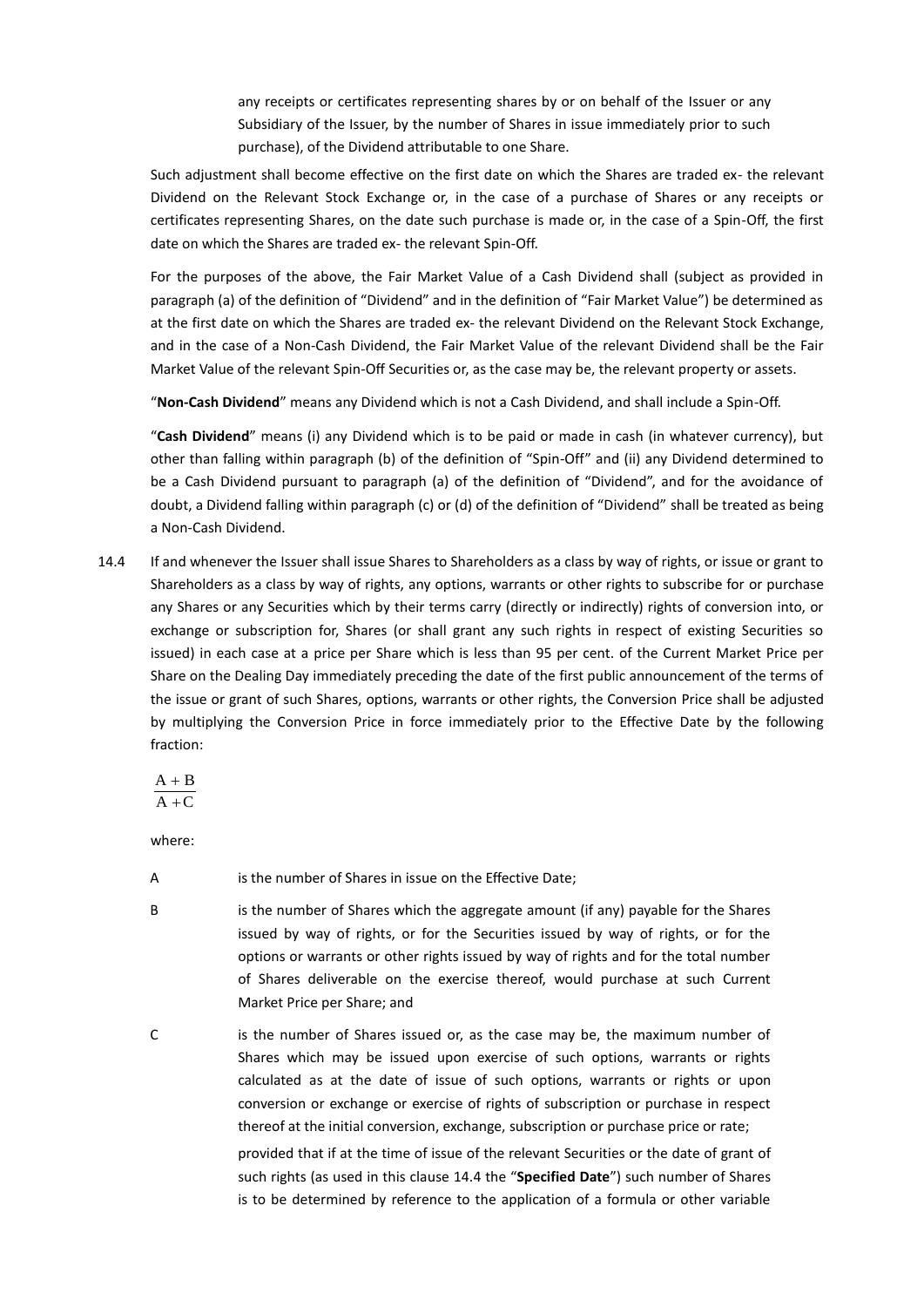feature or the occurrence of any event at some subsequent time (which may be when such Securities are converted or exchanged or rights of subscription are exercised or at such other time as may be provided) then for the purposes of this clause [14.4,](#page-19-0) "C" shall be determined by the application of such formula or variable feature or as if the relevant event occurs or had occurred as at the Specified Date and as if such conversion, exchange, subscription, purchase or acquisition or other variable feature had taken place on the Specified Date.

Such adjustment shall become effective on the Effective Date.

"**Effective Date**" means, in respect of this clause [14.4,](#page-19-0) the first date on which the Shares are traded exrights, ex-options or ex-warrants on the Relevant Stock Exchange.

<span id="page-20-1"></span>14.5 If and whenever the Issuer shall issue any Securities (other than Shares or options, warrants or other rights to subscribe for or purchase any Shares) to Shareholders as a class by way of rights or grant to Shareholders as a class by way of rights any options, warrants or other rights to subscribe for or purchase any Securities (other than Shares or options, warrants or other rights to subscribe for or purchase Shares), the Conversion Price shall be adjusted by multiplying the Conversion Price in force immediately prior to the Effective Date the following fraction:

$$
\displaystyle \frac{A-B}{A}
$$

where:

- A is the Current Market Price of one Share on the Effective Date; and
- B is the Fair Market Value on the Effective Date of the portion of the rights attributable to one Share.

Such adjustment shall become effective on the Effective Date.

"**Effective Date**" means, in respect of this clause [14.5,](#page-20-1) the first date on which the Shares are traded ex- the relevant Securities on the Relevant Stock Exchange.

<span id="page-20-0"></span>14.6 If and whenever the Issuer shall issue (otherwise than as mentioned in clause [14.4](#page-19-0) above) wholly for cash or for no consideration any Shares (other than Shares issued on conversion of the Bonds or on the exercise of any rights of conversion into, or exchange or subscription for or purchase of, Shares) or issue or grant (otherwise than as mentioned in clause [14.4](#page-19-0) above) wholly for cash or for no consideration any options, warrants or other rights to subscribe for or purchase any Shares (other than the Bonds), in each case at a price per Share which is less than 95 per cent. of the Current Market Price per Share on the Effective Date, the Conversion Price shall be adjusted by multiplying the Conversion Price in force immediately prior to such issue or grant by the following fraction:

$$
\frac{A+B}{A+C} \\
$$

where:

- A is the number of Shares in issue immediately before the issue of such Shares or the grant of such options, warrants or rights;
- B is the number of Shares which the aggregate consideration (if any) receivable for the issue of such Shares or, as the case may be, for the Shares to be issued or otherwise made available upon the exercise of any such options, warrants or rights, would purchase at such Current Market Price per Share; and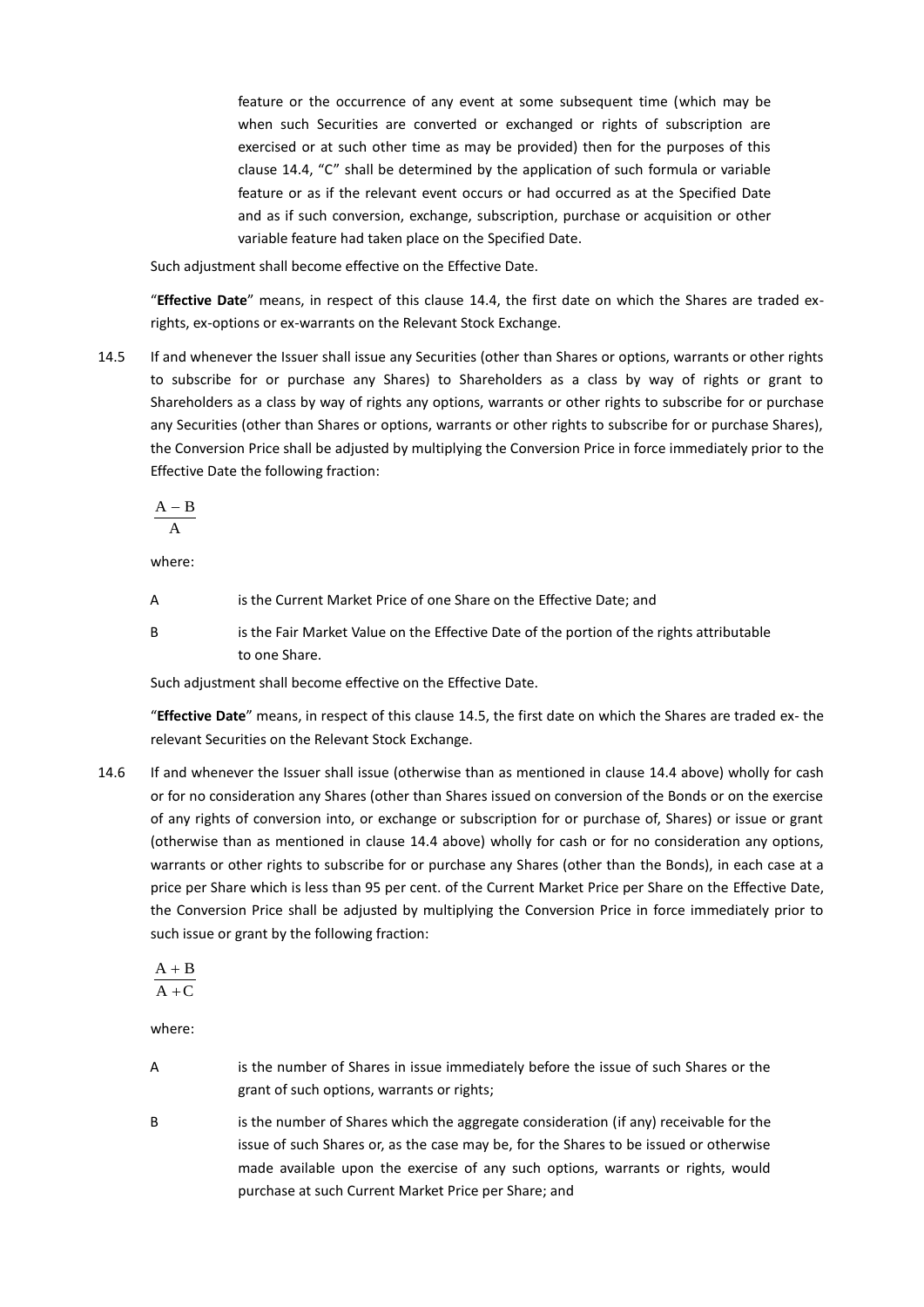C is the number of Shares to be issued pursuant to such issue of such Shares or, as the case may be, the maximum number of Shares which may be issued upon exercise of such options, warrants or rights calculated as at the date of issue of such options, warrants or rights;

> provided that if at the time of issue of the relevant Securities or the date of grant of such rights (as used in this clause [14.6,](#page-20-0) the "**Specified Date**") such number of Shares is to be determined by reference to the application of a formula or other variable feature or the occurrence of any event at some subsequent time (which may be when such options, warrants or other rights to subscribe for or purchase any Shares are converted or exchanged or rights of subscription are exercised or at such other time as may be provided) then for the purposes of this clause [14.6,](#page-20-0) "C" shall be determined by the application of such formula or variable feature or as if the relevant event occurs or had occurred as at the Specified Date and as if such conversion, exchange, subscription, purchase or acquisition or other variable feature had taken place on the Specified Date.

Such adjustment shall become effective on the Effective Date.

"**Effective Date**" means, in respect of this clause [14.6,](#page-20-0) the date of issue of such Shares or, as the case may be, the grant of such options, warrants or rights.

<span id="page-21-0"></span>14.7 If and whenever the Issuer or any Subsidiary of the Issuer or (at the direction or request of or pursuant to any arrangements with the Issuer or any Subsidiary of the Issuer) any other company, person or entity (otherwise than as mentioned in clause [14.4,](#page-19-0) [14.5](#page-20-1) or [14.6](#page-20-0) above) shall issue wholly for cash or for no consideration any Securities (other than the Bonds), which by their terms of issue carry (directly or indirectly) rights of conversion into, or exchange or subscription for, Shares (or shall grant any such rights in respect of existing Securities so issued) or Securities which by their terms might be redesignated as Shares, and the consideration per Share receivable upon conversion, exchange, subscription or redesignation is less than 95 per cent. of the Current Market Price per Share on the Effective Date, the Conversion Price shall be adjusted by multiplying the Conversion Price in force immediately prior to such issue (or grant) by the following fraction:

$$
\frac{A+B}{A+C} \\
$$

where:

- A is the number of Shares in issue immediately before such issue or grant (but where the relevant Securities carry rights of conversion into or rights of exchange or subscription for Shares which have been issued by the Issuer for the purposes of or in connection with such issue, less the number of such Shares so issued);
- B is the number of Shares which the aggregate consideration (if any) receivable for the Shares to be issued or otherwise made available upon conversion or exchange or upon exercise of the right of subscription attached to such Securities or, as the case may be, for the Shares to be issued or to arise from any such redesignation would purchase at such Current Market Price per Share; and
- C is the maximum number of Shares to be issued or otherwise made available upon conversion or exchange of such Securities or upon the exercise of such right of subscription attached thereto at the initial conversion, exchange or subscription price or rate or, as the case may be, the maximum number of Shares which may be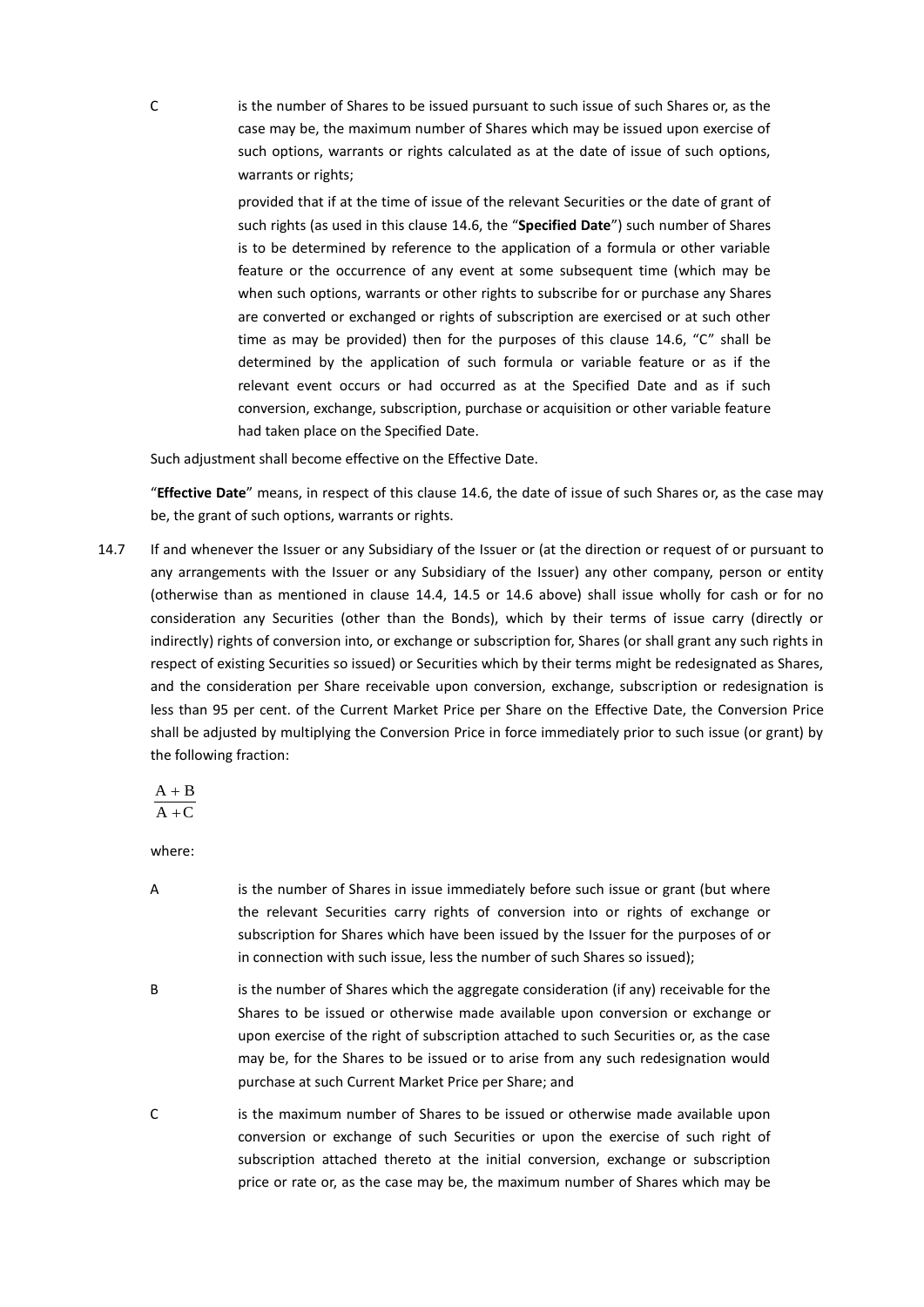issued or arise from any such redesignation;

provided that if at the time of issue of the relevant Securities or date of grant of such rights (as used in this clause [14.7](#page-21-0) the "**Specified Date**") such number of Shares is to be determined by reference to the application of a formula or other variable feature or the occurrence of any event at some subsequent time (which may be when such Securities are converted or exchanged or rights of subscription are exercised or, as the case may be, such Securities are redesignated or at such other time as may be provided) then for the purposes of this clause [14.7,](#page-21-0) "C" shall be determined by the application of such formula or variable feature or as if the relevant event occurs or had occurred as at the Specified Date and as if such conversion, exchange, subscription, purchase or acquisition or, as the case may be, redesignation had taken place on the Specified Date.

Such adjustment shall become effective on the Effective Date.

"**Effective Date**" means, in respect of this clause [14.7,](#page-21-0) the date of issue of such Securities or, as the case may be, the grant of such rights.

<span id="page-22-0"></span>14.8 If and whenever there shall be any modification of the rights of conversion, exchange or subscription attaching to any such Securities (other than the Bonds) as are mentioned in clause [14.7](#page-21-0) above (other than in accordance with the terms (including terms as to adjustment) applicable to such Securities upon issue) so that following such modification the consideration per Share receivable has been reduced and is less than 95 per cent. of the Current Market Price per Share on the Effective Date, the Conversion Price shall be adjusted by multiplying the Conversion Price in force immediately prior to the Effective Date by the following fraction:

$$
\frac{A+B}{A+C} \\
$$

where:

- A is the number of Shares in issue immediately before such modification (but where the relevant Securities carry rights of conversion into or rights of exchange or subscription for Shares which have been issued, purchased or acquired by the Issuer or any Subsidiary of the Issuer (or at the direction or request or pursuant to any arrangements with the Issuer or any Subsidiary of the Issuer) for the purposes of or in connection with such issue, less the number of such Shares so issued, purchased or acquired);
- B is the number of Shares which the aggregate consideration (if any) receivable for the Shares to be issued or otherwise made available upon conversion or exchange or upon exercise of the right of subscription attached to the Securities so modified would purchase at such Current Market Price per Share or, if lower, the existing conversion, exchange or subscription price of such Securities; and
- C is the maximum number of Shares which may be issued or otherwise made available upon conversion or exchange of such Securities or upon the exercise of such rights of subscription attached thereto at the modified conversion, exchange or subscription price or rate but giving credit in such manner as an Independent Financial Adviser shall consider appropriate for any previous adjustment under this clause [14.8](#page-22-0) or clause [14.7](#page-21-0) above;

provided that if at the time of such modification (as used in this clause [14.8](#page-22-0) the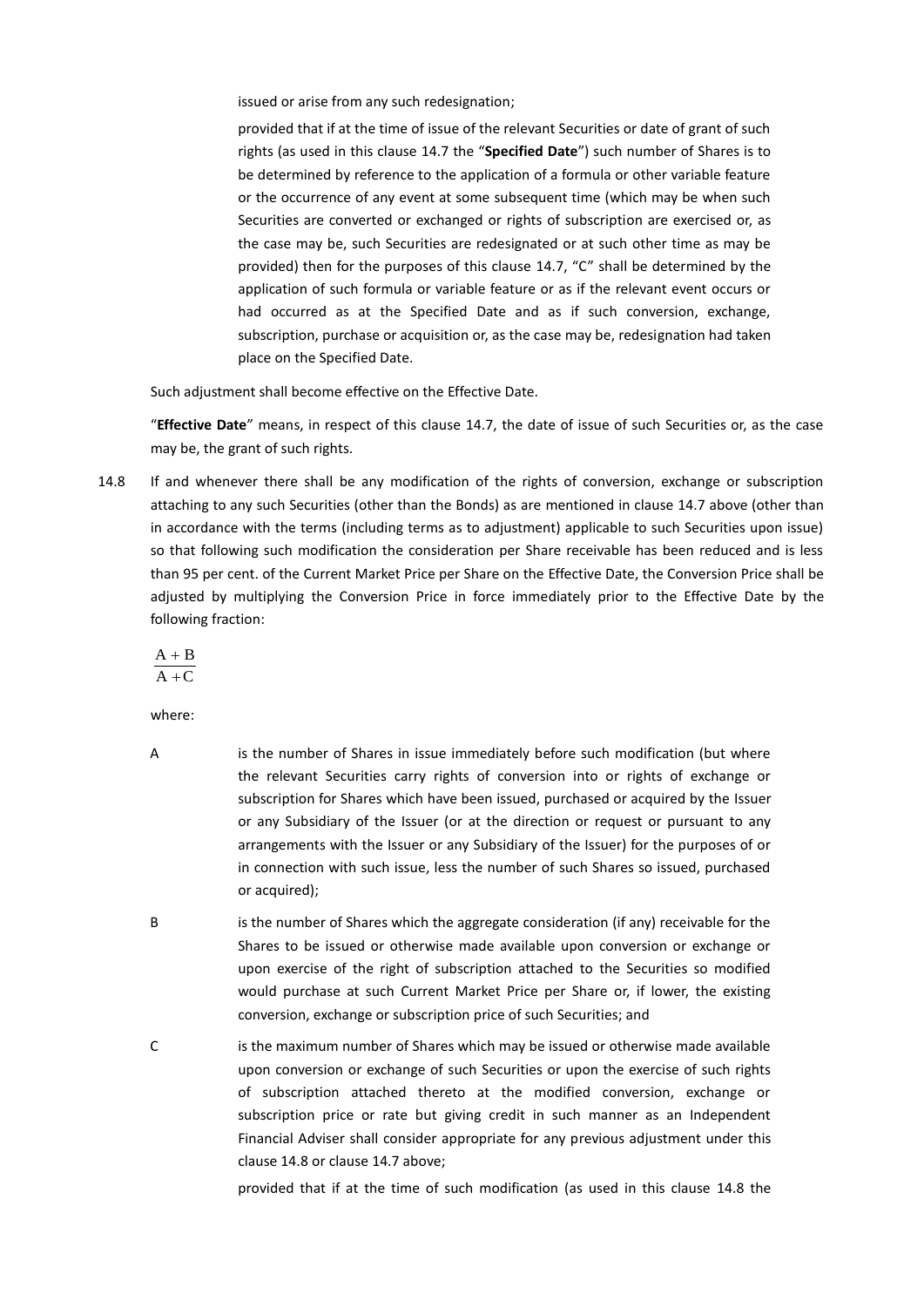"**Specified Date**") such number of Shares is to be determined by reference to the application of a formula or other variable feature or the occurrence of any event at some subsequent time (which may be when such Securities are converted or exchanged or rights of subscription are exercised or at such other time as may be provided) then for the purposes of this clause [14.8,](#page-22-0) "C" shall be determined by the application of such formula or variable feature or as if the relevant event occurs or had occurred as at the Specified Date and as if such conversion, exchange or subscription had taken place on the Specified Date.

Such adjustment shall become effective on the Effective Date.

"**Effective Date**" means, in respect of this claus[e 14.8,](#page-22-0) the date of modification of the rights of conversion, exchange, subscription, purchase or acquisition attaching to such Securities.

<span id="page-23-0"></span>14.9 If and whenever the Issuer or any Subsidiary of the Issuer or (at the direction or request of or pursuant to any arrangements with the Issuer or any Subsidiary of the Issuer) any other company, person or entity shall offer any Securities in connection with which offer Shareholders as a class are entitled to participate in arrangements whereby such Securities may be acquired by them (except where the Conversion Price falls to be adjusted under clause [14.2,](#page-18-2) [14.3,](#page-18-0) [14.4,](#page-19-0) [14.6](#page-20-0) or [14.7](#page-21-0) or clause [10.3](#page-12-2) (or would fall to be so adjusted if the relevant issue or grant was at less than 95 per cent. of the Current Market Price per Share on the relevant Dealing Day) or under clause [14.5\)](#page-20-1) the Conversion Price shall be adjusted by multiplying the Conversion Price in force immediately before the Effective Date by the following fraction:

$$
\frac{A-B}{A}
$$

where:

- A is the Current Market Price of one Share on the Effective Date; and
- 
- B is the Fair Market Value on the Effective Date of the relevant offer attributable to one Share.

Such adjustment shall become effective on the Effective Date.

"**Effective Date**" means, in respect of this clause [14.9,](#page-23-0) the first date on which the Shares are traded exrights on the Relevant Stock Exchange.

- 14.10 Notwithstanding the foregoing provisions, where the events or circumstances giving rise to any adjustment pursuant to this clause [14](#page-17-0) have already resulted or will result in an adjustment to the Conversion Price or where the events or circumstances giving rise to any adjustment arise by virtue of any other events or circumstances which have already given or will give rise to an adjustment to the Conversion Price or where more than one event which gives rise to an adjustment to the Conversion Price occurs within such a short period of time that, in the opinion of the Bond Trustee or the Issuer, a modification to the operation of the adjustment provisions is required to give the intended result, such modification shall be made to the operation of the adjustment provisions as may be advised by an Independent Financial Adviser to be in its opinion appropriate to give the intended result.
- <span id="page-23-2"></span><span id="page-23-1"></span>14.11 For the purpose of any calculation of the consideration receivable or price pursuant to clauses [14.4,](#page-19-0) [14.6,](#page-20-0) [14.7](#page-21-0) an[d 14.8,](#page-22-0) the following provisions shall apply:
	- (a) the aggregate consideration receivable or price for Shares issued for cash shall be the amount of such cash;
	- (b) (x) the aggregate consideration receivable or price for Shares to be issued or otherwise made available upon the conversion or exchange of any Securities shall be deemed to be the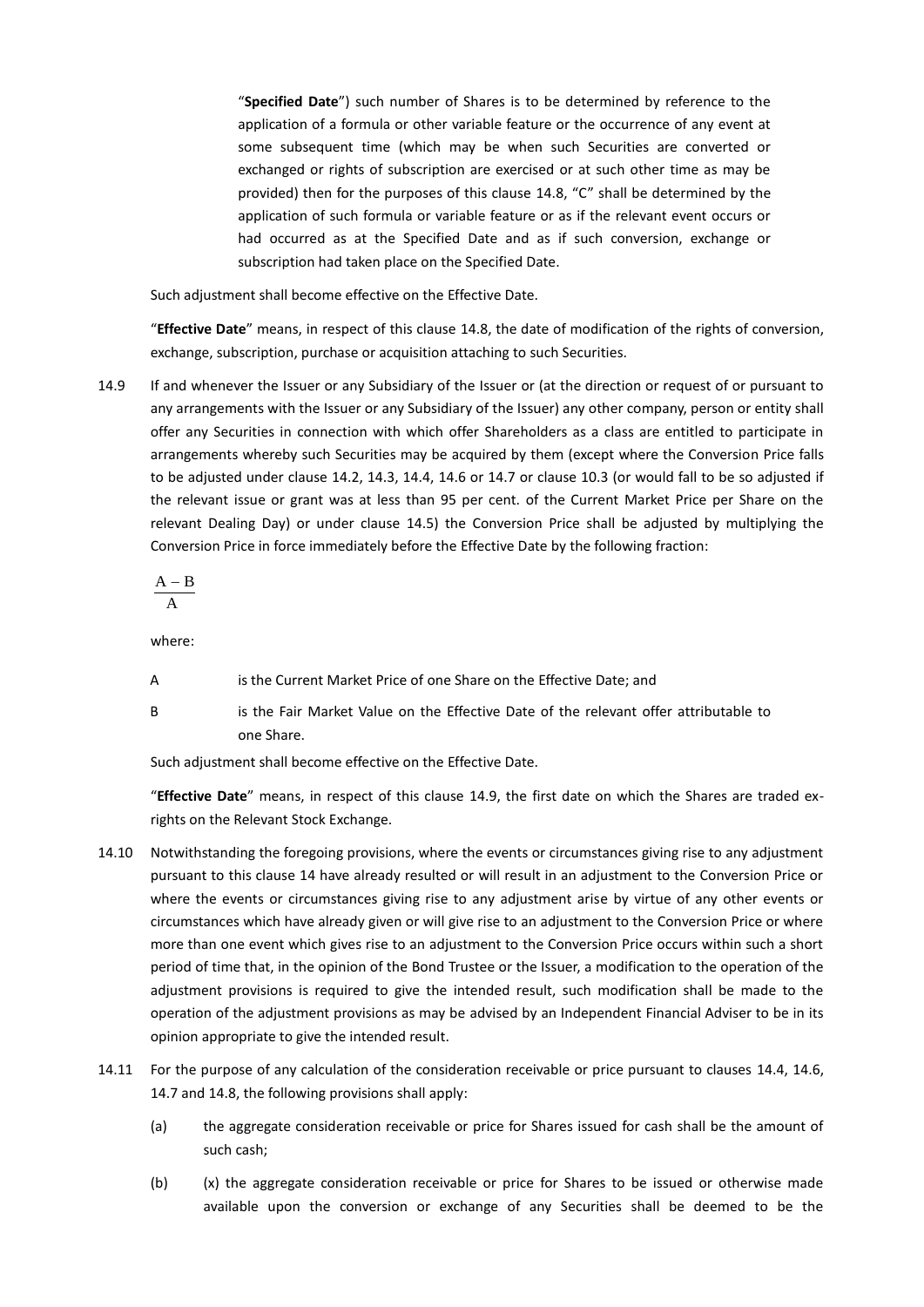consideration or price received or receivable for any such Securities and (y) the aggregate consideration receivable or price for Shares to be issued or otherwise made available upon the exercise of rights of subscription attached to any Securities or upon the exercise of any options, warrants or rights shall be deemed to be that part (which may be the whole) of the consideration or price received or receivable for such Securities or, as the case may be, for such options, warrants or rights which are attributed by the Issuer to such rights of subscription or, as the case may be, such options, warrants or rights or, if no part of such consideration or price is so attributed, the Fair Market Value of such rights of subscription or, as the case may be, such options, warrants or rights as at the Effective Date, plus in the case of each of  $(x)$  and  $(y)$  above, the additional minimum consideration receivable or price (if any) upon the conversion or exchange of such Securities, or upon the exercise of such rights or subscription attached thereto or, as the case may be, upon exercise of such options, warrants or rights and (z) the consideration receivable or price per Share upon the conversion or exchange of, or upon the exercise of such rights of subscription attached to, such Securities or, as the case may be, upon the exercise of such options, warrants or rights shall be the aggregate consideration or price referred to in (x) or (y) above (as the case may be) divided by the number of Shares to be issued upon such conversion or exchange or exercise at the initial conversion, exchange or subscription price or rate;

- (c) if the consideration or price determined pursuant to clause [14.11\(a\)](#page-23-1) or [14.11\(b\)a](#page-23-2)bove (or any component thereof) shall be expressed in a currency other than NOK it shall be converted into NOK at such rate of exchange as may be determined in good faith by an Independent Financial Adviser to be the spot rate ruling at the close of business on the relevant Effective Date; and
- (d) in determining consideration or price pursuant to the above, no deduction shall be made for any commissions or fees (howsoever described) or any expenses paid or incurred for any underwriting, placing or management of the issue of the relevant Shares or Securities or otherwise in connection therewith.
- <span id="page-24-0"></span>14.12 If the Conversion Date in relation to the conversion of any Bond shall be after the record date or other due date for any consolidation or sub-division as is mentioned in clause [14.1,](#page-18-1) or after the record date or other due date for the establishment of entitlement for any such issue, distribution, grant or offer (as the case may be) as is mentioned in clauses [14.2,](#page-18-2) [14.3,](#page-18-0) [14.4,](#page-19-0) [14.5](#page-20-1) or [14.9,](#page-23-0) or after the date of the first public announcement of the terms of any such issue or grant as is mentioned in claus[e 14.6](#page-20-0) an[d 14.7,](#page-21-0) in any case in circumstances where the relevant Conversion Date falls before the relevant adjustment becomes effective under claus[e 14](#page-17-0) (such adjustment, a "**Retroactive Adjustment**"), then the Issuer shall (conditional upon the relevant adjustment becoming effective) procure that there shall be issued or delivered to the converting Bondholder, such additional number of Shares (if any) (the "**Additional Shares**") as, together with the Shares issued or to be issued or delivered on conversion of the relevant Bond (together with any fraction of a Share not so issued), is equal to the number of Shares which would have been required to be issued or delivered on conversion of such Bond if the relevant adjustment (more particularly referred to in the said provisions of clause [14\)](#page-17-0) to the Conversion Price had in fact been made and become effective immediately prior to the relevant Conversion Date provided that if the relevant Bondholder shall be entitled to receive the relevant Dividend in respect of the Shares to be issued or delivered to it, then no such Retroactive Adjustment shall be made in relation to such Dividend and the relevant Bondholder shall not be entitled to receive Additional Shares in relation thereto. Additional Shares will be delivered to Bondholders not later than ten (10) Business Days following the date the relevant Retroactive Adjustment becomes effective (the "**Reference Date**").
- 14.13 No adjustment will be made to the Conversion Price where Shares or other Securities (including rights, warrants, restricted stock units and options) are issued, offered, exercised, allotted, appropriated, modified or granted to, or for the benefit of, employees, contractors, directors or former employees (including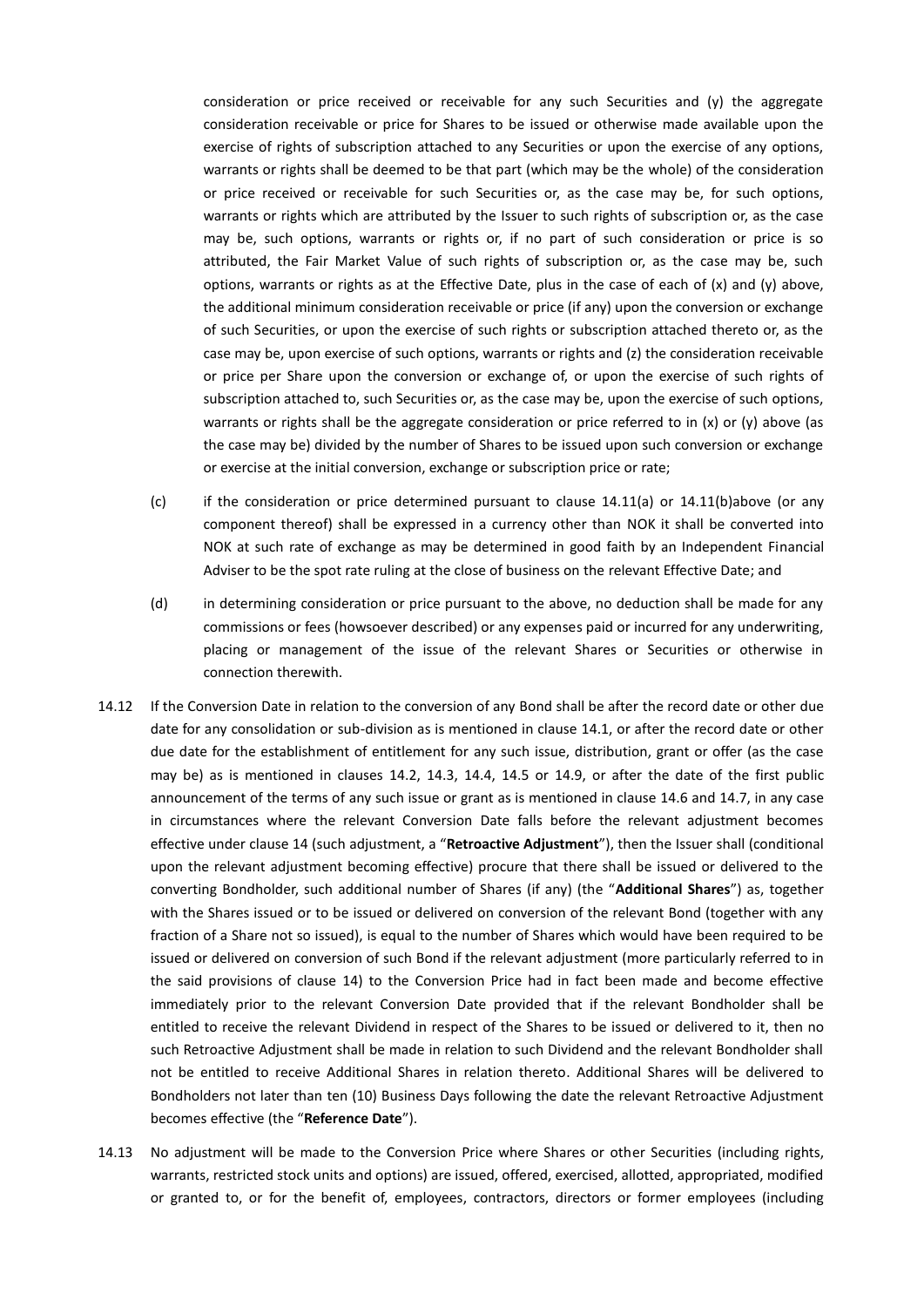directors holding or formerly holding executive office or the personal service company of any such person) or their spouses or relatives, in each case, of the Issuer or any of its Subsidiaries or any associated company or to trustees to be held for the benefit of any such person, in any such case pursuant to any employees', contractors' or directors' share, option or other compensation schemes.

14.14 On any adjustment, the resultant Conversion Price, if not an integral multiple of USD 0.01, shall be rounded down to the nearest whole multiple of USD 0.01. No adjustment shall be made to the Conversion Price where such adjustment (rounded down if applicable) would be less than one per cent. of the Conversion Price then in effect. Any adjustment not required to be made, and/or any amount by which the Conversion Price has been rounded down, shall be carried forward and taken into account in any subsequent adjustment, and such subsequent adjustment shall be made on the basis that the adjustment not required to be made had been made at the relevant time.

Notice of any adjustments to the Conversion Price shall be given by the Issuer to Bondholders and the Bond Trustee promptly after the determination thereof.

The Conversion Price shall not in any event be reduced to below the nominal value of the Shares and the Issuer undertakes that it shall not take any action, and shall procure that no action is taken, that would otherwise result in an adjustment to the Conversion Price to below such nominal value.

- <span id="page-25-0"></span>14.15 "**Current Market Price**" means, in respect of a Share at a particular date, the average of the Volume Weighted Average Price of a Share for the five consecutive Dealing Days ending on the Dealing Day immediately preceding such date; provided that if at any time during the said five-dealing-day period the Volume Weighted Average Price shall have been based on a price ex-Dividend (or ex- any other entitlement) and during some other part of that period the Volume Weighted Average Price shall have been based on a price cum-Dividend (or cum- any other entitlement), then:
	- (a) if the Shares to be issued or transferred do not rank for the Dividend (or entitlement) in question, the Volume Weighted Average Price on the dates on which the Shares shall have been based on a price cum-Dividend (or cum- any other entitlement) shall for the purpose of this definition be deemed to be the amount thereof reduced by an amount equal to the Fair Market Value of any such Dividend or entitlement per Share as at the Effective Date relating to such Dividend (or entitlement), determined on a gross basis and disregarding any withholding or deduction required to be made on account of tax; or
	- (b) if the Shares to be issued or transferred do rank for the Dividend (or entitlement) in question, the Volume Weighted Average Price on the dates on which the Shares shall have been based on a price ex-Dividend (or ex- any other entitlement) shall for the purpose of this definition be deemed to be the amount thereof increased by an amount equal to the Fair Market Value of any such Dividend or entitlement per Share as at the Effective Date relating to such Dividend (or entitlement), determined on a gross basis and disregarding any withholding or deduction required to be made on account of tax,

and provided further that, if on each of the said five Dealing Days the Volume Weighted Average Price shall have been based on a price cum-Dividend (or cum- any other entitlement) in respect of a Dividend (or other entitlement) which has been declared or announced but the Shares to be issued do not rank for that Dividend (or other entitlement) the Volume Weighted Average Price on each of such dates shall for the purposes of this definition be deemed to be the amount thereof reduced by an amount equal to the Fair Market Value of any such Dividend or entitlement per Share as at the date of the first public announcement of such Dividend or entitlement, determined on a gross basis and disregarding any withholding or deduction required to be made on account of tax,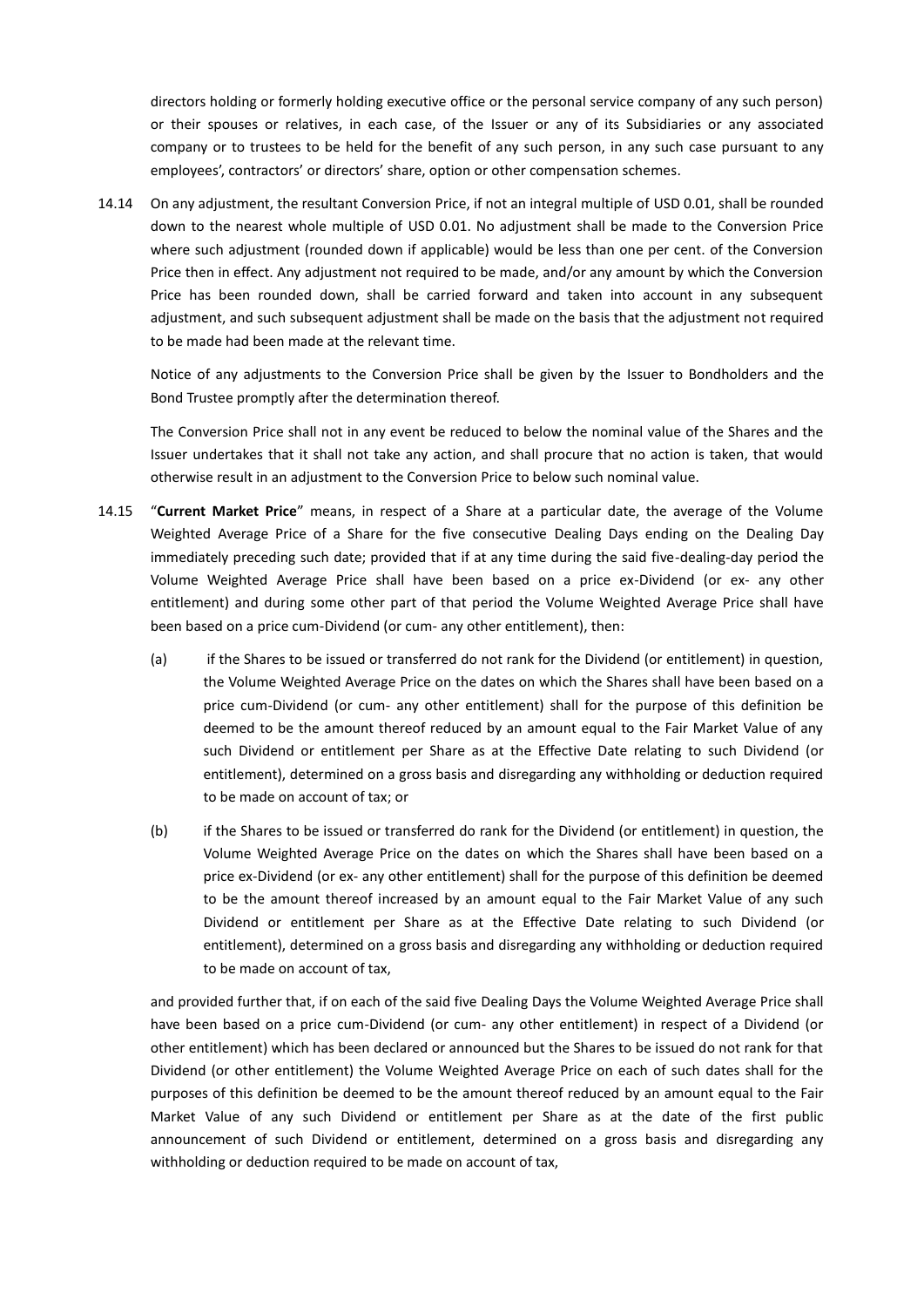and provided further that, if the Volume Weighted Average Price of a Share is not available on one or more of the said five Dealing Days, then the average of such Volume Weighted Average Prices which are available in that five-dealing-day period shall be used (subject to a minimum of two such prices) and if only one, or no, such Volume Weighted Average Price is available in the relevant period the Current Market Price shall be determined in good faith by an Independent Financial Adviser.

"**Dealing Day**" means a day on which the Relevant Stock Exchange is open for business, (other than a day on which the Relevant Stock Exchange is scheduled to or does close prior to its regular weekday closing time).

"**Dividend**" means any dividend or any form of distribution to Shareholders (including a Spin-Off) whether of cash, assets or other property, and whenever paid or made and however described (and for these purposes a distribution of assets includes without limitation an issue of Shares, or other Securities credited as fully or partly paid up by way of capitalisation of profits or reserves) provided that:

- (a) where a Dividend in cash is announced which is to be, or may at the election of a Shareholder or Shareholders be, satisfied by the issue or delivery of Shares or other property or assets, or where a capitalisation of profits or reserves is announced which is to be, or may at the election of a Shareholder or Shareholders be, satisfied by the payment of the Dividend in cash, then for the purposes of this definition the Dividend in question shall be treated as a Cash Dividend of the greater of (i) such cash amount and (ii) the Fair Market Value (on the date of the first public announcement of such Dividend or capitalisation (as the case may be) or if later, the date on which the number of Shares (or amount of property or assets, as the case may be) which may be issued or delivered is determined), of such Shares or other property or assets;
- (b) any issue of Shares falling within clause [13.2](#page-16-3) shall be disregarded;
- (c) a purchase or redemption or buy back of share capital of the Issuer by the Issuer or any Subsidiary of the Issuer shall not constitute a Dividend unless, in the case of purchases, redemptions or buy backs of Shares by or on behalf of the Issuer or any of its Subsidiaries, the weighted average price per Share (before expenses) on any one day (a "**Specified Share Day**") in respect of such purchases, redemptions or buy backs (translated, if not in NOK, into NOK at the spot rate ruling at the close of business on such day as determined in good faith by an Independent Financial Adviser (or if no such rate is available on that date, the equivalent rate on the immediately preceding date on which such rate is available), exceeds by more than 5 per cent. the average of the closing prices of the Shares on the Relevant Stock Exchange (as published by or derived from the Relevant Stock Exchange) on the five Dealing Days immediately preceding the Specified Share Day or, where an announcement (excluding, for the avoidance of doubt for these purposes, any general authority for such purchases approved by a general meeting of Shareholders or any notice convening such a meeting of Shareholders) has been made of the intention to purchase Shares at some future date at a specified price, on the five Dealing Days immediately preceding the date of such announcement, in which case such purchase shall be deemed to constitute a Dividend in NOK to the extent that the aggregate price paid (before expenses) in respect of such Shares purchased by the Issuer or, as the case may be, any of its Subsidiaries (translated where appropriate into NOK as provided above) exceeds the product of (i) 105 per cent. of the average closing price of the Shares determined as aforesaid and (ii) the number of Shares so purchased; and
- (d) if the Issuer or any of its Subsidiaries shall purchase any receipts or certificates representing Shares, the provisions of paragraph (c) shall be applied in respect thereof in such manner and with such modifications (if any) as shall be determined in good faith by an Independent Financial Adviser,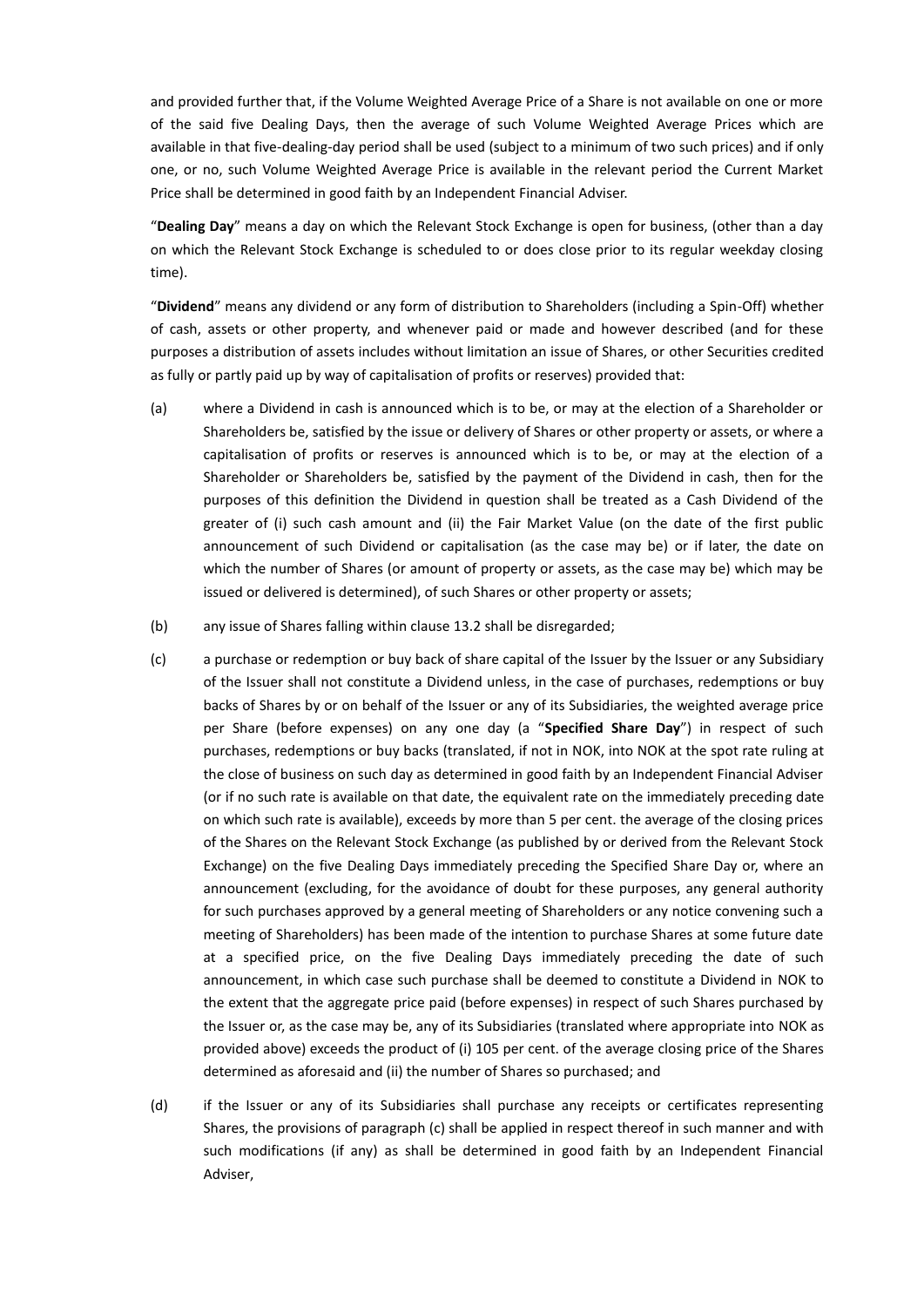determined on a gross basis and disregarding any withholding or deduction required to be made on account of tax.

"**Fair Market Value**" means, with respect to any property on any date, the fair market value of that property as determined in good faith by an Independent Financial Adviser provided, that (i) the Fair Market Value of a Cash Dividend paid or to be paid shall be the amount of such Cash Dividend; (ii) the Fair Market Value of any other cash amount shall be the amount of such cash; (iii) where Securities, Spin-Off Securities, options, warrants or other rights are publicly traded in a market of adequate liquidity (as determined by an Independent Financial Adviser), the fair market value (a) of such Securities or Spin-Off Securities shall equal the arithmetic mean of the daily Volume Weighted Average Prices of such Securities or Spin-Off Securities and (b) of such options, warrants or other rights shall equal the arithmetic mean of the daily closing prices of such options, warrants or other rights, in the case of both (a) and (b) during the period of five trading days on the relevant market commencing on such date (or, if later, the first such trading day such Securities or Spin-Off Securities, options, warrants or other rights are publicly traded); and (iv) in the case of (i) converted into NOK (if declared or paid in a currency other than NOK) at the rate of exchange used to determine the amount payable to Shareholders who were paid or are to be paid or are entitled to be paid the Cash Dividend in NOK; and in any other case, converted into NOK (if expressed in a currency other than NOK) at such rate of exchange as may be determined in good faith by an Independent Financial Adviser to be the spot rate ruling at the close of business on that date (or if no such rate is available on that date the equivalent rate on the immediately preceding date on which such a rate is available). The Fair Market Value shall be determined on a gross basis and disregarding any withholding or deduction required to be made for or on account of tax.

"**Independent Financial Adviser**" means an independent investment bank of international repute appointed by the Issuer and approved in writing by the Bond Trustee or, if the Issuer fails to make such appointment and such failure continues for a reasonable period (as determined by the Bond Trustee) and the Bond Trustee is indemnified and/or secured as to costs to its satisfaction against the costs, fees and expenses of such adviser, appointed by the Bond Trustee following notification to the Issuer.

"**Prevailing Rate**" means, in respect of any Dealing Day, in respect of any currencies the spot rate of exchange between the relevant currencies prevailing at or around 12 noon (CET) on that Dealing Day as appearing on or derived from the Relevant Page or, if such a rate cannot be determined at such time, the rate prevailing as at or about 12 noon (CET) on the immediately preceding day on which such rate can be so determined.

"**Relevant Page**" means the relevant page on Bloomberg or such other information service provider that displays the relevant information.

"**Relevant Stock Exchange**" means the Oslo Stock Exchange or, if at the relevant time, the Shares are not at that time listed and admitted to trading on the Oslo Stock Exchange, the principal stock exchange or securities market on which the Shares are then listed or quoted or dealt in.

"**Securities**" means any securities including, without limitation, Shares, restricted stock units, or options, warrants or other rights to subscribe for or purchase or acquire Shares.

"**Spin-Off**" means:

- (a) a distribution of Spin-Off Securities by the Issuer to Shareholders as a class; or
- (b) any issue, transfer or delivery of any property or assets (including cash or shares or securities of or in or issued or allotted by any entity) by any entity (other than the Issuer) to Shareholders as a class, pursuant in each case to any arrangements with the Issuer or any of its Subsidiaries.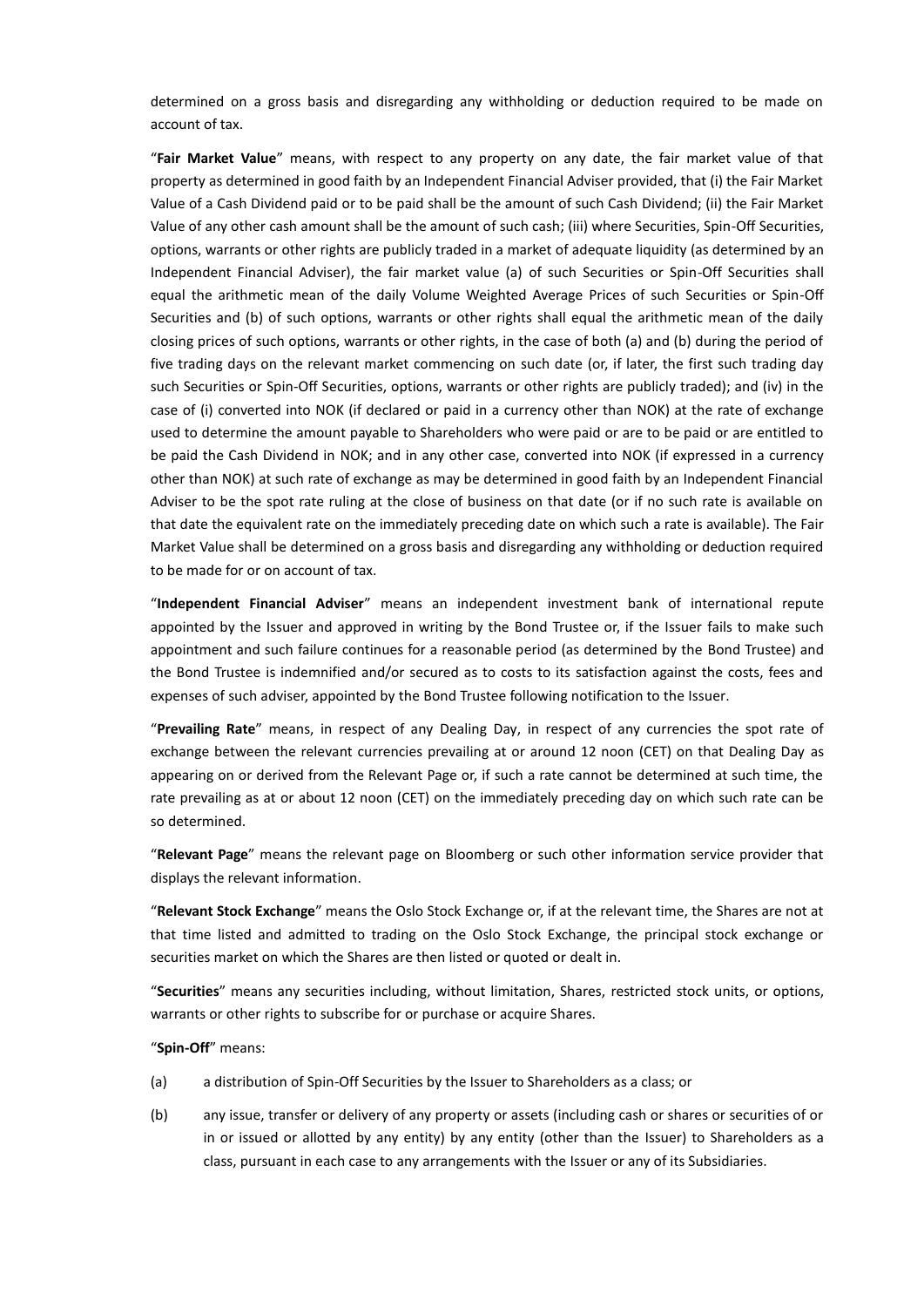"**Spin-Off Securities**" means equity share capital of an entity other than the Issuer or options, warrants or other rights to subscribe for or purchase equity share capital of an entity other than the Issuer.

"**Volume Weighted Average Price**" means, in respect of a Share, Security or, as the case may be, a Spin-Off Security on any Dealing Day, the volume-weighted average price of a Share, Security or, as the case may be, a Spin-Off Security published by or derived (in the case of a Share) from Bloomberg page VAP or (in the case of a Security or Spin-Off Security) from the principal stock exchange or securities market on which such Securities or Spin-Off Securities are then listed or quoted or dealt in, if any or, in any such case, such other source as shall be determined to be appropriate by an Independent Financial Adviser on such Dealing Day, provided that if on any such Dealing Day where such price is not available or cannot otherwise be determined as provided above, the Volume Weighted Average Price of a Share, Security or a Spin-Off Security, as the case may be, in respect of such Dealing Day shall be the Volume Weighted Average Price, determined as provided above, on the immediately preceding Dealing Day on which the same can be so determined.

References to any issue or offer or grant to Shareholders "as a class" or "by way of rights" shall be taken to be references to an issue or offer or grant to all or substantially all Shareholders other than Shareholders to whom, by reason of the laws of any territory or requirements of any recognised regulatory body or any other stock exchange or securities market in any territory or in connection with fractional entitlements, it is determined not to make such issue or offer or grant.

In making any calculation or determination of Current Market Price or Volume Weighted Average Price, such adjustments (if any) shall be made as an Independent Financial Adviser considers appropriate to reflect any consolidation or sub-division of the Shares or any issue of Shares by way of capitalisation of profits or reserves, or any like or similar event.

- 14.16 If changes are made in the share capital other than those mentioned above, which are unfavourable to the Bondholders compared to the Shareholders, the Bond Trustee and the Issuer shall agree on a new Conversion Price. This also applies to other transactions, which are unfavourable to the Bondholders compared to the Shareholders.
- 14.17 If an adjustment of the Conversion Price requires a conversion to USD, the exchange rate shall be the Prevailing Rate on the date triggering such adjustments. For the avoidance of doubt, when calculating weighted averages over several days, each day should apply the Prevailing Rate for that day.

### <span id="page-28-0"></span>15 **MERGER AND DE-MERGER**

- 15.1 In the case of any consolidation, amalgamation or merger of the Issuer with any other corporation (other than a consolidation, amalgamation or merger in which the Issuer is the continuing corporation), the Issuer will take such steps as shall be necessary (including the execution of an agreement supplemental to or amending the Bond Agreement) to ensure that each Bond then outstanding will (during the period in which Conversion Rights may be exercised) be converted into the class and amount of shares and other securities and property receivable upon such consolidation, amalgamation or merger by a holder of the number of Shares which would have been issuable upon exercise of Conversion Rights immediately prior to such consolidation, amalgamation or merger. Such supplemental agreement deed will provide for adjustments which will be as nearly equivalent as may be practicable to the adjustments provided for in clause [14.](#page-17-0) The above will apply, mutatis mutandis to any subsequent consolidations, amalgamations or mergers.
- 15.2 The provisions in this clause [15](#page-28-0) have no limitation on the creditor's right of objection to the merger or demerger.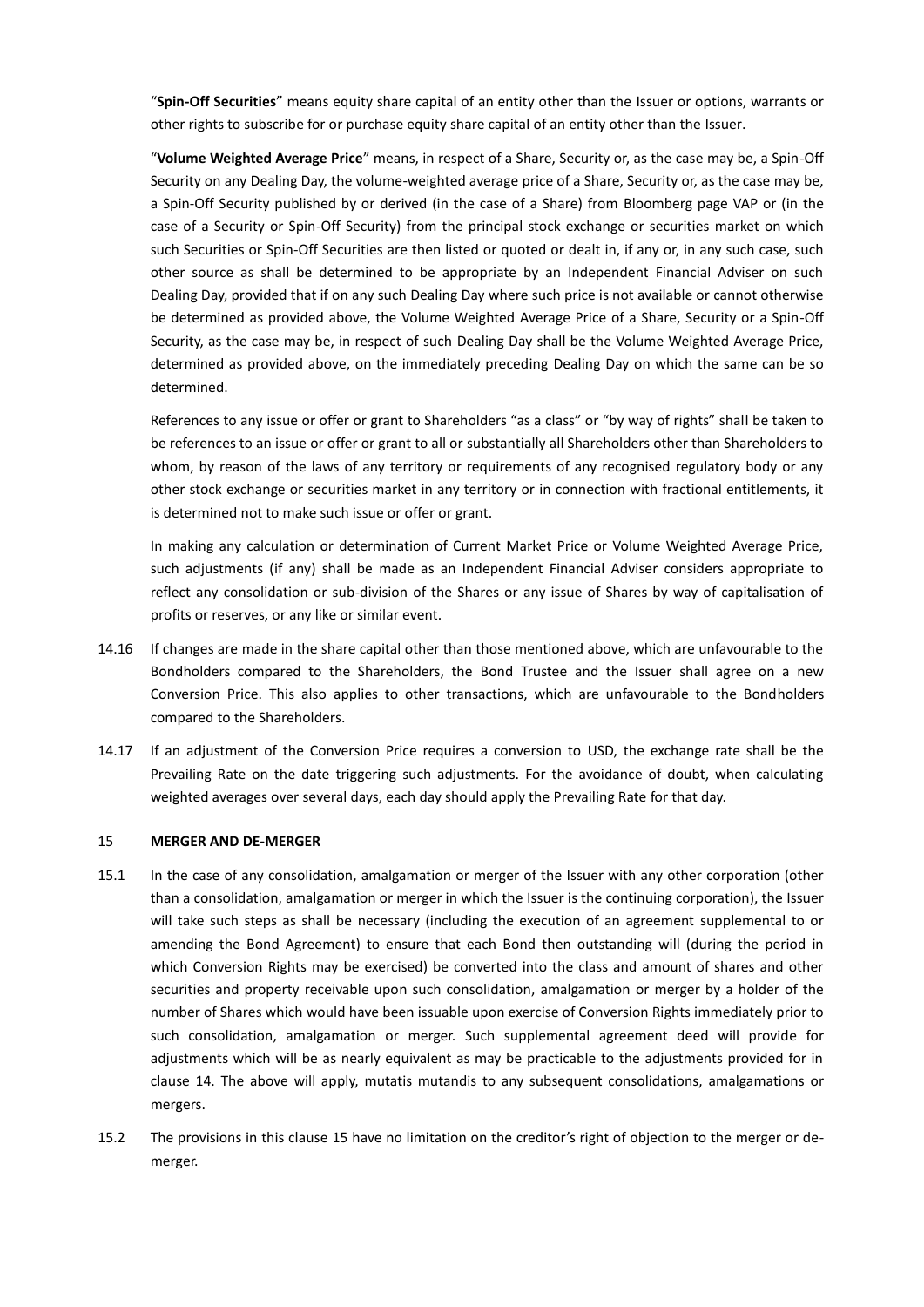#### <span id="page-29-1"></span>16 **COVENANTS**

### 16.1 **General**

The Issuer undertakes from the date of this Bond Agreement and until such time that no amounts are outstanding under this Bond Agreement or any other Finance Document, to the Bond Trustee (unless the Bond Trustee or the Bondholders' Meeting (as the case may be) in writing has agreed to otherwise), as further set out in this clause [16.](#page-29-1)

# 16.2 **Information Covenants**

During the term of the Bonds the Issuer shall comply with the following information covenants, unless the Bond Trustee (or the Bondholders' Meeting, as the case may be) has agreed in writing to waive any covenant, and then only to the extent of such waiver, and on the terms and conditions set out in such waiver:

- (a) without being requested to do so, promptly inform the Bond Trustee in writing of any Event of Default, any event or circumstance which the Issuer understands or ought to understand may lead to an Event of Default and any other event which may have a Material Adverse Effect;
- (b) without being requested to do so, inform the Bond Trustee in writing if the Issuer agrees to sell or dispose of all or a substantial part of its assets or operations, or change the nature of its business;
- (c) without being requested to do so, prepare its Financial Statements and Interim Accounts in the English language available on the Issuer's website as soon as they become available, and not later than 120 days after the end of the financial year and not later than 60 days after the end of the relevant interim report period;
- (d) at the request of the Bond Trustee send a report outlining the balance of Issuer's Bonds;
- (e) without being requested to do so, inform the Bond Trustee of any changes in the registration of the Bonds in the Security Depository;
- (f) without being requested to do so, forward to the Bond Trustee copies of any creditors' notifications of the Issuer, if relevant, including but not limited to; mergers, demergers and reduction of shareholders capital;
- (g) so far as permitted by applicable law, at the request of the Bond Trustee provide the documents and information necessary to maintain the listing and quotation of the Bonds on the Exchange (if applicable) and to otherwise enable the Bond Trustee to carry out its rights and duties pursuant to the Bond Agreement and applicable laws and regulations;
- (h) so far as permitted by applicable law, within a reasonable time limit provide information about the Issuer's financial condition as the Bond Trustee may reasonably request;
- (i) of its own accord, inform the Bond Trustee of any event that results in an adjustment of the Conversion Price promptly thereafter; and
- <span id="page-29-0"></span>(j) following the occurrence of a Change of Control Event, within 14 calendar days after the Issuer becomes aware of it, notify the Bondholders (via the Securities Depository), the Bond Trustee and (if listed) the Exchange thereof. The notice shall specify (i) the applicable Change of Control Conversion Price and early redemption price, (ii) the Bondholders' entitlement to exercise their Conversion Rights or to exercise their right to require redemption of the Bonds, (iii) the Change of Control Conversion Period and (iv) relevant details concerning the Change of Control Event.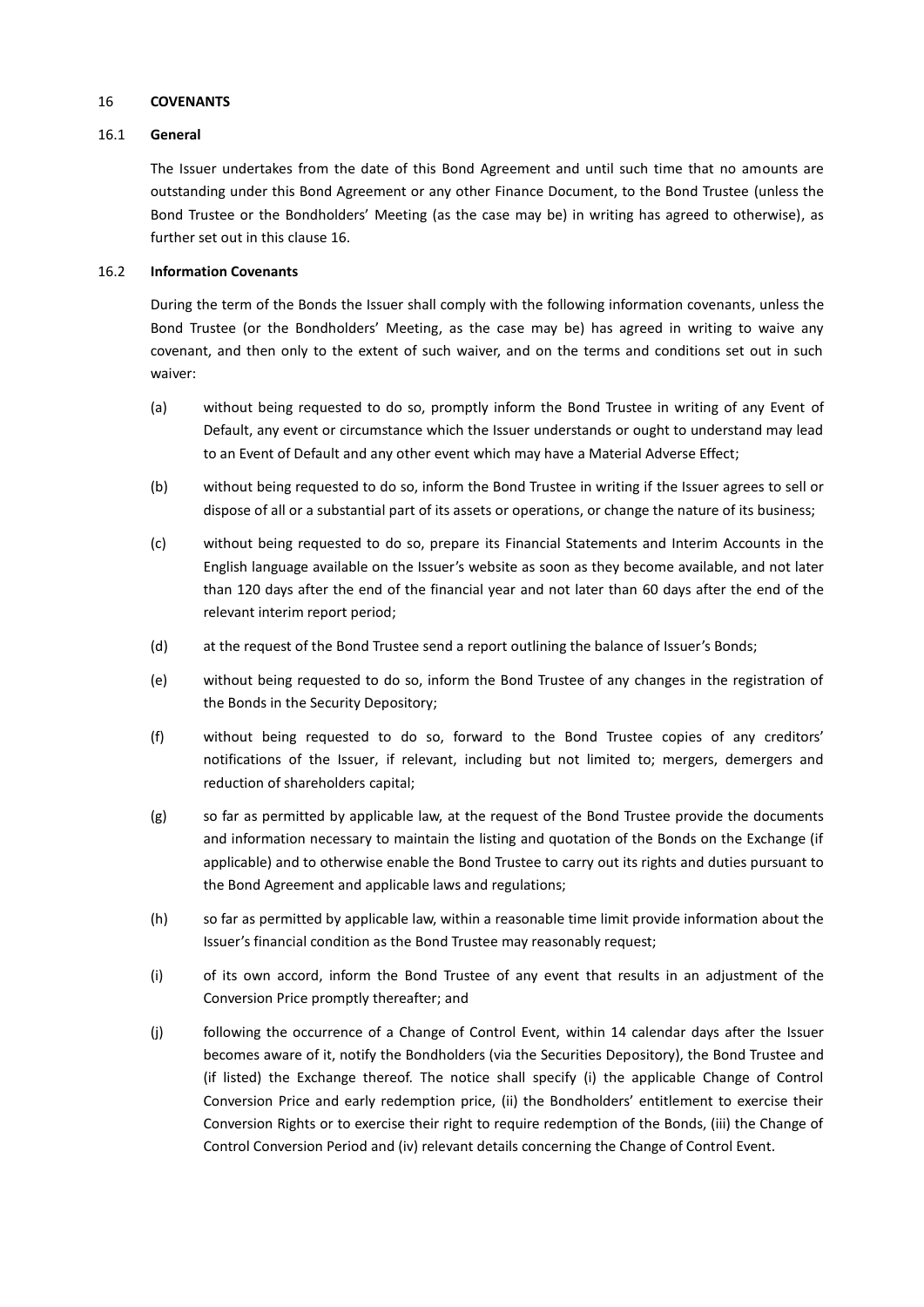### <span id="page-30-0"></span>16.3 **Compliance Certificate**

The Issuer shall in connection with the publication of its financial reports under paragraphs (c) above confirm to the Bond Trustee in writing the Issuer's compliance with the covenants in this clause [16,](#page-29-1) unless the Bond Trustee explicitly waives such requirement. Such confirmation shall be undertaken in a certificate, substantially in the form set out in Attachment 1 hereto, signed by the Chief Executive Officer or Chief Financial Officer of the Issuer (a "Compliance Certificate"). In the event of non-compliance, the Compliance Certificate shall describe the non-compliance, the reasons therefore as well as the steps which the Issuer has taken and will take in order to rectify the non-compliance.

# 16.4 **Pari passu ranking**

The Issuer shall ensure that its obligations under this Bond Agreement and any other Finance Document shall at all time rank at least *pari passu* as set out in claus[e 8.1.](#page-11-3)

### 16.5 **Mergers**

The Issuer shall not, and shall ensure that no other Group Company shall, carry out any merger or other business combination or corporate reorganization involving a consolidation of the assets and obligations of the Issuer or any of the Subsidiaries with any other companies or entities if such transaction would have a Material Adverse Effect.

### 16.6 **De-mergers**

The Issuer shall not, and shall ensure that no other Group Company shall, carry out any de-merger or other corporate reorganization involving a split of the Issuer or any of the Subsidiaries into two or more separate companies or entities, if such transaction would have a Material Adverse Effect.

### 16.7 **Continuation of business**

- (a) The Issuer shall not cease to carry on its business.
- (b) The Issuer shall procure that no substantial change is made to the general nature or scope of the business of the Group from that carried on at the date of this Bond Agreement, and/or as set out in this Bond Agreement.

# 16.8 **Disposal of business**

The Issuer shall not, and shall procure that no other Group Company shall, sell or otherwise dispose of all or a substantial part of the Group's assets or operations, unless:

- (a) the transaction is carried out at fair market value, on terms and conditions customary for such transactions; and
- (b) such transaction would not have a Material Adverse Effect.

#### 16.9 **Arm's length transactions**

The Issuer shall not, and the Issuer shall ensure that no other Group Company shall, enter into any transaction with any person except on arm's length terms and for fair market value.

# 16.10 **Corporate status**

The Issuer shall not change its type of organization or jurisdiction of incorporation.

#### 16.11 **Compliance with laws**

The Issuer shall, and shall ensure that all other Group Companies shall, carry on its business in accordance with acknowledged, careful and sound practices in all material aspects and comply in all material respects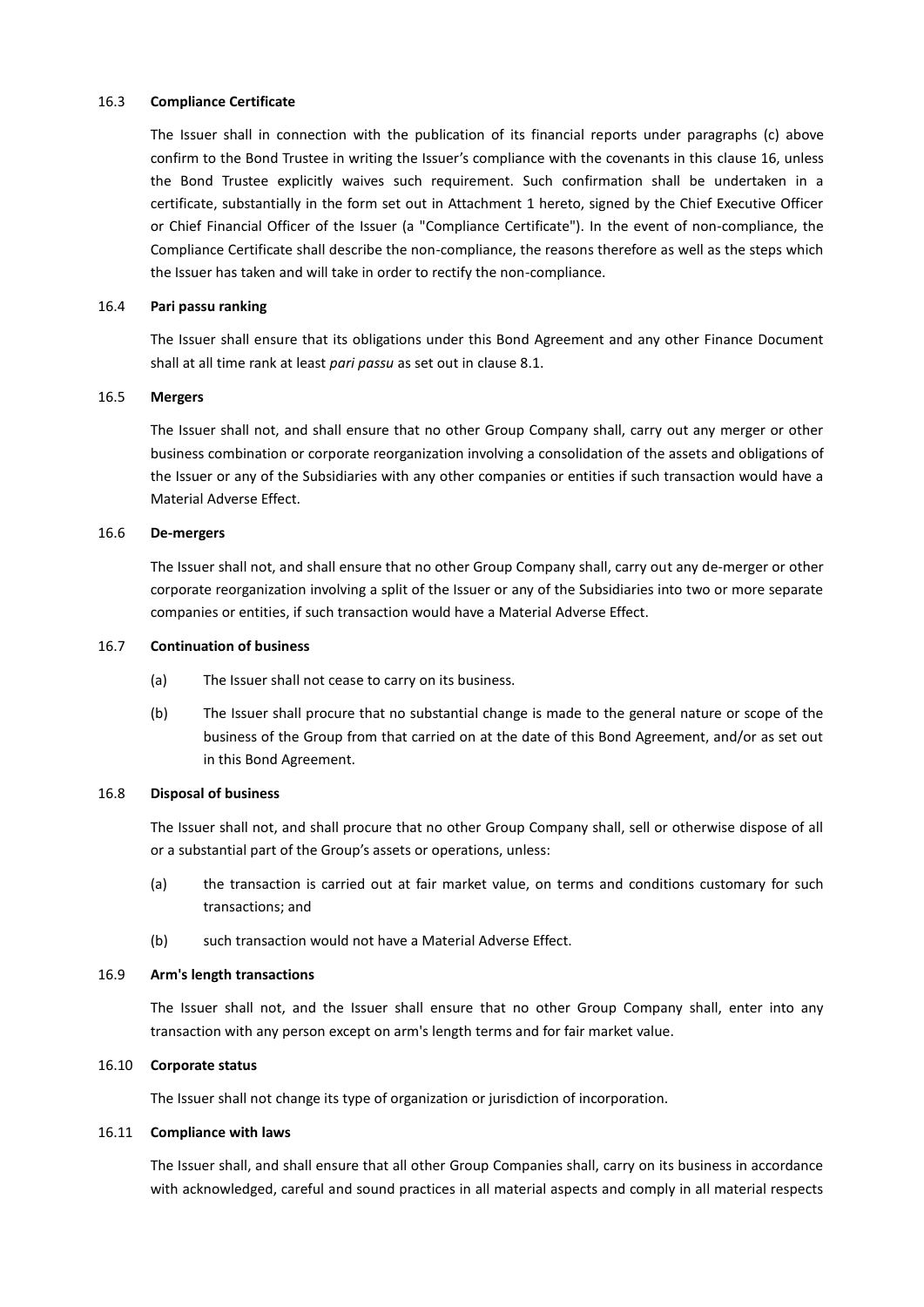with all laws and regulations it or they may be subject to from time to time.

# 16.12 **Special Covenants**

- (a) During the term of the Bonds, the Issuer shall ensure that all Shares issued upon exercise of the Conversion Right in respect of the Bonds shall be registered in the Securities Depository on the Conversion Date and shall be listed on the Relevant Stock Exchange as soon as practicable thereafter (but this covenant shall not be considered as being breached as a result of a Change of Control (whether or not recommended or approved by the board of directors of the Issuer) that causes or gives rise to, whether following the operation of any applicable compulsory acquisition provision or otherwise including at the request of the person or persons controlling the Issuer as a result of the Change of Control, a de-listing of the Shares).
- <span id="page-31-2"></span>(b) During the term of the Bonds, the Issuer shall use its best endeavours to ensure that the Shares shall remain listed on the Relevant Stock Exchange (but this covenant shall not be considered as being breached as a result of a Change of Control (whether or not recommended or approved by the board of directors of the Issuer) that causes or gives rise to, whether following the operation of any applicable compulsory acquisition provision or otherwise including at the request of the person or persons controlling the Issuer as a result of the Change of Control, a de-listing of the Shares).
- <span id="page-31-0"></span>(c) During the term of the Bonds, the Issuer will not create, or have outstanding, any mortgage, charge, lien, pledge or other security interest, upon the whole or any part of its present or future assets or revenues (including any uncalled capital) to secure:
	- (i) any Relevant Indebtedness; or
	- (ii) any guarantee or indemnity in respect of any Relevant Indebtedness,

<span id="page-31-1"></span>without at the same time or prior thereto according to the Bonds either (a) the same security as is created or subsisting to secure any such Relevant Indebtedness as referred to in sub-clause [16.12\(c\)\(i\)](#page-31-0) or any such guarantee or indemnity as referred to in sub-clause [16.12\(c\)\(ii\)](#page-31-1) or [16.12\(b\)](#page-31-2) such other security as either (i) the Bond Trustee shall in its absolute discretion deem not materially less beneficial to the interest of the Bondholders or (ii) shall be approved by a Bondholders' Meeting.

(d) During the term of the Bonds, the Issuer shall not take any action that would otherwise result in a reduction of the Conversion Price such that Shares would fall to be issued at a discount to their par value.

# <span id="page-31-3"></span>17 **FEES AND EXPENSES**

#### 17.1 **Expenses**

The Issuer shall cover all costs and expenses incurred by it or the Bond Trustee in connection with this Bond Agreement and the fulfilment of its obligations under this Bond Agreement or any other Finance Document, including in connection with the negotiation, preparation, execution and enforcement of this Bond Agreement and the other Finance Documents and any registration or notifications relating thereto (including any stamp duty), the listing of the Bonds on an Exchange (if applicable), and the registration and administration of the Bonds in the Securities Depository. The Bond Trustee may withhold funds from any escrow account (or similar arrangement) or from other funds received from the Issuer or any other person, irrespective of such funds being subject to Security under a Finance Documents, to set-off and cover any such costs and expenses.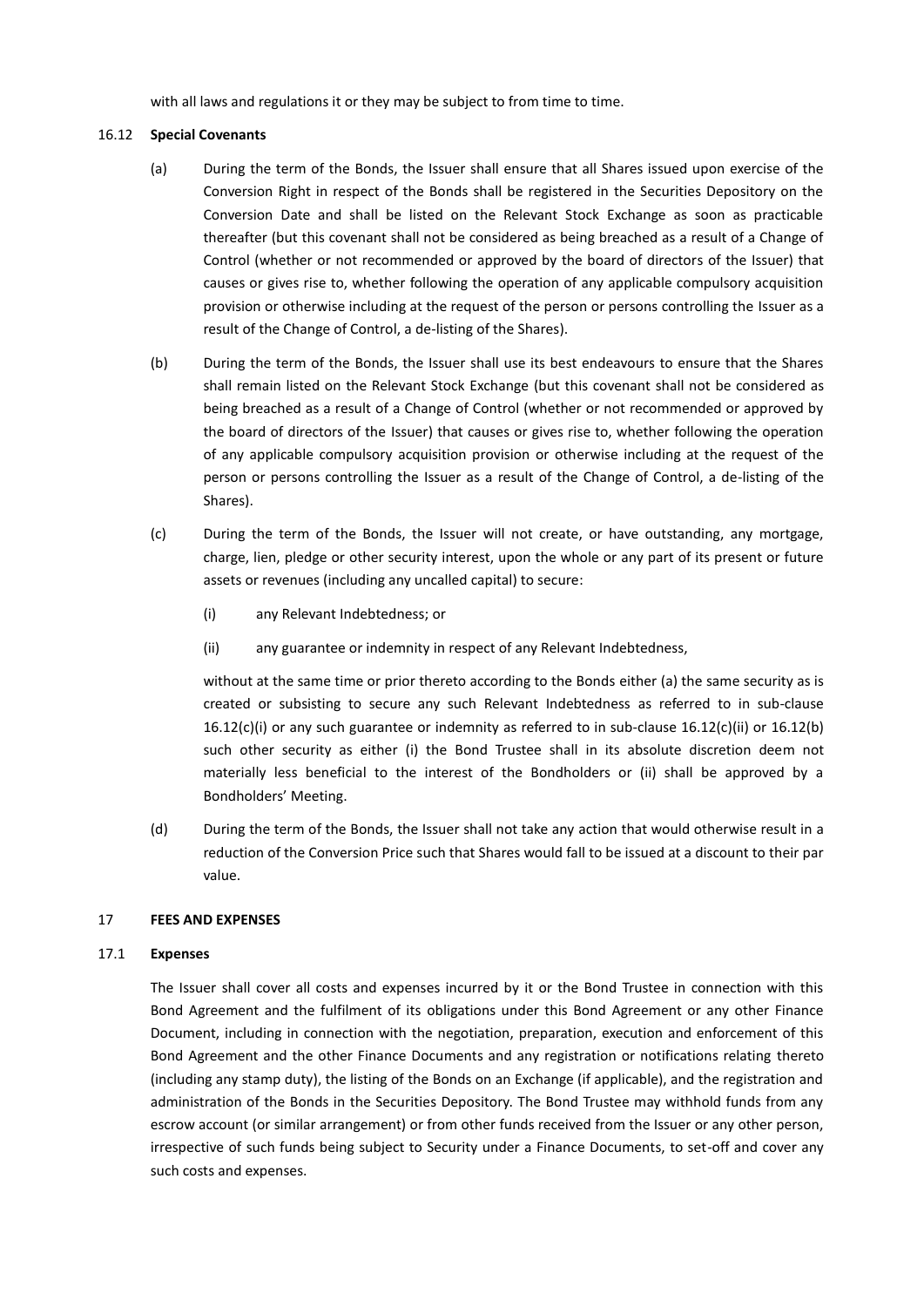### <span id="page-32-1"></span>17.2 **Fee Agreement**

The fees, costs and expenses payable to the Bond Trustee shall be paid by the Issuer and are set out in a separate agreement between the Issuer and the Bond Trustee (and/or the Security Agent).

### 17.3 **Payment deficiency**

Fees, costs and expenses payable to the Bond Trustee which, due to the Issuer's insolvency or similar circumstances, are not reimbursed in any other way may be covered by making an equivalent reduction in the proceeds to the Bondholders hereunder of any costs and expenses incurred by the Bond Trustee in connection with the restructuring or default of the Bond Issue and the enforcement of any Security.

### 17.4 **Public fees**

Any public fees levied on the trade of Bonds in the secondary market shall be paid by the Bondholders, unless otherwise provided by law or regulation, and the Issuer is not responsible for reimbursing any such fees.

### 17.5 **Withholding tax**

- (a) The Issuer is responsible for withholding any withholding tax imposed by applicable law on any payments to the Bondholders.
- (b) If the Issuer is required by law to withhold any withholding tax from any payment under any Finance Document:
	- (i) the amount of the payment due from the Issuer shall be increased to such amount which is necessary to ensure that the Bondholders receive a net amount which is (after making the required withholding) equal to the payment which would have been due if no withholding had been required; and
	- (ii) the Issuer shall at the request of the Bond Trustee deliver to the Bond Trustee evidence that the required tax reduction or withholding has been made.

# <span id="page-32-0"></span>18 **EVENTS OF DEFAULT**

The Bonds may be declared by the Bond Trustee to be in default upon occurrence of any of the following events (which shall be referred to as an "**Event of Default**") if:

### <span id="page-32-2"></span>18.1 **Non-payment**

The Issuer fails to fulfil any payment obligation due under this Bond Agreement or any Finance Document when due, unless, in the opinion of the Bond Trustee, it is likely that such payment will be made in full within five (5) Business Days following the original due date.

### 18.2 **Breach of other obligations**

The Issuer does not comply with any provision pursuant to this Bond Agreement or any other Finance Document, unless, in the opinion of the Bond Trustee, such failure is capable of being remedied and is remedied within ten (10) Business Days after notice thereof is given to the Issuer by the Bond Trustee.

# 18.3 **Cross acceleration**

If in respect of the Issuer:

- (a) any Financial Indebtedness is not paid when due nor within any originally applicable grace period;
- (b) any Financial Indebtedness is declared to be or otherwise becomes due and payable prior to its specified maturity as a result of an event of default (however described); or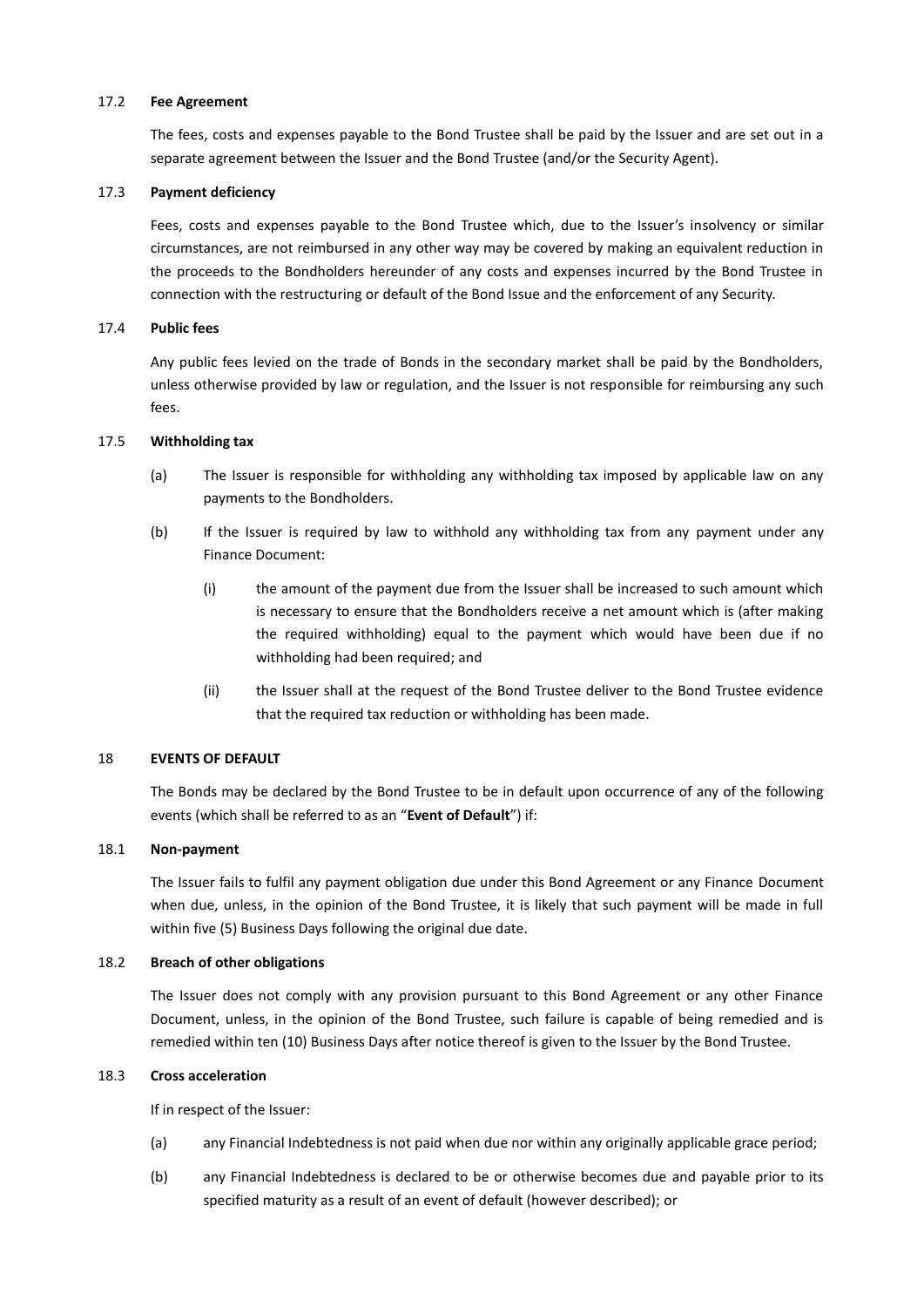(c) any commitment for any Financial Indebtedness is cancelled or suspended by a creditor as a result of an event of default (however described),

always provided that a threshold in the aggregate amount of Financial Indebtedness or commitment for Financial Indebtedness falling within paragraphs (a) to (c) above of a total of USD 10 million, or the equivalent thereof in other currencies, shall apply.

### 18.4 **Misrepresentations**

Any representation, warranty or statement (including statements in compliance certificates) made under this Bond Agreement or any other Finance Document or in connection therewith is or proves to have been incorrect, inaccurate or misleading in any material respect when made or deemed to have been made.

#### 18.5 **Insolvency**

- (a) The Issuer is unable or admits inability to pay its debts as they fall due, suspends making payments on any of its debts or, by reason of actual or anticipated financial difficulties, commences negotiations with one or more of its creditors with a view to rescheduling any of its indebtedness.
- (b) The aggregate value of the assets of the Group is less than its liabilities (taking into account contingent and prospective liabilities).
- (c) A moratorium is declared in respect of any indebtedness of the Issuer.

# 18.6 **Insolvency proceedings and dissolution**

If for the Issuer, any corporate action, legal proceedings or other procedure step is taken in relation to:

- (a) the suspension of payments, a moratorium of any indebtedness, winding-up, dissolution, administration or reorganisation (by way of voluntary arrangement, scheme of arrangement or otherwise) other than solvent liquidation or reorganization;
- (b) a composition, compromise, assignment or arrangement with any creditor, having an adverse effect on the Issuer's ability to perform its payment obligations hereunder;
- (c) the appointment of a liquidator (other than in respect of a solvent liquidation), receiver, administrative receiver, administrator, compulsory manager or other similar officer of any of its assets; or
- (d) its dissolution,

or any analogous procedure or step is taken in any jurisdiction.

# 18.7 **Creditors' process**

The Issuer and/or other Group Companies if, in relation to a Group Company other than the Issuer, this may have a Material Adverse Effect, have a substantial proportion of their assets impounded, confiscated, attached or subject to distraint, or is subject to enforcement of

any security over any of its assets.

# 18.8 **Impossibility or illegality**

It is or becomes impossible or unlawful for the Issuer to fulfil or perform any of its obligations under the Finance Documents to which it is a party.

# <span id="page-33-0"></span>18.9 **Material adverse change**

Any other event or series of events occurs which, in the opinion of the Bond Trustee, after consultation with the Issuer, is likely to have a Material Adverse Effect.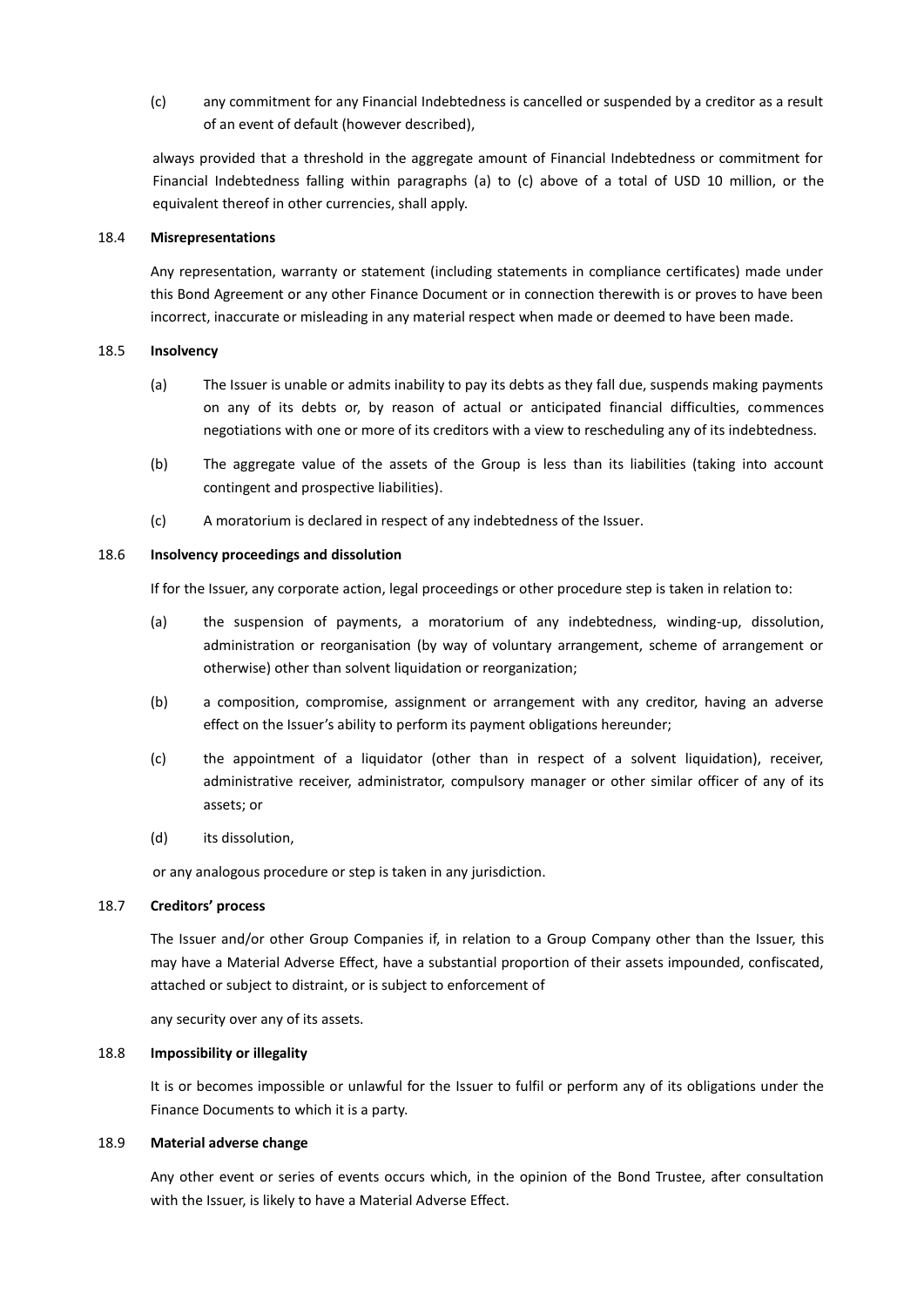### <span id="page-34-2"></span><span id="page-34-1"></span>18.10 **Acceleration**

(a) In the event that one or more of the circumstances mentioned in clause  $18.1 - 18.9$  $18.1 - 18.9$  occurs and is continuing, the Bond Trustee can, in order to protect the interests of the Bondholders, declare the Outstanding Bonds including accrued interest, costs and expenses to be in default and due for immediate payment.

The Bond Trustee may at its discretion, take every measure necessary to recover the amounts due under the Outstanding Bonds, and all other amounts outstanding under this Bond Agreement and any other Finance Document.

- <span id="page-34-4"></span><span id="page-34-3"></span>(b) In the event that one or more of the circumstances mentioned in clause [18.1](#page-32-2) – [18.9](#page-33-0) occurs and is continuing, the Bond Trustee shall declare the Outstanding Bonds including accrued interest, costs and expenses to be in default and due for immediate payment if:
	- (i) the Bond Trustee receives a demand in writing that a default shall be declared from Bondholders representing at least 1/5 of the Voting Bonds, and the Bondholders' Meeting has not decided on other solutions; or
	- (ii) the Bondholders' Meeting has with simple majority decided to declare the Outstanding Bonds in default and due for payment.

In either case the Bond Trustee shall take every measure necessary to recover the amounts due under the Outstanding Bonds.

(c) In the event that the Bond Trustee pursuant to the terms of clauses [18.10\(a\)](#page-34-2) or [18.10\(b\)](#page-34-3) declares the Outstanding Bonds to be in default and due for payment, the Bond Trustee shall immediately deliver to the Issuer a notice demanding payment of interest and principal due to the Bondholders under the Outstanding Bonds including accrued interest and interest on overdue amounts and expenses.

# <span id="page-34-0"></span>19 **BONDHOLDERS' MEETING**

#### 19.1 **Authority of the Bondholders' Meeting**

- (a) The Bondholders' Meeting represents the supreme authority of the Bondholders community in all matters relating to the Bonds, and has the power to make all decisions altering the terms and conditions of the Bonds, including, but not limited to, any reduction of principal or interest and any conversion of the Bonds into other capital classes.
- (b) The Bondholders' Meeting cannot resolve that any overdue payment of any instalment shall be reduced unless there is a *pro rata* reduction of the principal that has not fallen due, but may resolve that accrued interest (whether overdue or not) shall be reduced without a corresponding reduction of principal.
- (c) If a resolution by or an approval of the Bondholders is required, such resolution shall be passed at a Bondholders' Meeting, see however clause [21.1.](#page-38-0) Resolutions passed at Bondholders' Meetings shall be binding upon all Bondholders and prevail for all the Bonds.

# <span id="page-34-5"></span>19.2 **Procedural rules for Bondholders' Meetings**

- (a) A Bondholders' Meeting shall be held at the written request of:
	- (i) the Issuer;
	- (ii) Bondholders representing at least 1/10 of the Voting Bonds;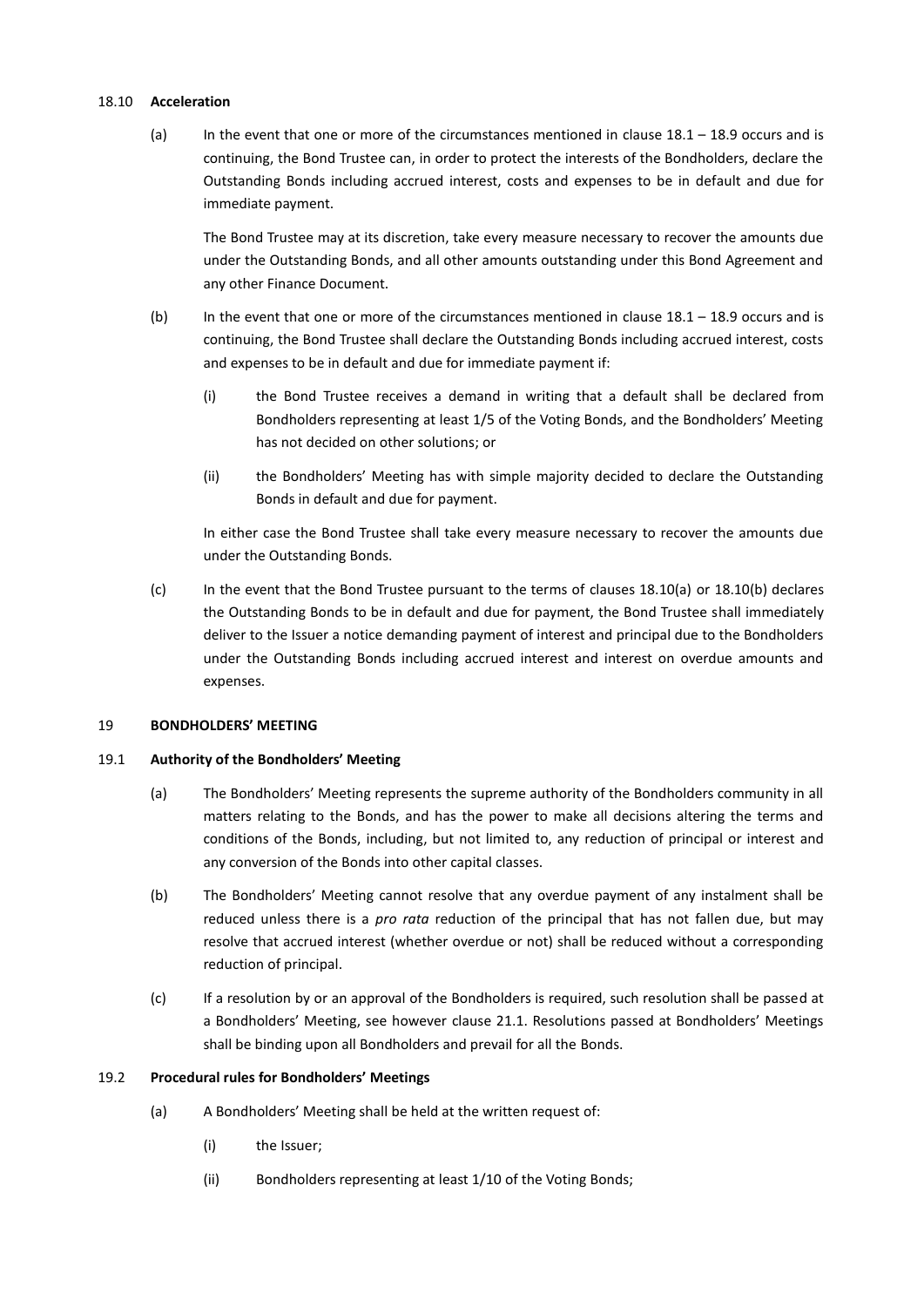- (iii) the Relevant Stock Exchange, if the Bonds are listed; or
- (iv) the Bond Trustee.
- (b) The Bondholders' Meeting shall be summoned by the Bond Trustee. A request for a Bondholders' Meeting shall be made in writing to the Bond Trustee, and shall clearly state the matters to be discussed.
- (c) If the Bond Trustee has not summoned a Bondholders' Meeting within ten (10) Business Days after having received a valid request, then the requesting party may summons the Bondholders' Meeting itself.
- (d) The summons to a Bondholders' Meeting shall be dispatched no later than ten (10) Business Days prior to the date of the Bondholders' Meeting. The summons and a confirmation of each Bondholder's holdings of Bonds shall be sent to all Bondholders registered in the Securities Depository at the time of distribution. The Relevant Stock Exchange shall also be informed if the Bonds are listed.
- (e) The summons shall specify the agenda of the Bondholders' Meeting. The Bond Trustee may in the summons also set out other matters on the agenda than those requested. If amendments to this Bond Agreement have been proposed, the main content of the proposal shall be stated in the summons.
- (f) The Bond Trustee may restrict the Issuer from making any changes in the number of Voting Bonds in the period from distribution of the summons until the Bondholders' Meeting, by serving notice to it to such effect.
- (g) Matters that have not been reported to the Bondholders in accordance with the procedural rules for summoning of a Bondholders' Meeting may only be adopted with the approval of all Voting Bonds.
- (h) The Bondholders' Meeting shall be held on premises designated by the Bond Trustee. The Bondholders' Meeting shall be opened and shall, unless otherwise decided by the Bondholders' Meeting, be chaired by the Bond Trustee. If the Bond Trustee is not present, the Bondholders' Meeting shall be opened by a Bondholder, and be chaired by a representative elected by the Bondholders' Meeting.
- (i) Minutes of the Bondholders' Meeting shall be kept. The minutes shall state the numbers of Bondholders and Bonds represented at the Bondholders' Meeting, the resolutions passed at the meeting, and the result of the voting. The minutes shall be signed by the chairman and at least one other person elected by the Bondholders' Meeting. The minutes shall be deposited with the Bond Trustee and shall be available to the Bondholders.
- (j) The Bondholders, the Bond Trustee and provided the Bonds are listed representatives of the Relevant Stock Exchange, have the right to attend the Bondholders' Meeting. The chairman may grant access to the meeting to other parties, unless the Bondholders' Meeting decides otherwise. Bondholders may attend by a representative holding proxy. Bondholders have the right to be assisted by an advisor. In case of dispute the chairman shall decide who may attend the Bondholders' Meeting and vote for the Bonds.
- (k) Representatives of the Issuer have the right to attend the Bondholders' Meeting. The Bondholders' Meeting may resolve that the Issuer's representatives may not participate in particular matters. The Issuer has the right to be present under the voting.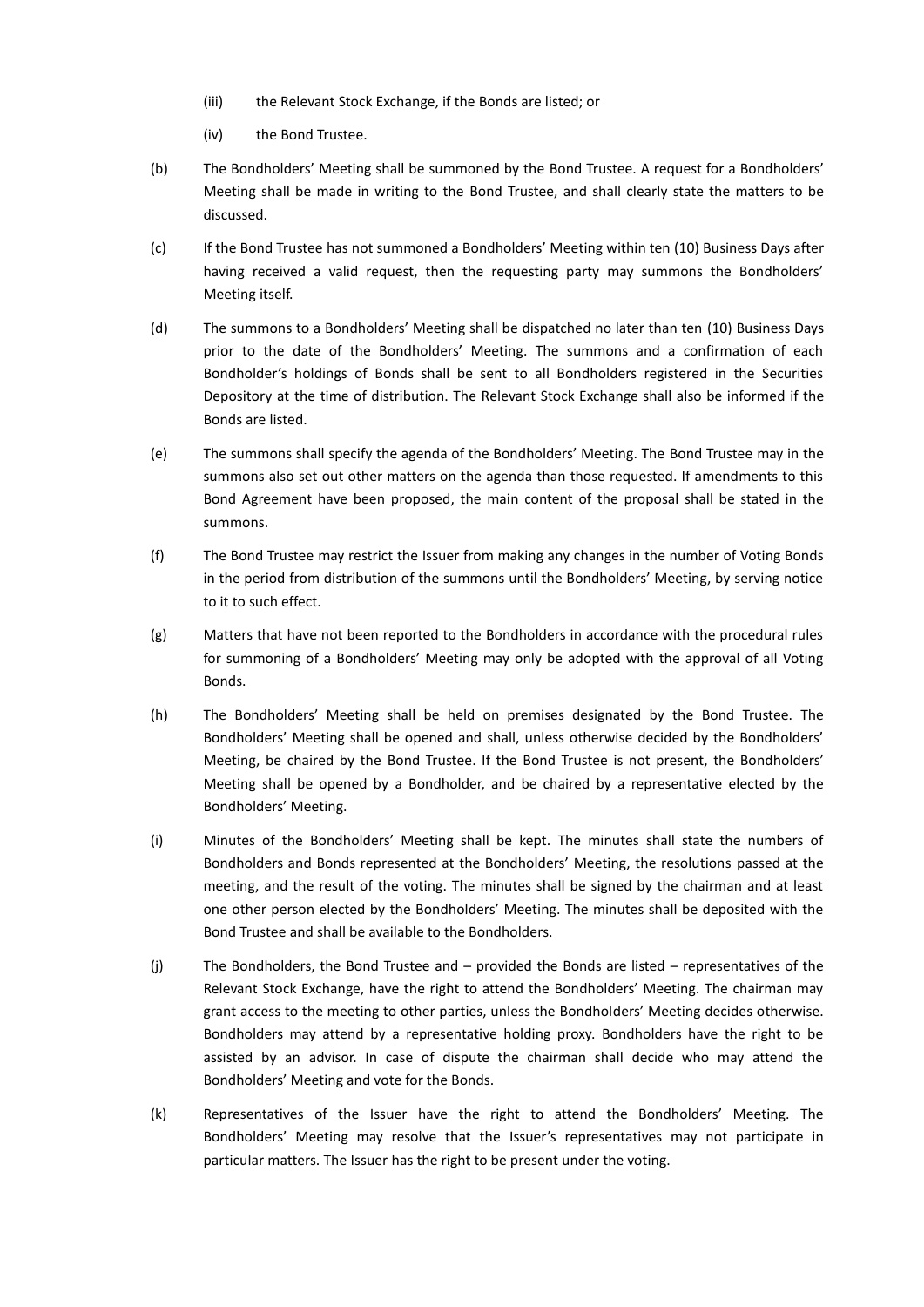# 19.3 **Resolutions passed at Bondholders' Meetings**

- (a) At the Bondholders' Meeting each Bondholder may cast one vote for each Voting Bond owned at close of business on the day prior to the date of the Bondholders' Meeting in accordance with the records registered in the Securities Depository. The Bond Trustee may, at its sole discretion, accept other evidence of ownership. Whoever opens the Bondholders' Meeting shall adjudicate any question concerning which Bonds shall count as the Issuer's Bonds. The Issuer's Bonds shall not have any voting rights.
- (b) For this purpose, a Bondholder that has a Bond that is nominee registered shall be deemed as the Bondholder of such Bond (instead of the nominee) provided that the Bondholder presents relevant evidence stating that the relevant Bondholder is the Bondholder of the Bond and the amount of Bonds held by such Bondholder.
- (c) In all matters, the Issuer, the Bond Trustee and any Bondholder have the right to demand vote by ballot. In case of parity of votes, the chairman shall have the deciding vote, regardless of the chairman being a Bondholder or not.
- <span id="page-36-2"></span>(d) In order to form a quorum, at least half (1/2) of the Voting Bonds must be represented at the meeting, see however clause [19.4.](#page-36-0) Even if less than half (1/2) of the Voting Bonds are represented, the Bondholders' Meeting shall be held and voting completed.
- <span id="page-36-4"></span>(e) Resolutions shall be passed by simple majority of the Voting Bonds represented at the Bondholders' Meeting, unless otherwise set out in clause [19.3\(f\)](#page-36-1)
- <span id="page-36-1"></span>(f) A majority of at least 2/3 of the Voting Bonds represented at the Bondholders' Meeting is required for any waiver or amendment of any terms of this Bond Agreement.
- (g) The Bondholders' Meeting may not adopt resolutions which may give certain Bondholders or others an unreasonable advantage at the expense of other Bondholders.
- (h) The Bond Trustee shall ensure that resolutions passed at the Bondholders' Meeting are properly implemented, however, the Bond Trustee may refuse to carry out resolutions being in conflict with this Bond Agreement or any applicable law.
- (i) The Issuer, the Bondholders and the Exchange shall be notified of resolutions passed at the Bondholders' Meeting.

#### <span id="page-36-0"></span>19.4 **Repeated Bondholders' Meeting**

- (a) If the Bondholders' Meeting does not form a quorum pursuant to clause [19.3\(d\)](#page-36-2) a repeated Bondholders' Meeting may be summoned to vote on the same matters. The attendance and the voting result of the first Bondholders' Meeting shall be specified in the summons for the repeated Bondholders' Meeting.
- (b) A valid resolution may be passed at a repeated Bondholders' Meeting even though less than half (1/2) of the Voting Bonds are represented.

# 20 **THE BOND TRUSTEE**

# <span id="page-36-3"></span>20.1 **The role and authority of the Bond Trustee**

(a) The Bond Trustee shall monitor the compliance by the Issuer of its obligations under this Bond Agreement and applicable laws and regulations which are relevant to the terms of this Bond Agreement, including supervision of timely and correct payment of principal or interest, (however, this shall not restrict the Bond Trustee from discussing matters of confidentiality with the Issuer),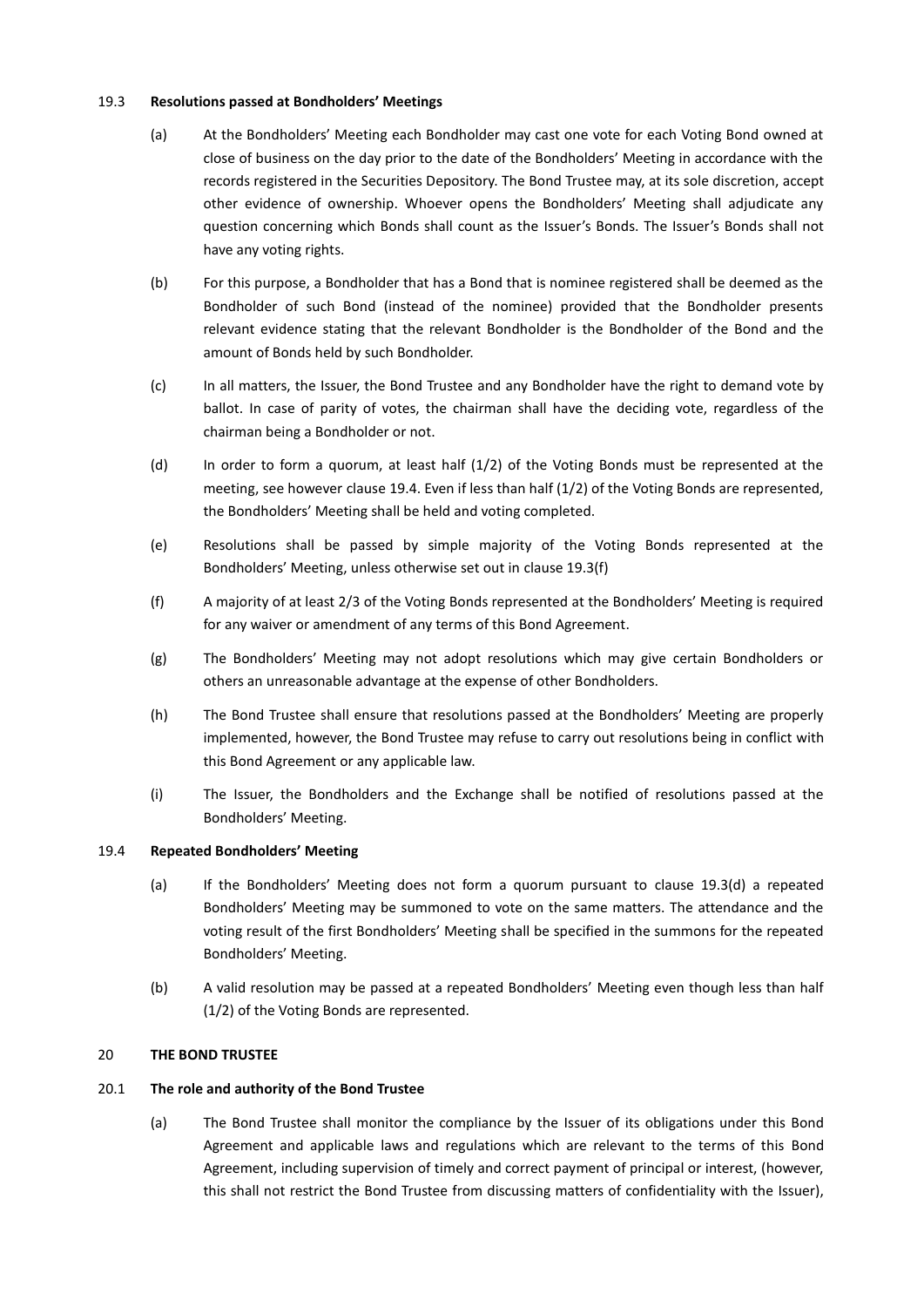arrange Bondholders' Meetings, and make the decisions and implement the measures resolved pursuant to this Bond Agreement. The Bond Trustee is not obligated to assess the Issuer's financial situation beyond what is directly set out in this Bond Agreement.

- (b) The Bond Trustee may take any step it in its sole discretion considers necessary or advisable to ensure the rights of the Bondholders in all matters pursuant to the terms of this Bond Agreement and is entitled to rely on advice from professional advisors. The Bond Trustee may in its sole discretion postpone taking action until such matter has been put forward to the Bondholders' Meeting. The Bond Trustee is not obliged to take any steps to ascertain whether any Event of Default has occurred and until it has actual knowledge or express notice to the contrary the Bond Trustee is entitled to assume that no Event of Default has occurred.
- <span id="page-37-0"></span>(c) The Bond Trustee may make decisions binding for all Bondholders concerning this Bond Agreement, including amendments to this Bond Agreement and waivers or modifications of certain provisions, which in the opinion of the Bond Trustee, do not materially and adversely affect the rights or interests of the Bondholders pursuant to this Bond Agreement.
- <span id="page-37-1"></span>(d) The Bond Trustee may reach decisions binding for all Bondholders in circumstances other than those mentioned in clause [20.1\(c\)](#page-37-0) provided that prior notification has been made to the Bondholders. Such notice shall contain a proposal of the amendment and the Bond Trustee's evaluation. Further, such notification shall state that the Bond Trustee may not reach a decision binding for all Bondholders in the event that any Bondholder submits a written protest against the proposal within a deadline set by the Bond Trustee. Such deadline may not be less than five (5) Business Days following the dispatch of such notification.
- (e) The Bond Trustee may reach other decisions than set out in clause[s 20.1\(c\)](#page-37-0) or [20.1\(d\)](#page-37-1) to amend or rectify decisions which due to spelling errors, calculation mistakes, misunderstandings or other obvious errors do not have the intended meaning.
- (f) The Bond Trustee may not adopt resolutions which may give certain Bondholders or others an unreasonable advantage at the expense of other Bondholders.
- (g) The Issuer, the Bondholders and the Exchange shall be notified of decisions made by the Bond Trustee pursuant to claus[e 20.1](#page-36-3) unless such notice obviously is unnecessary.
- (h) The Bondholders' Meeting can decide to replace the Bond Trustee without the Issuer's approval, as provided for in claus[e 19.3\(e\)](#page-36-4)
- (i) The Bond Trustee may act as Bond Trustee and/or security agent for several bond issues relating to the Issuer notwithstanding potential conflicts of interest. The Bond Trustee may delegate exercise of its powers to other professional parties.
- (j) The Bond Trustee may instruct the Paying Agent to split the Bonds to a lower denomination in order to facilitate partial redemptions or restructuring of the Bonds or other situations.

# 20.2 **Liability and indemnity**

- (a) The Bond Trustee is liable only for direct losses incurred by Bondholders or the Issuer as a result of gross negligence or wilful misconduct by the Bond Trustee in performing its functions and duties as set out in this Bond Agreement. Such liability is limited to the amount of convertible Bonds issued as set out in clause [2.3.](#page-7-0) The Bond Trustee is not liable for the content of information provided to the Bondholders on behalf of the Issuer.
- (b) The Issuer is liable for, and shall indemnify the Bond Trustee fully in respect of, all losses, expenses and liabilities incurred by the Bond Trustee as a result of negligence by the Issuer (including its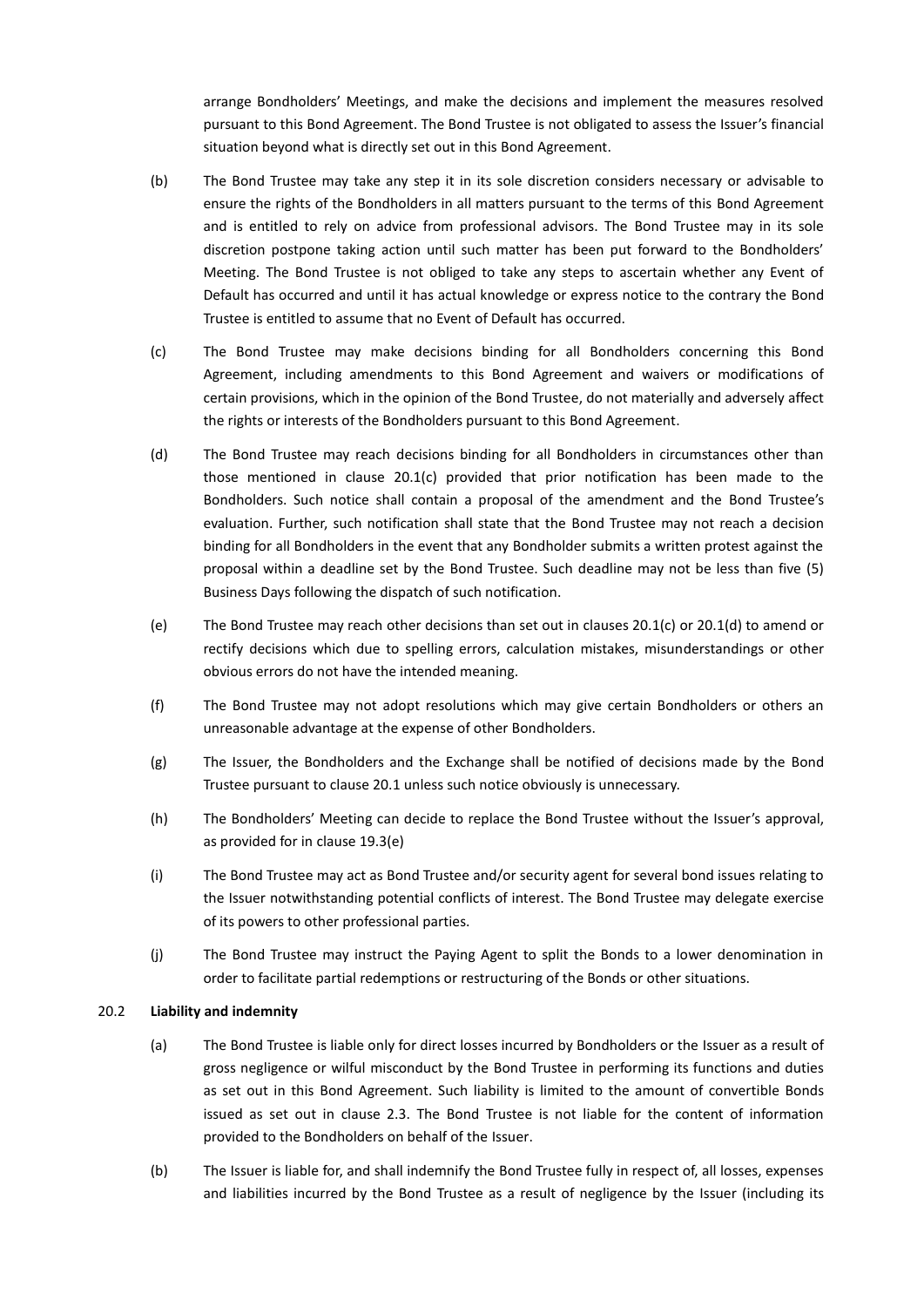directors, management, officers, employees, agents and representatives) to fulfil its obligations under the terms of this Bond Agreement and any other Finance Document, including losses incurred by the Bond Trustee as a result of the Bond Trustee's actions based on misrepresentations made by the Issuer in connection with the establishment and performance of this Bond Agreement and any other Finance Document.

(c) The Bond Trustee can as a condition for carrying out an instruction from the Bondholders (including, but not limited to, instructions set out in clause  $18.10(b)(i)$  or  $19.2(a)(i)$  require satisfactory security and indemnities for any possible liability and anticipated costs and expenses, from those Bondholders who requested that instruction and/or those who voted in favour of the decision to instruct the Bond Trustee. Any instructions from the Bondholders may be put forward to the Bondholders' Meeting by the Bond Trustee before the Bond Trustee takes any action.

# 20.3 **Change of Bond Trustee**

- (a) Change of Bond Trustee shall be carried out pursuant to the procedures set out in clause [19.](#page-34-0) The Bond Trustee shall continue to carry out its duties as Bond Trustee until such time that a new Bond Trustee is elected.
- (b) The fees and expenses of a new Bond Trustee shall be covered by the Issuer pursuant to the terms set out in clause [17,](#page-31-3) but may be recovered wholly or partially from the Bond Trustee if the change is due to a breach by the Bond Trustee of its duties pursuant to the terms of this Bond Agreement or other circumstances for which the Bond Trustee is liable.
- (c) The Bond Trustee undertakes to co-operate so that the new Bond Trustee receives without undue delay following the Bondholders' Meeting the documentation and information necessary to perform the functions as set out under the terms of this Bond Agreement.

# 21 **MISCELLANEOUS**

#### <span id="page-38-0"></span>21.1 **The community of Bondholders**

By virtue of holding Bonds, which are governed by this Bond Agreement (which is binding upon all Bondholders), a community exists between the Bondholders, implying, inter alia, that:

- (a) the Bondholders are bound by the terms of this Bond Agreement;
- (b) the Bond Trustee has power and authority to act on behalf of, and/or represent; the Bondholders, in all matters, included but not limited to taking any legal or other action, including enforcement of the Bond Issue and/or any security, opening of bankruptcy or other insolvency proceedings;
- (c) the Bond Trustee has, in order to manage the terms of this Bond Agreement, access to the Securities Depository to review ownership of Bonds registered in the Securities Depository; and
- (d) this Bond Agreement establishes a community between Bondholders meaning that:
	- (i) the Bonds rank pari passu between each other;
	- (ii) the Bondholders may not, based on this Bond Agreement, act directly towards the Issuer and may not themselves institute legal proceedings against the Issuer, however not restricting the Bondholders to exercise their individual rights derived from this Bond Agreement;
	- (iii) the Issuer may not, based on this Bond Agreement, act directly towards the Bondholders;
	- (iv) the Bondholders may not cancel the Bondholders' community; and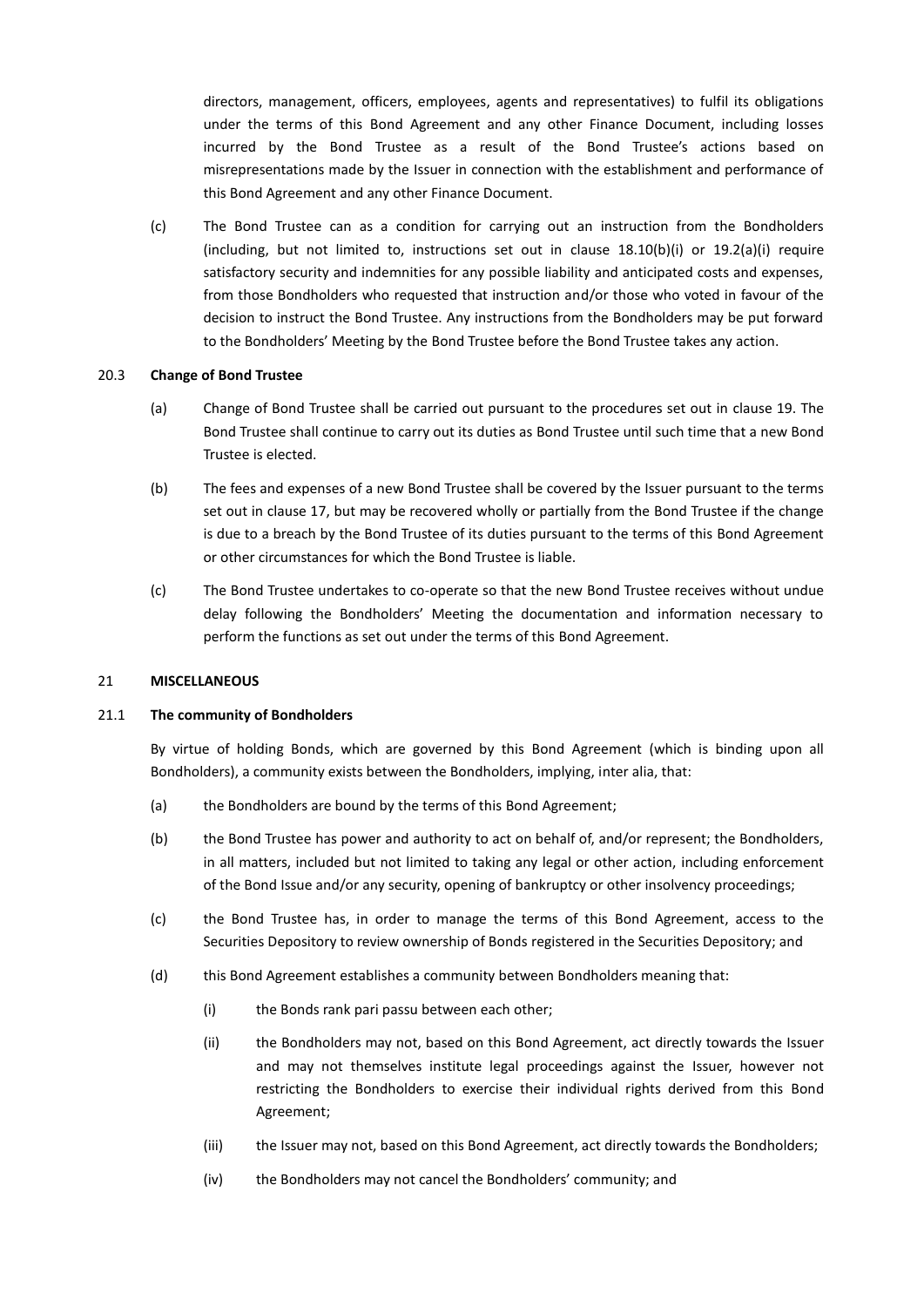(v) the individual Bondholder may not resign from the Bondholders' community.

# 21.2 **Limitation of claims**

All claims under the Bonds and this Bond Agreement for payment, including interest and principal, shall be subject to the time-bar provisions of the Norwegian Limitation Act of May 18, 1979 No. 18.

# 21.3 **Access to information**

- (a) This Bond Agreement is available to anyone and copies may be obtained from the Bond Trustee or the Issuer. The Bond Trustee shall not have any obligation to distribute any other information to the Bondholders or others than explicitly stated in this Bond Agreement. The Issuer shall ensure that a copy of this Bond Agreement is available to the general public until all the Bonds have been fully discharged.
- (b) The Bond Trustee shall, in order to carry out its functions and obligations under this Bond Agreement, have access to the Securities Depository for the purposes of reviewing ownership of the Bonds registered in the Securities Depository.

# 21.4 **Amendments**

All amendments of this Bond Agreement shall be made in writing, and shall unless otherwise provided for by this Bond Agreement, only be made with the approval of all parties hereto.

# 21.5 **Notices, contact information**

- (a) Written notices, warnings, summons etc to the Bondholders made by the Bond Trustee shall be sent *via* the Securities Depository with a copy to the Issuer and the Exchange. Information to the Bondholders may also be published at Stamdata only. Any such notice or communication shall be deemed to be given or made as follows:
	- (i) if by letter *via* the Securities Depository, when sent from the Securities Depository; and
	- (ii) if by publication on Stamdata, when publicly available.
- (b) The Issuer's written notifications to the Bondholders shall be sent *via* the Bond Trustee, alternatively through the Securities Depository with a copy to the Bond Trustee and the Exchange.
- (c) Unless otherwise specifically provided, all notices or other communications under or in connection with this Bond Agreement between the Bond Trustee and shall be given or made in writing, by letter, e-mail or fax. Any such notice or communication shall be deemed to be given or made as follows:
	- (i) if by letter, when delivered at the address of the relevant Party;
	- (ii) if by e-mail, when received; and
	- (iii) if by fax, when received.
- (d) The Issuer and the Bond Trustee shall ensure that the other party is kept informed of changes in postal address, e-mail address, telephone and fax numbers and contact persons.
- (e) When determining deadlines set out in this Bond Agreement, the following shall apply (unless otherwise stated):
	- (i) If the deadline is set out in days, the first day when the deadline is in force shall not be inclusive, however, the meeting day or the occurrence the deadline relates to, shall be included.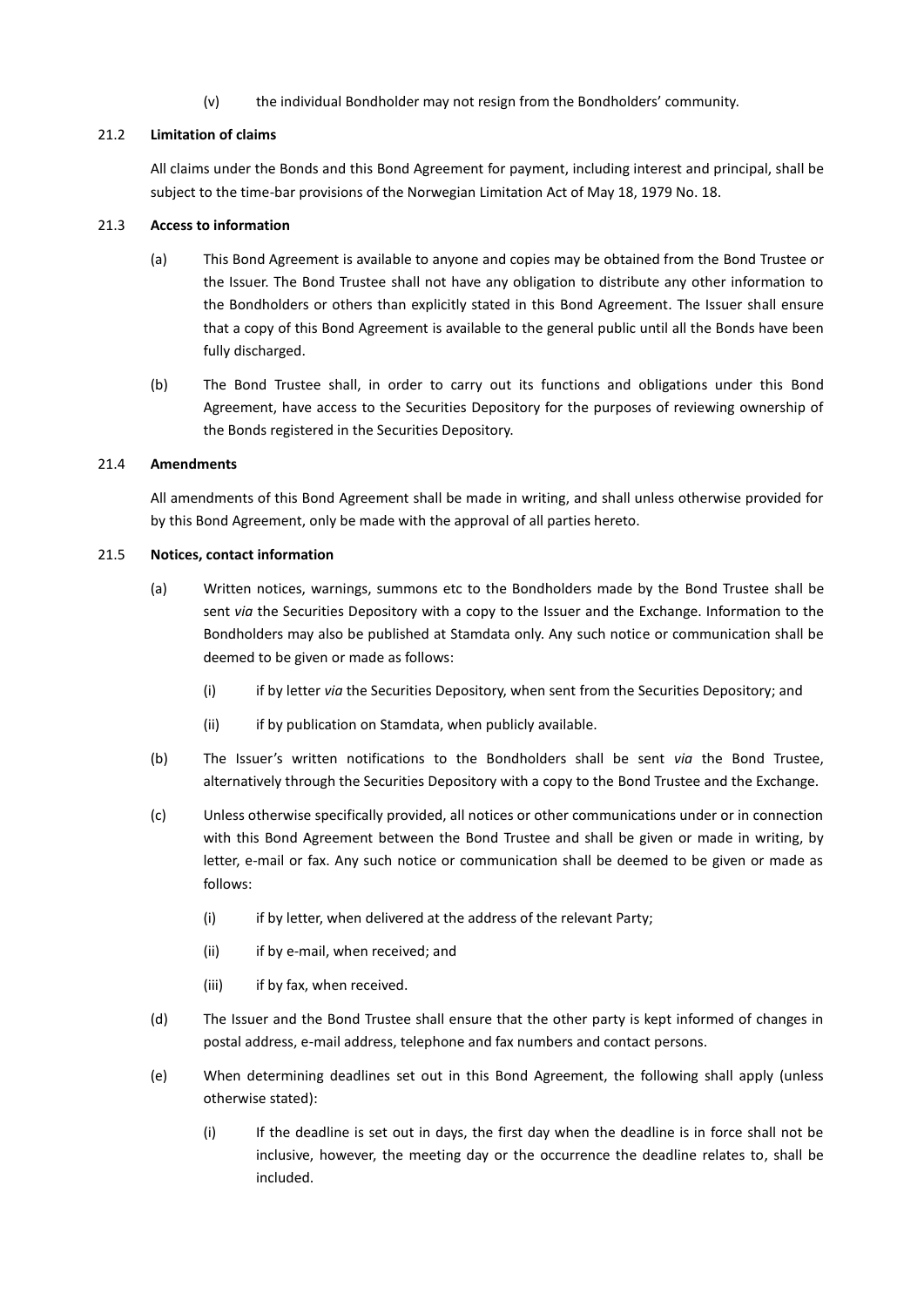- (ii) If the deadline is set out in weeks, months or years, the deadline shall end on the day in the last week or the last month which, according to its name or number, corresponds to the first day the deadline is in force. If such day is not a part of an actual month, the deadline shall be the last day of such month.
- (iii) If a deadline ends on a day which is not a Business Day, the deadline is postponed to the next Business Day.

# 21.6 **Dispute resolution and legal venue**

- (a) This Bond Agreement and all disputes arising out of, or in connection with this Bond Agreement between the Bond Trustee, the Bondholders and the Issuer, shall be governed by Norwegian law.
- <span id="page-40-0"></span>(b) All disputes arising out of, or in connection with this Bond Agreement between the Bond Trustee, the Bondholders and the Issuer, shall, subject to paragraph (c) below, be exclusively resolved by the courts of Norway, with the District Court of Oslo as sole legal venue.
- (c) Clause [21.6\(b\)](#page-40-0) is for the benefit of the Bond Trustee only. As a result, the Bond Trustee shall not be prevented from taking proceedings relating to a dispute in any other courts with jurisdiction. To the extent allowed by law, the Bond Trustee may take concurrent proceedings in any number of jurisdictions.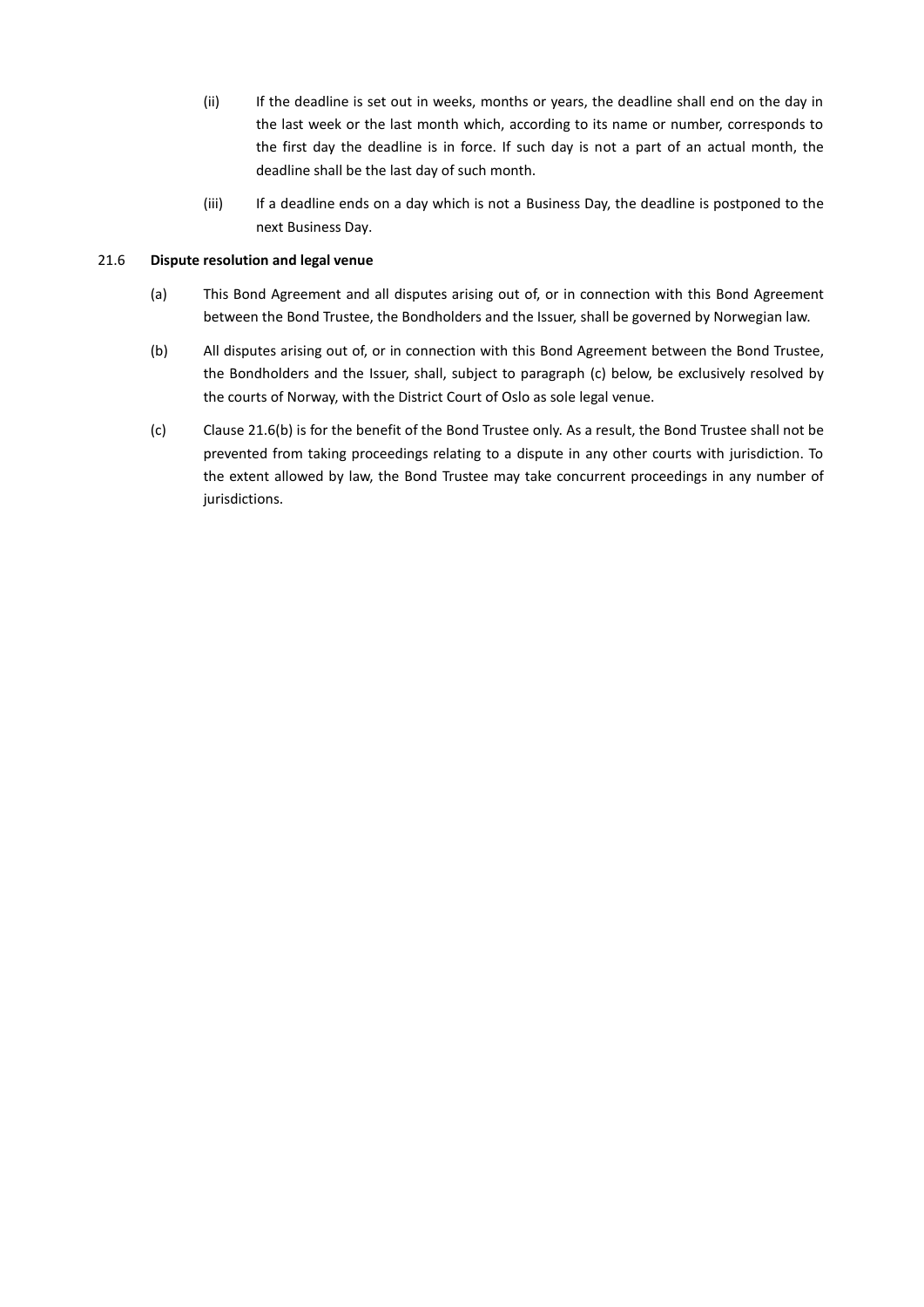Oslo, 27 January 2014

**Golden Ocean Group Ltd** Issuer

**Norsk Tillitsmann ASA** Bond Trustee

(*name in block letters*) (*name in block letters*)

The Bond Agreement has been executed in 2 copies (originals), of which the Issuer and the Bond Trustee shall keep one each.

\_\_\_\_\_\_\_\_\_\_\_\_\_\_\_\_\_\_\_\_\_\_\_\_\_\_\_\_\_\_\_ \_\_\_\_\_\_\_\_\_\_\_\_\_\_\_\_\_\_\_\_\_\_\_\_\_\_\_\_\_